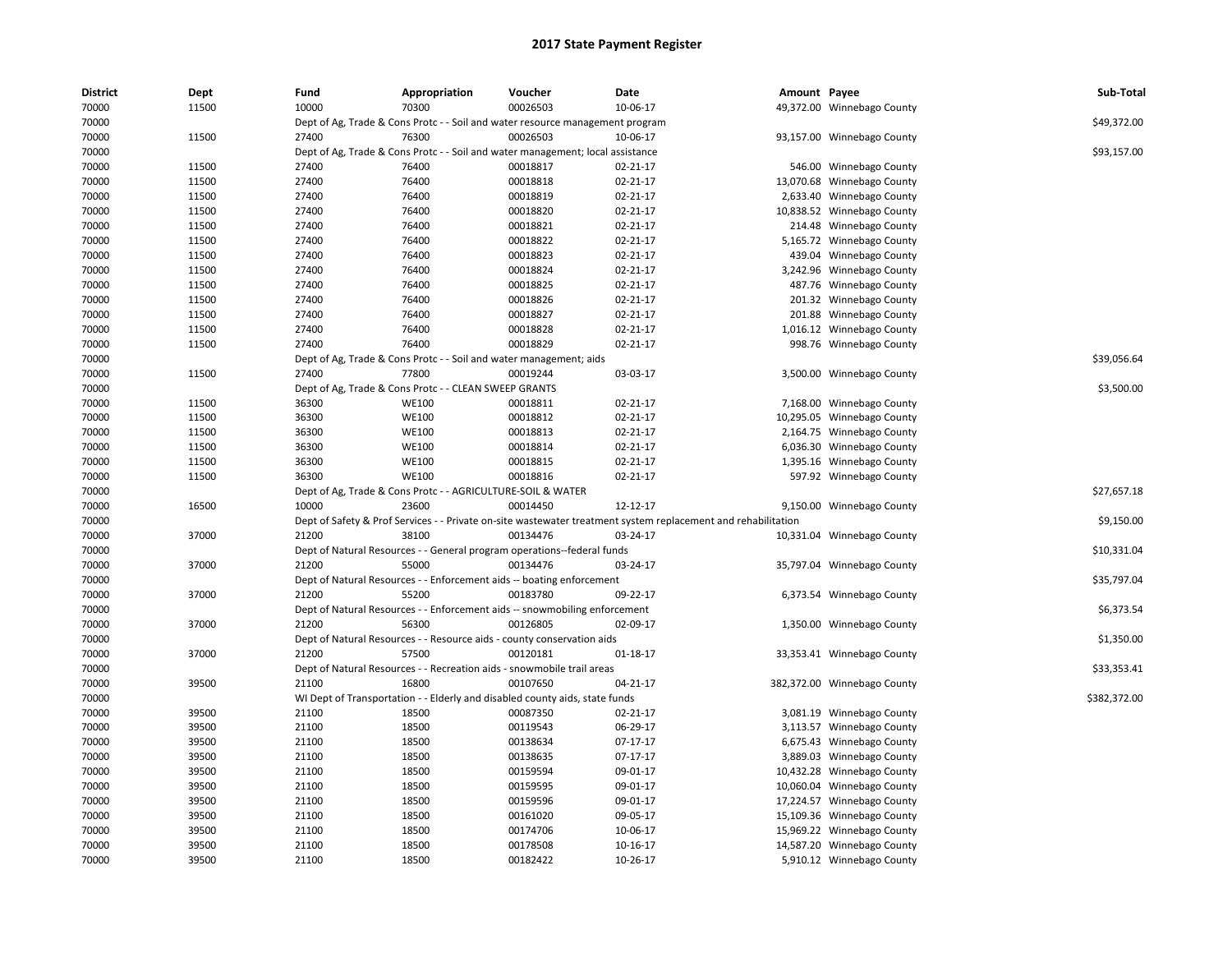| <b>District</b> | Dept  | Fund  | Appropriation                                                                       | Voucher  | Date           | Amount Payee |                             | Sub-Total      |
|-----------------|-------|-------|-------------------------------------------------------------------------------------|----------|----------------|--------------|-----------------------------|----------------|
| 70000           | 39500 | 21100 | 18500                                                                               | 00203191 | 12-29-17       |              | 8,444.37 Winnebago County   |                |
| 70000           |       |       | WI Dept of Transportation - - Highway safety, local assistance, federal funds       |          |                |              |                             | \$114,496.38   |
| 70000           | 39500 | 21100 | 19000                                                                               | 00065466 | 01-03-17       |              | 472,916.56 Winnebago County |                |
| 70000           | 39500 | 21100 | 19000                                                                               | 00134015 | 07-03-17       |              | 945,833.12 Winnebago County |                |
| 70000           | 39500 | 21100 | 19000                                                                               | 00169281 | 10-02-17       |              | 472,916.58 Winnebago County |                |
| 70000           |       |       | WI Dept of Transportation - - Transportation aids to counties, state funds          |          |                |              |                             | \$1,891,666.26 |
| 70000           | 39500 | 21100 | 22600                                                                               | 00082097 | 02-02-17       |              | 4,647.93 Winnebago County   |                |
| 70000           | 39500 | 21100 | 22600                                                                               | 00083233 | 02-07-17       |              | 2,563.02 Winnebago County   |                |
| 70000           | 39500 | 21100 | 22600                                                                               | 00144673 | 07-24-17       |              | 3,081.90 Winnebago County   |                |
| 70000           |       |       | WI Dept of Transportation - - Transportation alternatives program, local funds      |          |                |              |                             | \$10,292.85    |
| 70000           | 39500 | 21100 | 27800                                                                               | 00090448 | 03-01-17       |              | 132,929.86 Winnebago County |                |
| 70000           | 39500 | 21100 | 27800                                                                               | 00200821 | 12-13-17       |              | 5,195.70 Winnebago County   |                |
| 70000           |       |       | WI Dept of Transportation - - Local roads improvement program, state funds          |          |                |              |                             | \$138,125.56   |
| 70000           | 39500 | 21100 | 36300                                                                               | 00076312 | 01-19-17       | 75.00        | Winnebago County            |                |
| 70000           | 39500 | 21100 | 36300                                                                               | 00092763 | 03-08-17       | 30.00        | Winnebago County            |                |
| 70000           | 39500 | 21100 | 36300                                                                               | 00104860 | 04-11-17       | 60.00        | Winnebago County            |                |
| 70000           | 39500 | 21100 | 36300                                                                               | 00113531 | 05-04-17       | 80.00        | Winnebago County            |                |
| 70000           | 39500 | 21100 | 36300                                                                               | 00132020 | 06-23-17       |              | 75.13 Winnebago County      |                |
| 70000           | 39500 | 21100 | 36300                                                                               | 00138649 | 06-30-17       | 338.51       | Winnebago County            |                |
| 70000           | 39500 | 21100 | 36300                                                                               | 00142093 | 07-14-17       | 475.00       | Winnebago County            |                |
| 70000           | 39500 | 21100 | 36300                                                                               | 00166256 | 09-18-17       | 660.00       | Winnebago County            |                |
| 70000           | 39500 | 21100 | 36300                                                                               | 00206138 | $12 - 21 - 17$ | 25.00        | Winnebago County            |                |
| 70000           |       |       | WI Dept of Transportation - - State highway rehabilitation, state funds             |          |                |              |                             | \$1,818.64     |
| 70000           | 39500 | 21100 | 36500                                                                               | 00073349 | 01-12-17       | 2,429.96     | Winnebago County            |                |
| 70000           | 39500 | 21100 | 36500                                                                               | 00087485 | 02-20-17       | 1,190.00     | Winnebago County            |                |
| 70000           | 39500 | 21100 | 36500                                                                               | 00099967 | 03-27-17       |              | 1,190.00 Winnebago County   |                |
| 70000           | 39500 | 21100 | 36500                                                                               | 00101047 | 03-29-17       | 918.00       | Winnebago County            |                |
| 70000           | 39500 | 21100 | 36500                                                                               | 00108510 | 04-20-17       | 3,564.42     | Winnebago County            |                |
| 70000           | 39500 | 21100 | 36500                                                                               | 00109680 | 04-25-17       | 6.25         | Winnebago County            |                |
| 70000           | 39500 | 21100 | 36500                                                                               | 00113554 | 05-04-17       | 5.00         | Winnebago County            |                |
| 70000           | 39500 | 21100 | 36500                                                                               | 00125330 | 06-06-17       | 1,060.55     | Winnebago County            |                |
| 70000           | 39500 | 21100 | 36500                                                                               | 00138649 | 06-30-17       | 1,836.00     | Winnebago County            |                |
| 70000           | 39500 | 21100 | 36500                                                                               | 00171316 | 09-26-17       | 918.00       | Winnebago County            |                |
| 70000           | 39500 | 21100 | 36500                                                                               | 00177258 | $10-10-17$     | 2,667.49     | Winnebago County            |                |
| 70000           | 39500 | 21100 | 36500                                                                               | 00189477 | 11-07-17       |              | 918.00 Winnebago County     |                |
| 70000           |       |       | WI Dept of Transportation - - Highway system management and operations, state funds |          |                |              |                             | \$16,703.67    |
| 70000           | 39500 | 21100 | 36800                                                                               | 00070885 | 01-05-17       |              | 172,851.77 Winnebago County |                |
| 70000           | 39500 | 21100 | 36800                                                                               | 00073349 | $01 - 12 - 17$ |              | 152,997.25 Winnebago County |                |
| 70000           | 39500 | 21100 | 36800                                                                               | 00087485 | 02-20-17       |              | 520,449.72 Winnebago County |                |
| 70000           | 39500 | 21100 | 36800                                                                               | 00094231 | 03-14-17       |              | 34,611.52 Winnebago County  |                |
| 70000           | 39500 | 21100 | 36800                                                                               | 00099967 | 03-27-17       |              | 497,566.02 Winnebago County |                |
| 70000           | 39500 | 21100 | 36800                                                                               | 00099968 | 03-27-17       | 859.96       | Winnebago County            |                |
| 70000           | 39500 | 21100 | 36800                                                                               | 00101047 | 03-29-17       |              | 244,239.18 Winnebago County |                |
| 70000           | 39500 | 21100 | 36800                                                                               | 00101048 | 03-29-17       | 738.94       | Winnebago County            |                |
| 70000           | 39500 | 21100 | 36800                                                                               | 00108510 | 04-20-17       | 314,243.64   | Winnebago County            |                |
| 70000           | 39500 | 21100 | 36800                                                                               | 00109769 | 04-26-17       | 365.70       | Winnebago County            |                |
| 70000           | 39500 | 21100 | 36800                                                                               | 00125330 | 06-06-17       |              | 278,320.43 Winnebago County |                |
| 70000           | 39500 | 21100 | 36800                                                                               | 00138649 | 06-30-17       |              | 209,293.66 Winnebago County |                |
| 70000           | 39500 | 21100 | 36800                                                                               | 00150397 | 08-03-17       |              | 315,558.40 Winnebago County |                |
| 70000           | 39500 | 21100 | 36800                                                                               | 00162891 | 09-08-17       |              | 329,120.10 Winnebago County |                |
| 70000           | 39500 | 21100 | 36800                                                                               | 00171316 | 09-26-17       |              | 382,356.05 Winnebago County |                |
| 70000           | 39500 | 21100 | 36800                                                                               | 00189477 | 11-07-17       |              | 244,079.12 Winnebago County |                |
|                 |       |       |                                                                                     |          |                |              |                             |                |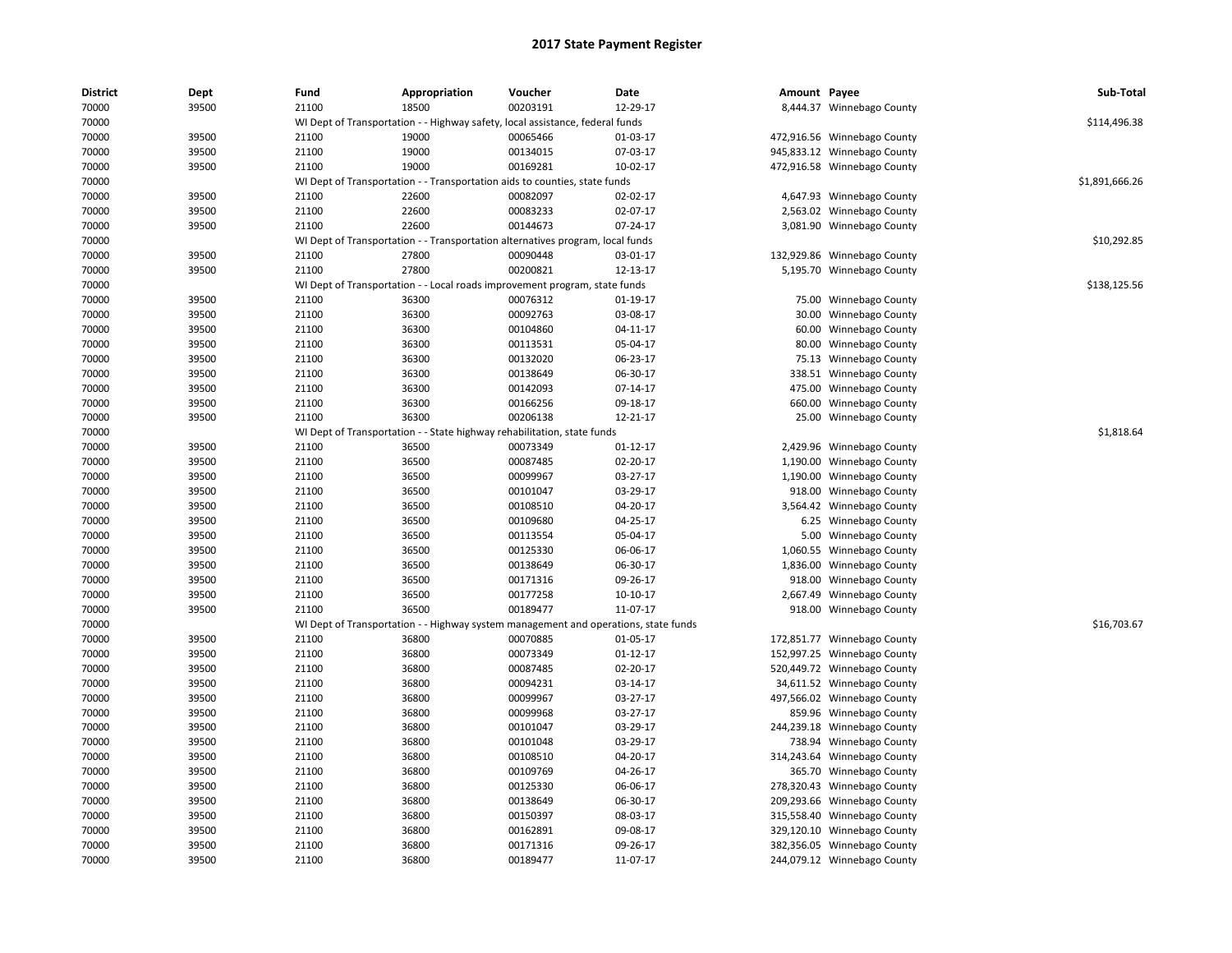| District | Dept  | Fund  | Appropriation                                                                                           | Voucher  | <b>Date</b> | Amount Payee |                               | Sub-Total      |
|----------|-------|-------|---------------------------------------------------------------------------------------------------------|----------|-------------|--------------|-------------------------------|----------------|
| 70000    | 39500 | 21100 | 36800                                                                                                   | 00195395 | 11-24-17    |              | 263,418.50 Winnebago County   |                |
| 70000    | 39500 | 21100 | 36800                                                                                                   | 00198997 | 12-07-17    |              | 3,643.92 Winnebago County     |                |
| 70000    |       |       | WI Dept of Transportation - - Routine maintenance activities, state funds                               |          |             |              |                               | \$3,964,713.88 |
| 70000    | 39500 | 21100 | 37500                                                                                                   | 00108510 | 04-20-17    |              | 57.17 Winnebago County        |                |
| 70000    |       |       | WI Dept of Transportation - - Highway system management and operations, local funds                     |          |             |              |                               | \$57.17        |
| 70000    | 39500 | 21100 | 38300                                                                                                   | 00132020 | 06-23-17    |              | 300.52 Winnebago County       |                |
| 70000    | 39500 | 21100 | 38300                                                                                                   | 00138649 | 06-30-17    |              | 1,354.03 Winnebago County     |                |
| 70000    |       |       | WI Dept of Transportation - - State highway rehabilitation, federal funds                               |          |             |              |                               | \$1,654.55     |
| 70000    | 39500 | 21100 | 36600                                                                                                   | 00125330 | 06-06-17    |              | 97,613.81 Winnebago County    |                |
| 70000    | 39500 | 21100 | 36600                                                                                                   | 00162891 | 09-08-17    |              | 918.00 Winnebago County       |                |
| 70000    |       |       | WI Dept of Transportation - - State-owned lift bridge operations and maintenance, state funds           |          |             |              |                               | \$98,531.81    |
| 70000    | 39500 | 21100 | 36200                                                                                                   | 00132019 | 06-23-17    | 422.45       | Winnebago County              |                |
| 70000    | 39500 | 21100 | 36200                                                                                                   | 00138650 | 06-30-17    |              | 520.53 Winnebago County       |                |
| 70000    |       |       | WI Dept of Transportation - - Major highway development, state funds                                    |          |             |              |                               | \$942.98       |
| 70000    | 39500 | 21100 | 22700                                                                                                   | 00082097 | 02-02-17    |              | 18,591.73 Winnebago County    |                |
| 70000    | 39500 | 21100 | 22700                                                                                                   | 00083233 | 02-07-17    |              | 10,252.08 Winnebago County    |                |
| 70000    | 39500 | 21100 | 22700                                                                                                   | 00144673 | 07-24-17    |              | 12,327.57 Winnebago County    |                |
| 70000    |       |       | WI Dept of Transportation - - Transportation alternatives program, federal funds                        |          |             |              |                               | \$41,171.38    |
| 70000    | 39500 | 21100 | 38500                                                                                                   | 00177258 | 10-10-17    |              | 10,669.97 Winnebago County    |                |
| 70000    |       |       | WI Dept of Transportation - - Highway system management and operations, federal funds                   |          |             |              |                               | \$10,669.97    |
| 70000    | 39500 | 21100 | 38200                                                                                                   | 00132019 | 06-23-17    |              | 1,689.80 Winnebago County     |                |
| 70000    | 39500 | 21100 | 38200                                                                                                   | 00138650 | 06-30-17    |              | 2,082.13 Winnebago County     |                |
| 70000    |       |       | WI Dept of Transportation - - Major highway development, federal funds                                  |          |             |              |                               | \$3,771.93     |
| 70000    | 41000 | 10000 | 11600                                                                                                   | 00167958 | 11-07-17    |              | 252,573.96 Winnebago County   |                |
| 70000    |       |       | Department of Corrections - - Reimbursing counties for probation, extended supervision and parole holds |          |             |              |                               | \$252,573.96   |
| 70000    | 43500 | 10000 | 10700                                                                                                   | 00099253 | 01-06-17    |              | 37.92 Winnebago County        |                |
| 70000    | 43500 | 10000 | 10700                                                                                                   | 00113178 | 03-13-17    |              | 47.33 Winnebago County        |                |
| 70000    | 43500 | 10000 | 10700                                                                                                   | 00119545 | 04-07-17    | 47.40        | Winnebago County              |                |
| 70000    | 43500 | 10000 | 10700                                                                                                   | 00129166 | 06-07-17    |              | 18.97 Winnebago County        |                |
| 70000    | 43500 | 10000 | 10700                                                                                                   | 00130065 | 06-07-17    |              | 56.89 Winnebago County        |                |
| 70000    | 43500 | 10000 | 10700                                                                                                   | 00145858 | 08-10-17    | 293.99       | Winnebago County              |                |
| 70000    | 43500 | 10000 | 10700                                                                                                   | 00163375 | 10-20-17    |              | 132.73 Winnebago County       |                |
| 70000    | 43500 | 10000 | 10700                                                                                                   | 00164022 | 11-03-17    | 56.88        | Winnebago County              |                |
| 70000    | 43500 | 10000 | 10700                                                                                                   | 00171626 | 12-08-17    | 133.88       | Winnebago County              |                |
| 70000    |       |       | Department of Health Services - - Public health dispensaries and drugs                                  |          |             |              |                               | \$825.99       |
| 70000    | 43500 | 10000 | 15000                                                                                                   | 00109674 | 03-15-17    |              | 600.00 Winnebago County       |                |
| 70000    | 43500 | 10000 | 15000                                                                                                   | 00149106 | 08-31-17    |              | 800.00 Winnebago County       |                |
| 70000    | 43500 | 10000 | 15000                                                                                                   | 00174737 | 12-27-17    |              | 400.00 Winnebago County       |                |
| 70000    |       |       | Department of Health Services - - Federal project aids                                                  |          |             |              |                               | \$1,800.00     |
| 70000    | 43500 | 10000 | 00000                                                                                                   | 90708    | 01-02-17    |              | 10,581.00 Winnebago County    |                |
| 70000    | 43500 | 10000 | 00000                                                                                                   | 90710    | 02-01-17    |              | 90,762.00 Winnebago County    |                |
| 70000    | 43500 | 10000 | 00000                                                                                                   | 90711    | 03-01-17    |              | 51,364.00 Winnebago County    |                |
| 70000    | 43500 | 10000 | 00000                                                                                                   | 90715    | 05-01-17    |              | 205,717.00 Winnebago County   |                |
| 70000    | 43500 | 10000 | 00000                                                                                                   | 90716    | 06-01-17    | 291,947.00   | Winnebago County              |                |
| 70000    | 43500 | 10000 | 00000                                                                                                   | 90717    | 06-15-17    | 626,465.00   | Winnebago County              |                |
| 70000    | 43500 | 10000 | 00000                                                                                                   | 90800    | 07-01-17    |              | 230,750.00 Winnebago County   |                |
| 70000    | 43500 | 10000 | 00000                                                                                                   | 90801    | 08-01-17    |              | 1,305,690.00 Winnebago County |                |
| 70000    | 43500 | 10000 | 00000                                                                                                   | 90802    | 09-01-17    |              | 835,953.00 Winnebago County   |                |
| 70000    | 43500 | 10000 | 00000                                                                                                   | 90805    | 10-02-17    |              | 840,449.00 Winnebago County   |                |
| 70000    | 43500 | 10000 | 00000                                                                                                   | 90806    | 11-01-17    |              | 792,247.00 Winnebago County   |                |
| 70000    | 43500 | 10000 | 00000                                                                                                   | 90807    | 12-01-17    |              | 446,400.00 Winnebago County   |                |
| 70000    | 43500 | 10000 | 00000                                                                                                   | 90713    | 04-01-17    |              | 1,022,836.00 Winnebago County |                |
|          |       |       |                                                                                                         |          |             |              |                               |                |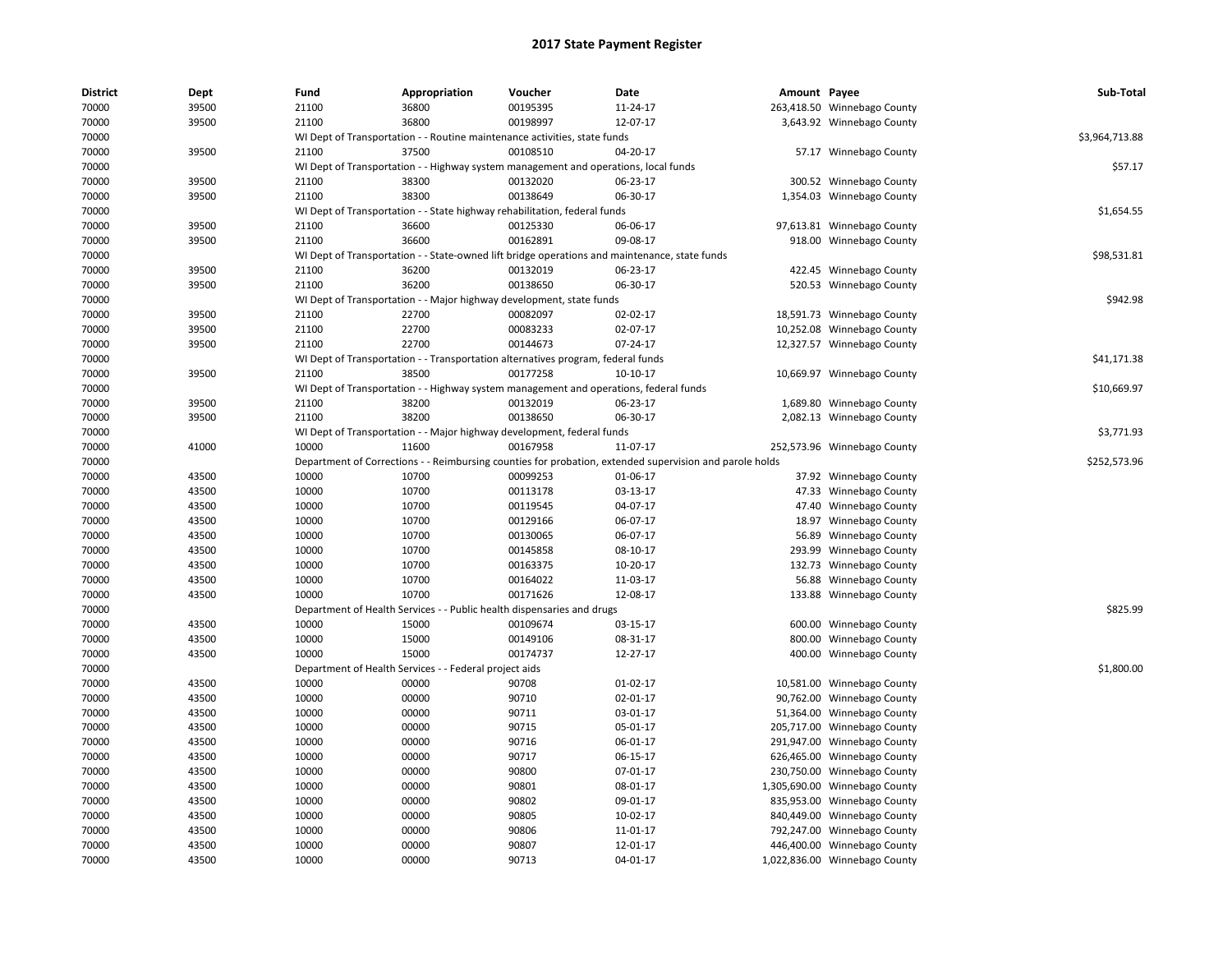| <b>District</b> | Dept  | Fund                             | Appropriation                                                                             | Voucher                         | <b>Date</b>                                                                                    | Amount Payee |                             | Sub-Total      |
|-----------------|-------|----------------------------------|-------------------------------------------------------------------------------------------|---------------------------------|------------------------------------------------------------------------------------------------|--------------|-----------------------------|----------------|
| 70000           | 43500 | 10000                            | 00000                                                                                     | 90714                           | 04-03-17                                                                                       |              | 46,310.00 Winnebago County  |                |
| 70000           |       |                                  | Department of Health Services - - State/Federal Aids                                      |                                 |                                                                                                |              |                             | \$6,797,471.00 |
| 70000           | 45500 | 10000                            | 22100                                                                                     | 00035980                        | 10-13-17                                                                                       |              | 12,590.00 Winnebago County  |                |
| 70000           |       |                                  | Department of Justice - - Crime laboratories; deoxyribonucleic acid analysis              |                                 |                                                                                                |              |                             | \$12,590.00    |
| 70000           | 45500 | 10000                            | 22500                                                                                     | 00024827                        | 03-02-17                                                                                       |              | 54,498.00 Winnebago County  |                |
| 70000           | 45500 | 10000                            | 22500                                                                                     | 00039408                        | 12-28-17                                                                                       |              | 54,498.00 Winnebago County  |                |
| 70000           |       |                                  | Department of Justice - - Drug crimes enforcement; local grants                           |                                 |                                                                                                |              |                             | \$108,996.00   |
| 70000           | 45500 | 10000                            | 23100                                                                                     | 00021566                        | 01-03-17                                                                                       |              | 640.00 Winnebago County     |                |
| 70000           | 45500 | 10000                            | 23100                                                                                     | 00038590                        | 12-07-17                                                                                       |              | 21,920.00 Winnebago County  |                |
| 70000           | 45500 | 10000                            | 23100                                                                                     | 00039530                        | 12-21-17                                                                                       |              | 480.00 Winnebago County     |                |
| 70000           |       |                                  | Department of Justice - - Law enforcement training fund, local assistance                 |                                 |                                                                                                |              |                             | \$23,040.00    |
| 70000           | 45500 | 10000                            | 24100                                                                                     | 00027272                        | 05-02-17                                                                                       |              | 22,170.30 Winnebago County  |                |
| 70000           | 45500 | 10000                            | 24100                                                                                     | 00035609                        | 10-04-17                                                                                       |              | 104.90 Winnebago County     |                |
| 70000           |       |                                  | Department of Justice - - Federal aid, state operations                                   |                                 |                                                                                                |              |                             | \$22,275.20    |
| 70000           | 45500 | 10000                            | 25100                                                                                     | 00023246                        | 02-06-17                                                                                       |              | 21,133.51 Winnebago County  |                |
| 70000           | 45500 | 10000                            | 25100                                                                                     | 00023862                        | 02-21-17                                                                                       |              | 45,848.51 Winnebago County  |                |
| 70000           | 45500 | 10000                            | 25100                                                                                     | 00024300                        | 02-22-17                                                                                       |              | 15,787.89 Winnebago County  |                |
| 70000           | 45500 | 10000                            | 25100                                                                                     | 00027996                        | 05-10-17                                                                                       |              | 48,356.00 Winnebago County  |                |
| 70000           | 45500 | 10000                            | 25100                                                                                     | 00029057                        | 06-02-17                                                                                       |              | 15,152.09 Winnebago County  |                |
| 70000           | 45500 | 10000                            | 25100                                                                                     | 00029271                        | 06-01-17                                                                                       |              | 15,085.11 Winnebago County  |                |
| 70000           | 45500 | 10000                            | 25100                                                                                     | 00030979                        | 07-03-17                                                                                       |              | 16,727.81 Winnebago County  |                |
| 70000           | 45500 | 10000                            | 25100                                                                                     | 00033166                        | 08-28-17                                                                                       |              | 9,826.44 Winnebago County   |                |
| 70000           | 45500 | 10000                            | 25100                                                                                     | 00033355                        | 08-18-17                                                                                       |              | 21,362.95 Winnebago County  |                |
| 70000           | 45500 | 10000                            | 25100                                                                                     | 00035573                        | 10-06-17                                                                                       |              | 19,368.79 Winnebago County  |                |
| 70000           | 45500 | 10000                            | 25100                                                                                     | 00035753                        | 10-16-17                                                                                       |              | 3,490.96 Winnebago County   |                |
| 70000           | 45500 | 10000                            | 25100                                                                                     | 00037036                        | 11-09-17                                                                                       |              | 22,587.73 Winnebago County  |                |
| 70000           | 45500 | 10000                            | 25100                                                                                     | 00037316                        | 11-16-17                                                                                       |              | 6,773.97 Winnebago County   |                |
| 70000           | 45500 | 10000                            | 25100                                                                                     | 00037740                        | 11-20-17                                                                                       |              | 24,211.42 Winnebago County  |                |
| 70000           | 45500 | 10000                            | 25100                                                                                     | 00037820                        | 11-21-17                                                                                       |              | 12,736.04 Winnebago County  |                |
| 70000           |       |                                  | Department of Justice - - Federal aid, local assistance                                   |                                 |                                                                                                |              |                             | \$298,449.22   |
| 70000           | 45500 | 10000                            | 28400                                                                                     | 00023721                        | 02-10-17                                                                                       |              | 282.24 Winnebago County     |                |
| 70000           | 45500 | 10000                            | 28400                                                                                     | 00024394                        | 02-22-17                                                                                       |              | 717.38 Winnebago County     |                |
| 70000           | 45500 | 10000                            | 28400                                                                                     | 00028880                        | 06-02-17                                                                                       |              | 529.20 Winnebago County     |                |
| 70000           | 45500 | 10000                            | 28400                                                                                     | 00037756                        | 11-20-17                                                                                       |              | 153.12 Winnebago County     |                |
| 70000           |       |                                  | Department of Justice - - Internet Crimes Against Childr                                  |                                 |                                                                                                |              |                             | \$1,681.94     |
| 70000           | 45500 | 10000                            | 53200                                                                                     | 00025003                        | 03-03-17                                                                                       |              | 41,574.23 Winnebago County  |                |
| 70000           | 45500 | 10000                            | 53200                                                                                     | 00031748                        | 07-20-17                                                                                       |              | 51,013.37 Winnebago County  |                |
| 70000           |       |                                  | Department of Justice - - Crime victim and witness assistance surcharge, general services |                                 |                                                                                                |              |                             | \$92,587.60    |
| 70000           | 46500 | 10000                            | 30800                                                                                     | 00021645                        | 02-06-17                                                                                       |              | 533.90 Winnebago County     |                |
| 70000           | 46500 | 10000                            | 30800                                                                                     | 00035775                        | 12-19-17                                                                                       |              | 6,357.17 Winnebago County   |                |
| 70000           |       |                                  | Department of Military Affairs - - Emergency response equipment                           |                                 |                                                                                                |              |                             | \$6,891.07     |
| 70000           | 46500 | 10000                            | 33700                                                                                     | 00027725                        | 06-21-17                                                                                       |              | 23,142.89 Winnebago County  |                |
| 70000           |       |                                  |                                                                                           |                                 | Department of Military Affairs - - Division of emergency management; emergency planning grants |              |                             | \$23,142.89    |
| 70000           | 46500 | 10000                            | 34200                                                                                     | 00024138                        | 03-29-17                                                                                       |              | 44,828.51 Winnebago County  |                |
| 70000           | 46500 | 10000                            | 34200                                                                                     | 00030766                        | 08-23-17                                                                                       |              | 44,945.24 Winnebago County  |                |
| 70000           |       | Department of Military Affairs - |                                                                                           | - Federal aid, local assistance |                                                                                                |              |                             | \$89,773.75    |
| 70000           | 46500 | 10000                            | 35000                                                                                     | 00029299                        | 07-19-17                                                                                       |              | 9,882.30 Winnebago County   |                |
| 70000           | 46500 | 10000                            | 35000                                                                                     | 00029313                        | 07-18-17                                                                                       |              | 225,000.00 Winnebago County |                |
| 70000           |       |                                  | Department of Military Affairs - - Federal aid, homeland security                         |                                 |                                                                                                |              |                             | \$234,882.30   |
| 70000           | 48500 | 15200                            | 12700                                                                                     | 00024235                        | 01-24-17                                                                                       |              | 653.27 Winnebago County     |                |
| 70000           | 48500 | 15200                            | 12700                                                                                     | 00031988                        | 06-29-17                                                                                       |              | 646.73 Winnebago County     |                |
| 70000           |       |                                  | Department of Veterans Affairs - - Grants to counties                                     |                                 |                                                                                                |              |                             | \$1,300.00     |
|                 |       |                                  |                                                                                           |                                 |                                                                                                |              |                             |                |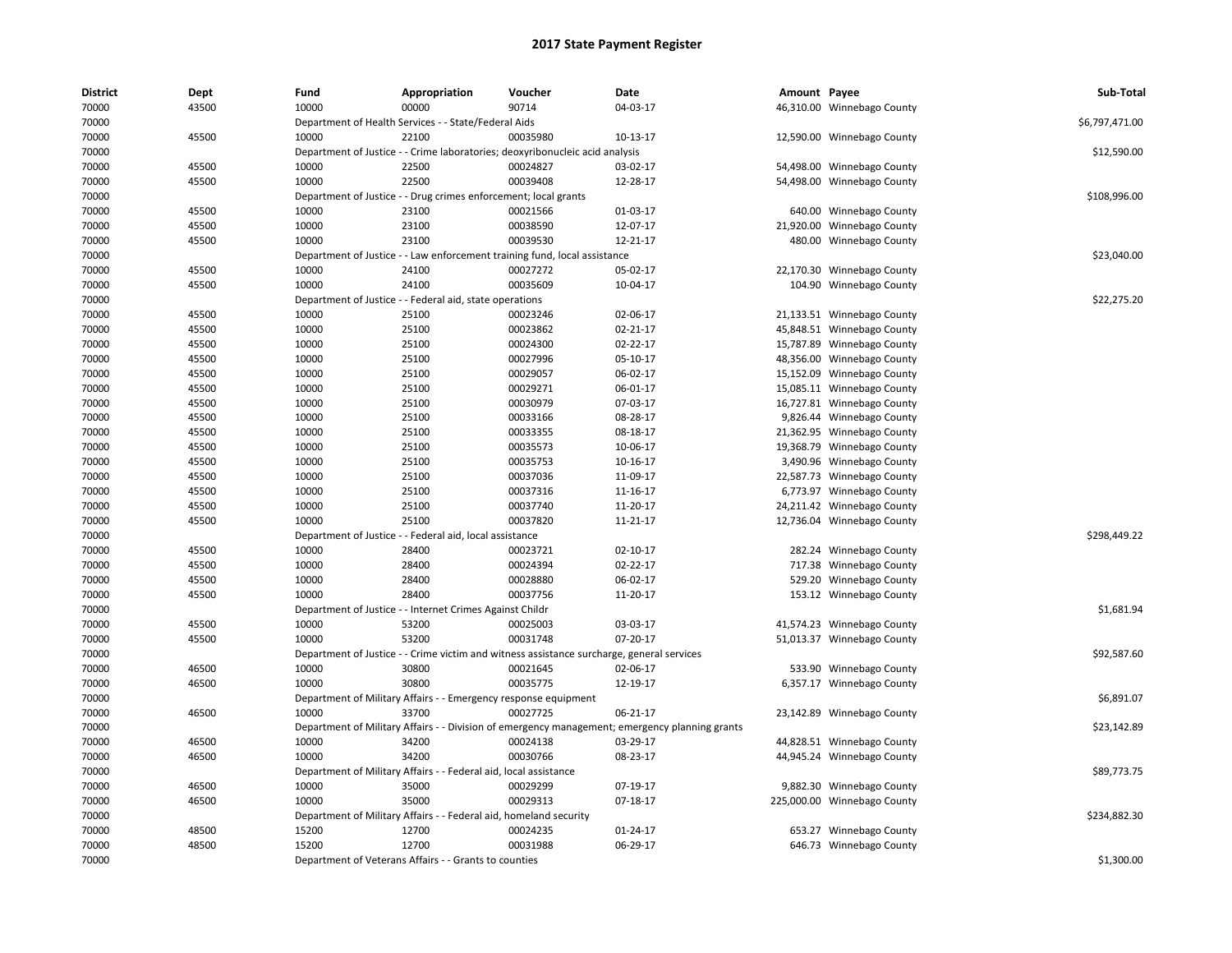| <b>District</b> | Dept  | Fund                         | Appropriation                                                         | Voucher                           | Date           | Amount Payee |                               | Sub-Total      |
|-----------------|-------|------------------------------|-----------------------------------------------------------------------|-----------------------------------|----------------|--------------|-------------------------------|----------------|
| 70000           | 48500 | 58200                        | 26700                                                                 | 00024235                          | 01-24-17       |              | 2,939.75 Winnebago County     |                |
| 70000           | 48500 | 58200                        | 26700                                                                 | 00031988                          | 06-29-17       |              | 2,910.25 Winnebago County     |                |
| 70000           |       |                              | Department of Veterans Affairs - - County grants                      |                                   |                |              |                               | \$5,850.00     |
| 70000           | 48500 | 58200                        | 28000                                                                 | 00037730                          | 10-25-17       |              | 728.66 Winnebago County       |                |
| 70000           |       |                              | Department of Veterans Affairs - - Transportation payment             |                                   |                |              |                               | \$728.66       |
| 70000           | 48500 | 58300                        | 37000                                                                 | 00024235                          | 01-24-17       |              | 2,939.75 Winnebago County     |                |
| 70000           | 48500 | 58300                        | 37000                                                                 | 00031988                          | 06-29-17       |              | 2,910.25 Winnebago County     |                |
| 70000           |       |                              | Department of Veterans Affairs - - County grants                      |                                   |                |              |                               | \$5,850.00     |
| 70000           | 50500 | 10000                        | 14200                                                                 | 00046677                          | 04-19-17       |              | 41,787.00 Winnebago County    |                |
| 70000           |       |                              | Department of Administration - - Federal aid                          |                                   |                |              |                               | \$41,787.00    |
| 70000           | 50500 | 10000                        | 15500                                                                 | 00040171                          | $01 - 17 - 17$ |              | 15,355.88 Winnebago County    |                |
| 70000           | 50500 | 10000                        | 15500                                                                 | 00043751                          | 02-28-17       |              | 17,896.31 Winnebago County    |                |
| 70000           | 50500 | 10000                        | 15500                                                                 | 00045018                          | 03-14-17       |              | 17,655.35 Winnebago County    |                |
| 70000           | 50500 | 10000                        | 15500                                                                 | 00048886                          | 04-28-17       |              | 16,171.53 Winnebago County    |                |
| 70000           | 50500 | 10000                        | 15500                                                                 | 00051823                          | 05-30-17       |              | 27,487.17 Winnebago County    |                |
| 70000           | 50500 | 10000                        | 15500                                                                 | 00053070                          | 06-14-17       |              | 25,196.92 Winnebago County    |                |
| 70000           | 50500 | 10000                        | 15500                                                                 | 00054246                          | 06-28-17       |              | 12,714.88 Winnebago County    |                |
| 70000           | 50500 | 10000                        | 15500                                                                 | 00055744                          | 07-14-17       |              | 13,742.77 Winnebago County    |                |
| 70000           | 50500 | 10000                        | 15500                                                                 | 00060300                          | 09-14-17       |              | 8,195.86 Winnebago County     |                |
| 70000           | 50500 | 10000                        | 15500                                                                 | 00061472                          | 09-28-17       |              | 8,477.59 Winnebago County     |                |
| 70000           | 50500 | 10000                        | 15500                                                                 | 00065207                          | 11-14-17       |              | 9,995.51 Winnebago County     |                |
| 70000           | 50500 | 10000                        | 15500                                                                 | 00068724                          | 12-28-17       |              | 10,444.13 Winnebago County    |                |
| 70000           |       | Department of Administration |                                                                       | - - Federal aid; local assistance |                |              |                               | \$183,333.90   |
| 70000           | 50500 | 23500                        | 37100                                                                 | 00040171                          | $01-17-17$     |              | 11,278.79 Winnebago County    |                |
| 70000           | 50500 | 23500                        | 37100                                                                 | 00043751                          | 02-28-17       |              | 12,800.29 Winnebago County    |                |
| 70000           | 50500 | 23500                        | 37100                                                                 | 00045018                          | 03-14-17       |              | 12,146.63 Winnebago County    |                |
| 70000           | 50500 | 23500                        | 37100                                                                 | 00048886                          | 04-28-17       |              | 11,116.20 Winnebago County    |                |
| 70000           | 50500 | 23500                        | 37100                                                                 | 00051823                          | 05-30-17       |              | 6,592.01 Winnebago County     |                |
| 70000           | 50500 | 23500                        | 37100                                                                 | 00053070                          | 06-14-17       |              | 12,534.37 Winnebago County    |                |
| 70000           | 50500 | 23500                        | 37100                                                                 | 00054246                          | 06-28-17       |              | 4,536.12 Winnebago County     |                |
| 70000           | 50500 | 23500                        | 37100                                                                 | 00055744                          | 07-14-17       |              | 6,892.70 Winnebago County     |                |
| 70000           | 50500 | 23500                        | 37100                                                                 | 00060300                          | 09-14-17       |              | 5,472.40 Winnebago County     |                |
| 70000           | 50500 | 23500                        | 37100                                                                 | 00061472                          | 09-28-17       |              | 12,852.62 Winnebago County    |                |
| 70000           | 50500 | 23500                        | 37100                                                                 | 00065207                          | 11-14-17       |              | 41,855.42 Winnebago County    |                |
| 70000           | 50500 | 23500                        | 37100                                                                 | 00068724                          | 12-28-17       |              | 7,616.70 Winnebago County     |                |
| 70000           |       | Department of Administration |                                                                       | - Low-income assistance grants    |                |              |                               | \$145,694.25   |
| 70000           | 50500 | 26900                        | 16600                                                                 | 00039394                          | 01-19-17       |              | 25,000.00 Winnebago County    |                |
| 70000           | 50500 | 26900                        | 16600                                                                 | 00041215                          | 02-08-17       |              | 1,000.00 Winnebago County     |                |
| 70000           | 50500 | 26900                        | 16600                                                                 | 00050199                          | 05-25-17       |              | 25,000.00 Winnebago County    |                |
| 70000           | 50500 | 26900                        | 16600                                                                 | 00068330                          | 12-28-17       |              | 25,000.00 Winnebago County    |                |
| 70000           |       |                              | Department of Administration - - Land                                 |                                   |                |              |                               | \$76,000.00    |
| 70000           | 51000 | 10000                        | 12000                                                                 | 00000324                          | 02-03-17       |              | 35,463.19 Winnebago County    |                |
| 70000           |       |                              | Elections Commission - - Recount fees                                 |                                   |                |              |                               | \$35,463.19    |
| 70000           | 83500 | 10000                        | 10500                                                                 | 00022069                          | 07-24-17       |              | 327,149.29 Winnebago County   |                |
|                 |       |                              |                                                                       |                                   |                |              |                               |                |
| 70000           | 83500 | 10000                        | 10500                                                                 | 00025096                          | 11-20-17       |              | 1,853,845.99 Winnebago County |                |
| 70000           |       |                              | Shared Revenue and Tax Relief - - County and municipal aid account    |                                   |                |              |                               | \$2,180,995.28 |
| 70000           | 83500 | 10000                        | 10900                                                                 | 00017384                          | 07-24-17       |              | 617,353.00 Winnebago County   |                |
| 70000           |       |                              | Shared Revenue and Tax Relief - - State aid; tax exempt property      |                                   |                |              |                               | \$617,353.00   |
| 70000           | 83500 | 10000                        | 11000                                                                 | 00022069                          | 07-24-17       |              | 105,707.39 Winnebago County   |                |
| 70000           | 83500 | 10000                        | 11000                                                                 | 00025096                          | 11-20-17       |              | 632,175.15 Winnebago County   |                |
| 70000           |       |                              | Shared Revenue and Tax Relief - - Public utility distribution account |                                   |                |              |                               | \$737,882.54   |
| 70000           | 83500 | 10000                        | 30200                                                                 | 00020202                          | 07-24-17       |              | 1,531,251.97 Winnebago County |                |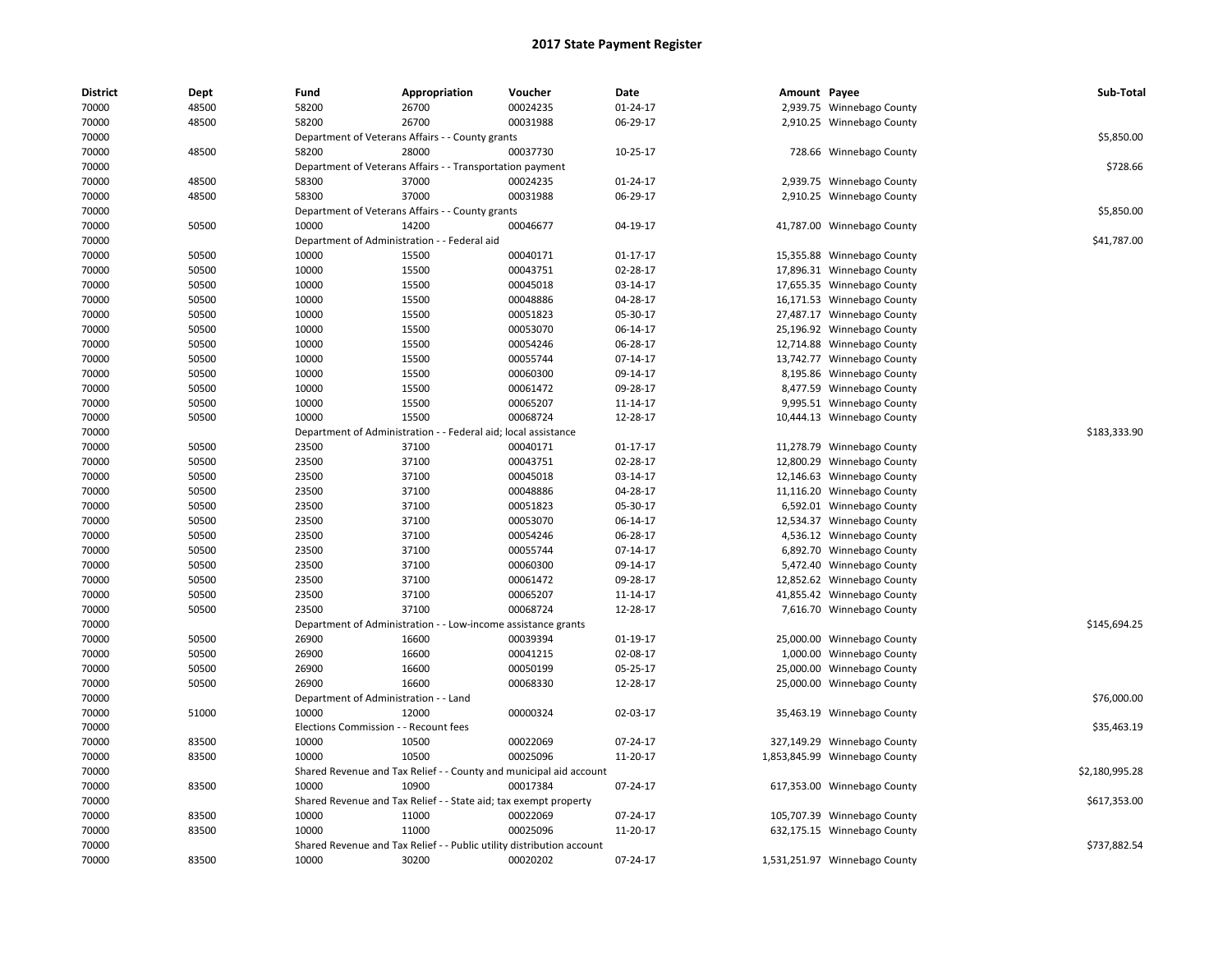| <b>District</b> | Dept  | Fund  | Appropriation                                                                    | Voucher  | Date     | Amount Payee |                               | Sub-Total       |  |  |
|-----------------|-------|-------|----------------------------------------------------------------------------------|----------|----------|--------------|-------------------------------|-----------------|--|--|
| 70000           | 83500 | 10000 | 30200                                                                            | 00022248 | 07-24-17 |              | 8,975,412.36 Winnebago County |                 |  |  |
| 70000           |       |       | Shared Revenue and Tax Relief - - School levy tax credit and first dollar credit |          |          |              |                               |                 |  |  |
| 70000           | 83500 | 52100 | 36300                                                                            | 00016251 | 03-27-17 |              | 2,114,773.45 Winnebago County |                 |  |  |
| 70000           |       |       | Shared Revenue and Tax Relief - - Lottery and gaming credit                      |          |          |              |                               | \$2,114,773.45  |  |  |
| 70000 Total     |       |       |                                                                                  |          |          |              |                               | \$31,606,743.40 |  |  |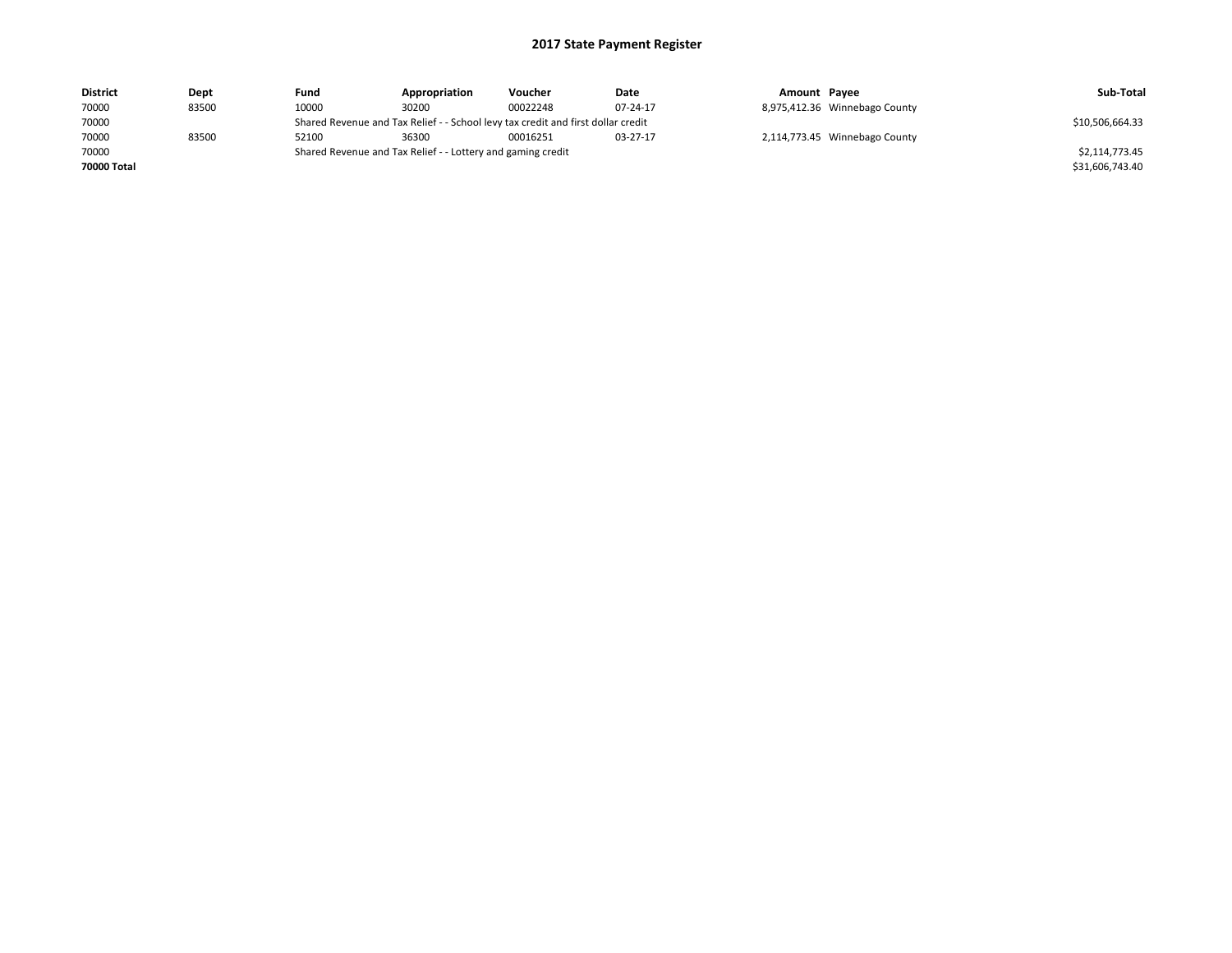| <b>District</b> | Dept  | Fund                                                                               | Appropriation                                                                    | Voucher  | Date                                                                                                         | Amount Payee |                          | Sub-Total    |
|-----------------|-------|------------------------------------------------------------------------------------|----------------------------------------------------------------------------------|----------|--------------------------------------------------------------------------------------------------------------|--------------|--------------------------|--------------|
| 70002           | 16500 | 10000                                                                              | 22500                                                                            | 00012203 | 06-26-17                                                                                                     |              | 27,232.41 Town Of Algoma |              |
| 70002           |       |                                                                                    | Dept of Safety & Prof Services - - Fire dues distribution                        |          |                                                                                                              |              |                          | \$27,232.41  |
| 70002           | 37000 | 21200                                                                              | 16600                                                                            | 00158263 | 06-19-17                                                                                                     |              | 8.30 Town Of Algoma      |              |
| 70002           |       |                                                                                    | Dept of Natural Resources - - General program operations - state funds; forestry |          |                                                                                                              |              |                          | \$8.30       |
| 70002           | 37000 | 21200                                                                              | 57100                                                                            | 00158263 | 06-19-17                                                                                                     |              | 3.80 Town Of Algoma      |              |
| 70002           |       |                                                                                    |                                                                                  |          | Dept of Natural Resources - - Resource aids -- county forests, forest croplands and managed forest land aids |              |                          | \$3.80       |
| 70002           | 37000 | 21200                                                                              | 58900                                                                            | 00158263 | 06-19-17                                                                                                     |              | 38.19 Town Of Algoma     |              |
| 70002           |       | Dept of Natural Resources - - Resource aids - distribution of closed acreage fees. |                                                                                  | \$38.19  |                                                                                                              |              |                          |              |
| 70002           | 37000 | 27400                                                                              | 67000                                                                            | 00154183 | 06-01-17                                                                                                     |              | 10,722.46 Town Of Algoma |              |
| 70002           |       |                                                                                    | Dept of Natural Resources - - Financial assistance for responsible units         |          |                                                                                                              |              |                          | \$10,722.46  |
| 70002           | 39500 | 21100                                                                              | 19100                                                                            | 00067266 | 01-03-17                                                                                                     |              | 22,443.88 Town Of Algoma |              |
| 70002           | 39500 | 21100                                                                              | 19100                                                                            | 00098389 | 04-03-17                                                                                                     |              | 22,443.88 Town Of Algoma |              |
| 70002           | 39500 | 21100                                                                              | 19100                                                                            | 00135815 | 07-03-17                                                                                                     |              | 22,443.88 Town Of Algoma |              |
| 70002           | 39500 | 21100                                                                              | 19100                                                                            | 00171081 | 10-02-17                                                                                                     |              | 22,443.90 Town Of Algoma |              |
| 70002           |       |                                                                                    | WI Dept of Transportation - - Transportation aids to municipalities, state funds |          |                                                                                                              |              |                          | \$89,775.54  |
| 70002           | 83500 | 10000                                                                              | 10500                                                                            | 00022048 | 07-24-17                                                                                                     |              | 9,120.61 Town Of Algoma  |              |
| 70002           | 83500 | 10000                                                                              | 10500                                                                            | 00025075 | 11-20-17                                                                                                     |              | 51,683.44 Town Of Algoma |              |
| 70002           |       |                                                                                    | Shared Revenue and Tax Relief - - County and municipal aid account               |          |                                                                                                              |              |                          | \$60,804.05  |
| 70002           | 83500 | 10000                                                                              | 10900                                                                            | 00019064 | 07-24-17                                                                                                     |              | 254.00 Town Of Algoma    |              |
| 70002           |       |                                                                                    | Shared Revenue and Tax Relief - - State aid; tax exempt property                 |          |                                                                                                              |              |                          | \$254.00     |
| 70002           | 83500 | 10000                                                                              | 11000                                                                            | 00022048 | 07-24-17                                                                                                     |              | 79.92 Town Of Algoma     |              |
| 70002           | 83500 | 10000                                                                              | 11000                                                                            | 00025075 | 11-20-17                                                                                                     |              | 11.61 Town Of Algoma     |              |
| 70002           |       | Shared Revenue and Tax Relief - - Public utility distribution account              |                                                                                  | \$91.53  |                                                                                                              |              |                          |              |
| 70002 Total     |       |                                                                                    |                                                                                  |          |                                                                                                              |              |                          | \$188,930.28 |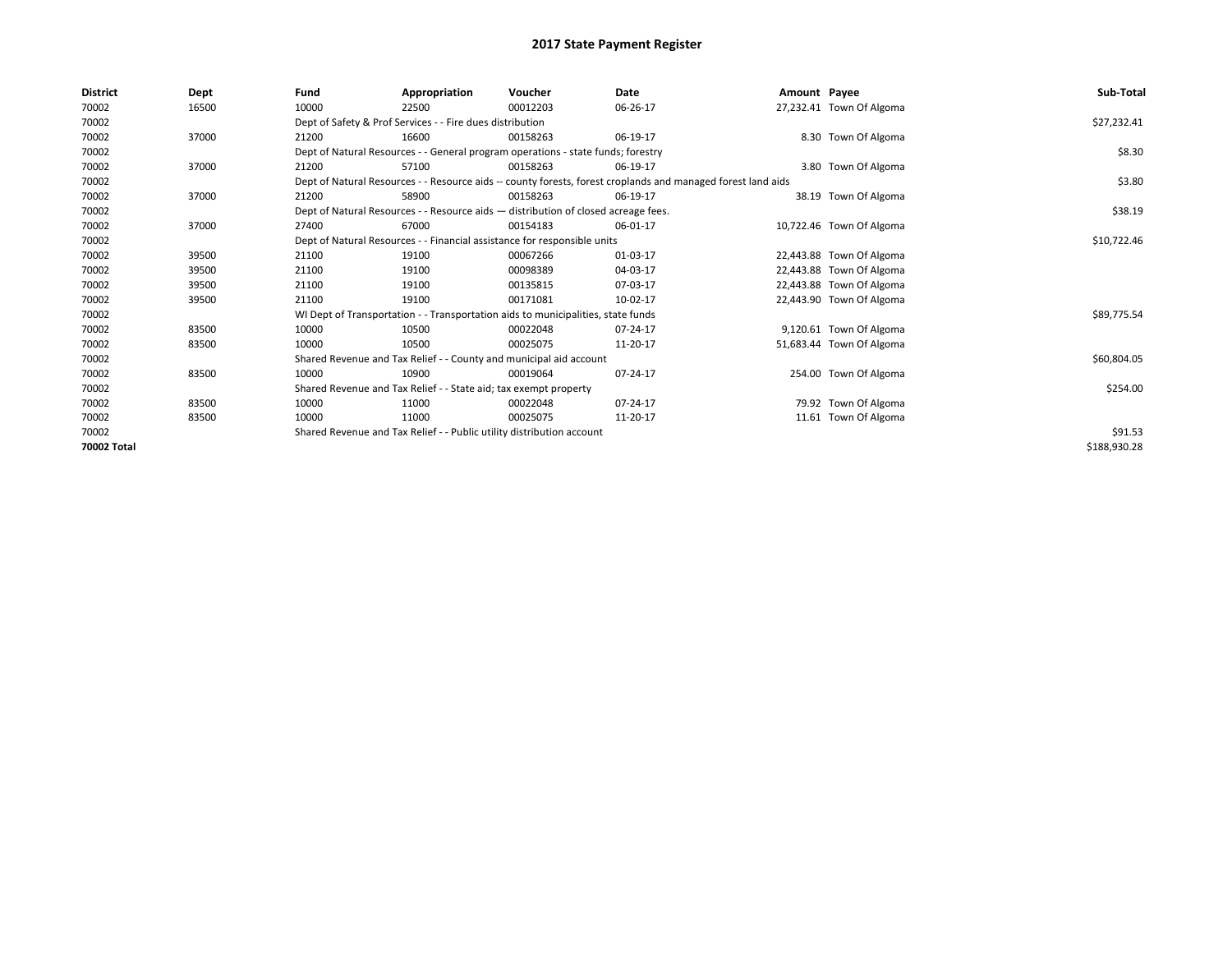| <b>District</b> | Dept  | Fund  | Appropriation                                                                                                | Voucher  | Date     | Amount Payee |                              | Sub-Total    |  |  |  |
|-----------------|-------|-------|--------------------------------------------------------------------------------------------------------------|----------|----------|--------------|------------------------------|--------------|--|--|--|
| 70004           | 16500 | 10000 | 22500                                                                                                        | 00012204 | 06-26-17 |              | 10,793.16 Town Of Black Wolf |              |  |  |  |
| 70004           |       |       | Dept of Safety & Prof Services - - Fire dues distribution                                                    |          |          |              |                              | \$10,793.16  |  |  |  |
| 70004           | 37000 | 21200 | 16600                                                                                                        | 00158264 | 06-19-17 |              | 121.59 Town Of Black Wolf    |              |  |  |  |
| 70004           |       |       | Dept of Natural Resources - - General program operations - state funds; forestry                             |          |          |              |                              |              |  |  |  |
| 70004           | 37000 | 21200 | 57100                                                                                                        | 00158264 | 06-19-17 |              | 55.65 Town Of Black Wolf     |              |  |  |  |
| 70004           |       |       | Dept of Natural Resources - - Resource aids -- county forests, forest croplands and managed forest land aids |          |          |              |                              |              |  |  |  |
| 70004           | 37000 | 21200 | 58900                                                                                                        | 00158264 | 06-19-17 |              | 559.30 Town Of Black Wolf    |              |  |  |  |
| 70004           |       |       | Dept of Natural Resources - - Resource aids - distribution of closed acreage fees.                           |          |          |              |                              | \$559.30     |  |  |  |
| 70004           | 37000 | 27400 | 67000                                                                                                        | 00154946 | 06-01-17 |              | 4,144.93 Town Of Black Wolf  |              |  |  |  |
| 70004           |       |       | Dept of Natural Resources - - Financial assistance for responsible units                                     |          |          |              |                              | \$4,144.93   |  |  |  |
| 70004           | 37000 | 27400 | 67300                                                                                                        | 00154946 | 06-01-17 |              | 626.01 Town Of Black Wolf    |              |  |  |  |
| 70004           |       |       | Dept of Natural Resources - - Recycling consolidation grants                                                 |          |          |              |                              |              |  |  |  |
| 70004           | 39500 | 21100 | 19100                                                                                                        | 00067267 | 01-03-17 |              | 15,535.11 Town Of Black Wolf |              |  |  |  |
| 70004           | 39500 | 21100 | 19100                                                                                                        | 00098390 | 04-03-17 |              | 15,535.11 Town Of Black Wolf |              |  |  |  |
| 70004           | 39500 | 21100 | 19100                                                                                                        | 00135816 | 07-03-17 |              | 15,535.11 Town Of Black Wolf |              |  |  |  |
| 70004           | 39500 | 21100 | 19100                                                                                                        | 00171082 | 10-02-17 |              | 15,535.11 Town Of Black Wolf |              |  |  |  |
| 70004           |       |       | WI Dept of Transportation - - Transportation aids to municipalities, state funds                             |          |          |              |                              | \$62,140.44  |  |  |  |
| 70004           | 39500 | 21100 | 27800                                                                                                        | 00133407 | 06-27-17 |              | 26,000,00 Town Of Black Wolf |              |  |  |  |
| 70004           |       |       | WI Dept of Transportation - - Local roads improvement program, state funds                                   |          |          |              |                              | \$26,000.00  |  |  |  |
| 70004           | 83500 | 10000 | 10500                                                                                                        | 00022049 | 07-24-17 |              | 4,053.33 Town Of Black Wolf  |              |  |  |  |
| 70004           | 83500 | 10000 | 10500                                                                                                        | 00025076 | 11-20-17 |              | 23.541.43 Town Of Black Wolf |              |  |  |  |
| 70004           |       |       | Shared Revenue and Tax Relief - - County and municipal aid account                                           |          |          |              |                              | \$27,594.76  |  |  |  |
| 70004           | 83500 | 10000 | 10900                                                                                                        | 00019065 | 07-24-17 |              | 37.00 Town Of Black Wolf     |              |  |  |  |
| 70004           |       |       | Shared Revenue and Tax Relief - - State aid; tax exempt property                                             |          |          |              |                              | \$37.00      |  |  |  |
| 70004           | 83500 | 10000 | 11000                                                                                                        | 00022049 | 07-24-17 |              | 4.50 Town Of Black Wolf      |              |  |  |  |
| 70004           |       |       | Shared Revenue and Tax Relief - - Public utility distribution account                                        |          |          |              |                              |              |  |  |  |
| 70004 Total     |       |       |                                                                                                              |          |          |              |                              | \$132,077.34 |  |  |  |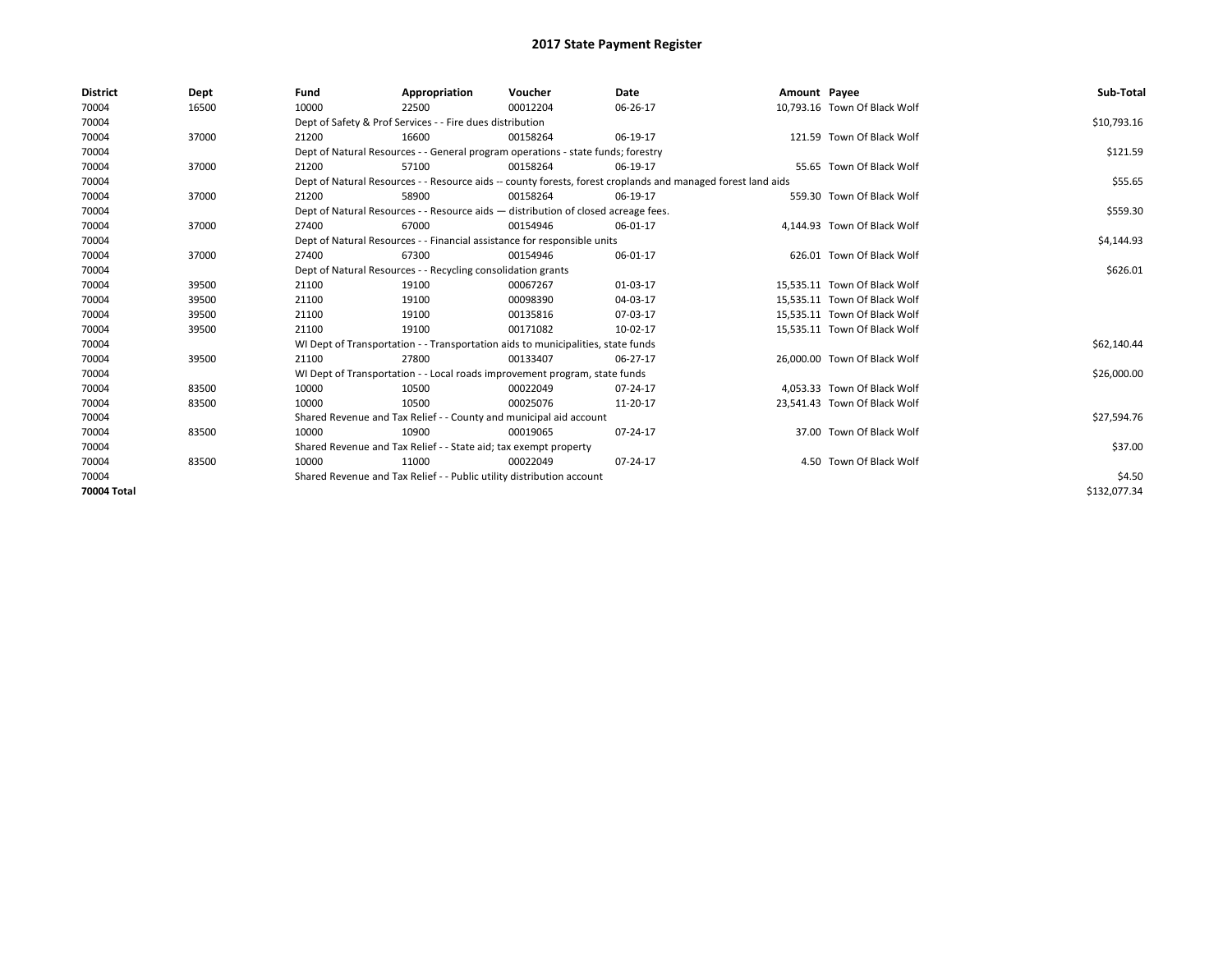| <b>District</b> | Dept  | Fund  | Appropriation                                                                                                | Voucher  | Date       | Amount Payee |                           | Sub-Total    |  |  |
|-----------------|-------|-------|--------------------------------------------------------------------------------------------------------------|----------|------------|--------------|---------------------------|--------------|--|--|
| 70006           | 16500 | 10000 | 22500                                                                                                        | 00012205 | 06-26-17   |              | 21,287.01 Town Of Clayton |              |  |  |
| 70006           |       |       | Dept of Safety & Prof Services - - Fire dues distribution                                                    |          |            |              |                           | \$21,287.01  |  |  |
| 70006           | 37000 | 10000 | 50300                                                                                                        | 00126545 | 02-07-17   |              | 6,586.19 Town Of Clayton  |              |  |  |
| 70006           | 37000 | 10000 | 50300                                                                                                        | 00142718 | 04-21-17   |              | 623.02 Town Of Clayton    |              |  |  |
| 70006           |       |       | Dept of Natural Resources - - Aids in lieu of taxes - general fund                                           |          |            |              |                           | \$7,209.21   |  |  |
| 70006           | 37000 | 21200 | 16600                                                                                                        | 00158265 | 06-19-17   |              | 81.05 Town Of Clayton     |              |  |  |
| 70006           |       |       | Dept of Natural Resources - - General program operations - state funds; forestry                             |          | \$81.05    |              |                           |              |  |  |
| 70006           | 37000 | 21200 | 57100                                                                                                        | 00158265 | 06-19-17   |              | 37.09 Town Of Clayton     |              |  |  |
| 70006           |       |       | Dept of Natural Resources - - Resource aids -- county forests, forest croplands and managed forest land aids |          | \$37.09    |              |                           |              |  |  |
| 70006           | 37000 | 21200 | 57900                                                                                                        | 00142719 | 04-21-17   |              | 61.49 Town Of Clayton     |              |  |  |
| 70006           |       |       | Dept of Natural Resources - - Aids in lieu of taxes - sum sufficient                                         |          |            |              |                           | \$61.49      |  |  |
| 70006           | 37000 | 21200 | 58900                                                                                                        | 00158265 | 06-19-17   |              | 372.82 Town Of Clayton    |              |  |  |
| 70006           |       |       | Dept of Natural Resources - - Resource aids - distribution of closed acreage fees.                           |          |            |              |                           |              |  |  |
| 70006           | 37000 | 27400 | 67000                                                                                                        | 00154738 | 06-01-17   |              | 6,098.14 Town Of Clayton  |              |  |  |
| 70006           |       |       | Dept of Natural Resources - - Financial assistance for responsible units                                     |          |            |              |                           | \$6,098.14   |  |  |
| 70006           | 37000 | 27400 | 67300                                                                                                        | 00154738 | 06-01-17   |              | 1,041.04 Town Of Clayton  |              |  |  |
| 70006           |       |       | Dept of Natural Resources - - Recycling consolidation grants                                                 |          |            |              |                           | \$1,041.04   |  |  |
| 70006           | 39500 | 21100 | 19100                                                                                                        | 00067268 | 01-03-17   |              | 40,522.30 Town Of Clayton |              |  |  |
| 70006           | 39500 | 21100 | 19100                                                                                                        | 00098391 | 04-03-17   |              | 40,522.30 Town Of Clayton |              |  |  |
| 70006           | 39500 | 21100 | 19100                                                                                                        | 00135817 | 07-03-17   |              | 40,522.30 Town Of Clayton |              |  |  |
| 70006           | 39500 | 21100 | 19100                                                                                                        | 00171083 | 10-02-17   |              | 40,522.32 Town Of Clayton |              |  |  |
| 70006           |       |       | WI Dept of Transportation - - Transportation aids to municipalities, state funds                             |          |            |              |                           | \$162,089.22 |  |  |
| 70006           | 83500 | 10000 | 10500                                                                                                        | 00022050 | 07-24-17   |              | 5,059.25 Town Of Clayton  |              |  |  |
| 70006           | 83500 | 10000 | 10500                                                                                                        | 00025077 | 11-20-17   |              | 28,669.08 Town Of Clayton |              |  |  |
| 70006           |       |       | Shared Revenue and Tax Relief - - County and municipal aid account                                           |          |            |              |                           | \$33,728.33  |  |  |
| 70006           | 83500 | 10000 | 10900                                                                                                        | 00019066 | 07-24-17   |              | 4,252.00 Town Of Clayton  |              |  |  |
| 70006           |       |       | Shared Revenue and Tax Relief - - State aid; tax exempt property                                             |          |            |              |                           | \$4,252.00   |  |  |
| 70006           | 83500 | 52100 | 36300                                                                                                        | 00016101 | 03-27-17   |              | 4,069.52 Town Of Clayton  |              |  |  |
| 70006           |       |       | Shared Revenue and Tax Relief - - Lottery and gaming credit                                                  |          | \$4,069.52 |              |                           |              |  |  |
| 70006 Total     |       |       |                                                                                                              |          |            |              |                           | \$240,326.92 |  |  |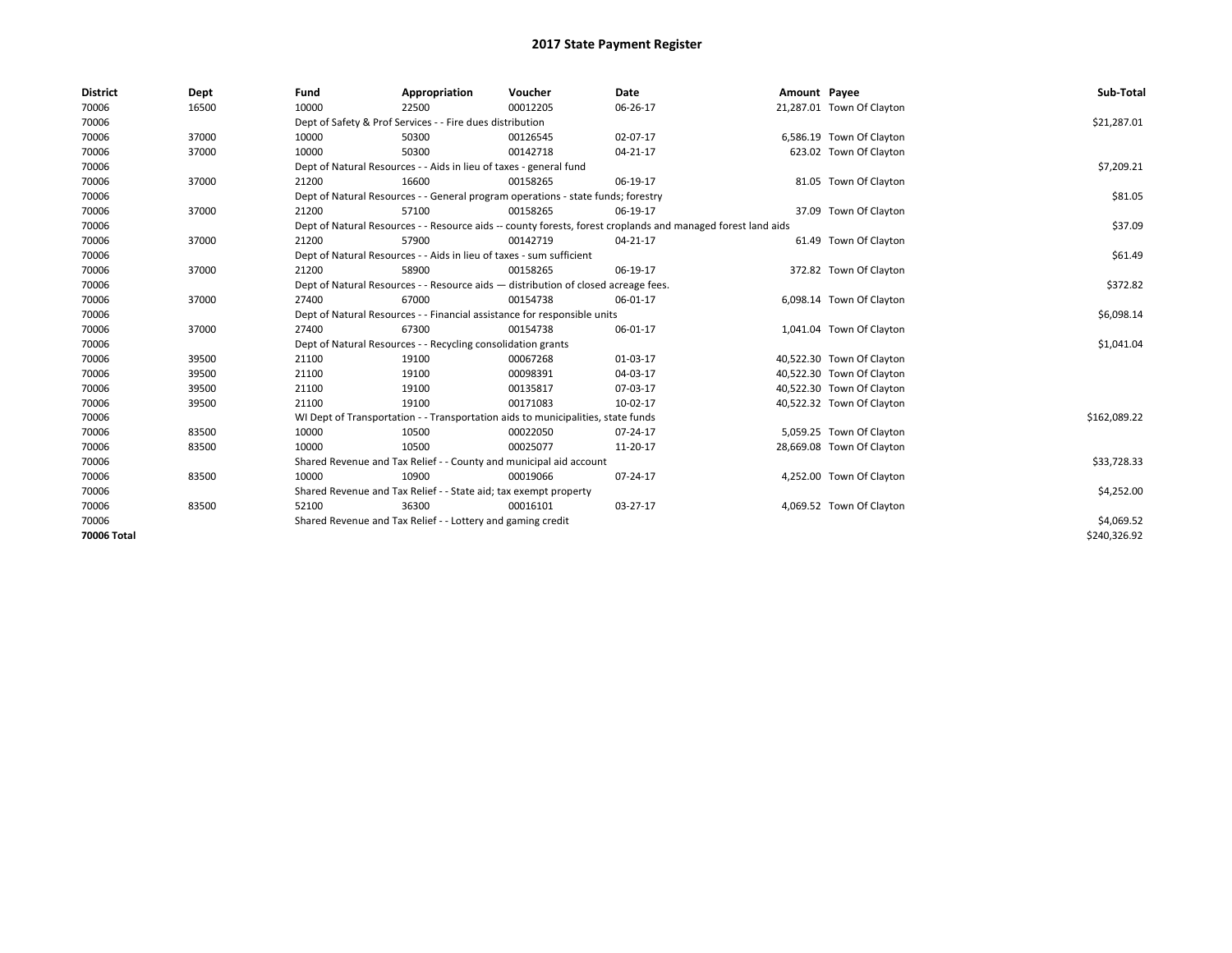| <b>District</b> | Dept  | Fund  | Appropriation                                                                                                | Voucher  | Date     | Amount Payee |                           | Sub-Total    |  |  |
|-----------------|-------|-------|--------------------------------------------------------------------------------------------------------------|----------|----------|--------------|---------------------------|--------------|--|--|
| 70010           | 16500 | 10000 | 22500                                                                                                        | 00012206 | 06-26-17 |              | 17,023.21 Town Of Neenah  |              |  |  |
| 70010           |       |       | Dept of Safety & Prof Services - - Fire dues distribution                                                    |          |          |              |                           | \$17,023.21  |  |  |
| 70010           | 37000 | 21200 | 16600                                                                                                        | 00158266 | 06-19-17 |              | 28.73 Town Of Neenah      |              |  |  |
| 70010           |       |       | Dept of Natural Resources - - General program operations - state funds; forestry                             |          |          |              |                           | \$28.73      |  |  |
| 70010           | 37000 | 21200 | 57100                                                                                                        | 00158266 | 06-19-17 |              | 13.15 Town Of Neenah      |              |  |  |
| 70010           |       |       | Dept of Natural Resources - - Resource aids -- county forests, forest croplands and managed forest land aids |          |          |              |                           | \$13.15      |  |  |
| 70010           | 37000 | 21200 | 58300                                                                                                        | 00147308 | 05-16-17 |              | 1,538.83 Town Of Neenah   |              |  |  |
| 70010           |       |       | Dept of Natural Resources - - Recreation and resource aids, federal funds                                    |          |          |              |                           | \$1,538.83   |  |  |
| 70010           | 37000 | 21200 | 58900                                                                                                        | 00158266 | 06-19-17 |              | 132.15 Town Of Neenah     |              |  |  |
| 70010           |       |       | Dept of Natural Resources - - Resource aids - distribution of closed acreage fees.                           |          |          |              |                           | \$132.15     |  |  |
| 70010           | 37000 | 27400 | 67000                                                                                                        | 00154829 | 06-01-17 |              | 8.500.63 Town Of Neenah   |              |  |  |
| 70010           |       |       | Dept of Natural Resources - - Financial assistance for responsible units                                     |          |          |              |                           | \$8,500.63   |  |  |
| 70010           | 37000 | 27400 | 67300                                                                                                        | 00154829 | 06-01-17 |              | 907.22 Town Of Neenah     |              |  |  |
| 70010           |       |       | Dept of Natural Resources - - Recycling consolidation grants                                                 |          |          |              |                           | \$907.22     |  |  |
| 70010           | 39500 | 21100 | 19100                                                                                                        | 00067270 | 01-03-17 |              | 17,308.27 Town Of Neenah  |              |  |  |
| 70010           | 39500 | 21100 | 19100                                                                                                        | 00098392 | 04-03-17 |              | 17.308.27 Town Of Neenah  |              |  |  |
| 70010           | 39500 | 21100 | 19100                                                                                                        | 00135818 | 07-03-17 |              | 17,308.27 Town Of Neenah  |              |  |  |
| 70010           | 39500 | 21100 | 19100                                                                                                        | 00180136 | 10-18-17 |              | 17,308.27 Town Of Neenah  |              |  |  |
| 70010           |       |       | WI Dept of Transportation - - Transportation aids to municipalities, state funds                             |          |          |              |                           | \$69,233.08  |  |  |
| 70010           | 83500 | 10000 | 10500                                                                                                        | 00022051 | 07-24-17 |              | 6,990.45 Town Of Neenah   |              |  |  |
| 70010           | 83500 | 10000 | 10500                                                                                                        | 00025078 | 11-20-17 |              | 39,612.56 Town Of Neenah  |              |  |  |
| 70010           |       |       | Shared Revenue and Tax Relief - - County and municipal aid account                                           |          |          |              |                           | \$46,603.01  |  |  |
| 70010           | 83500 | 10000 | 10900                                                                                                        | 00019067 | 07-24-17 |              | 1,730.00 Town Of Neenah   |              |  |  |
| 70010           |       |       | Shared Revenue and Tax Relief - - State aid; tax exempt property                                             |          |          |              |                           | \$1,730.00   |  |  |
| 70010           | 83500 | 10000 | 11000                                                                                                        | 00022051 | 07-24-17 |              | 38.002.41 Town Of Neenah  |              |  |  |
| 70010           | 83500 | 10000 | 11000                                                                                                        | 00025078 | 11-20-17 |              | 215,705.95 Town Of Neenah |              |  |  |
| 70010           |       |       | Shared Revenue and Tax Relief - - Public utility distribution account                                        |          |          |              |                           |              |  |  |
| 70010 Total     |       |       |                                                                                                              |          |          |              |                           | \$399,418.37 |  |  |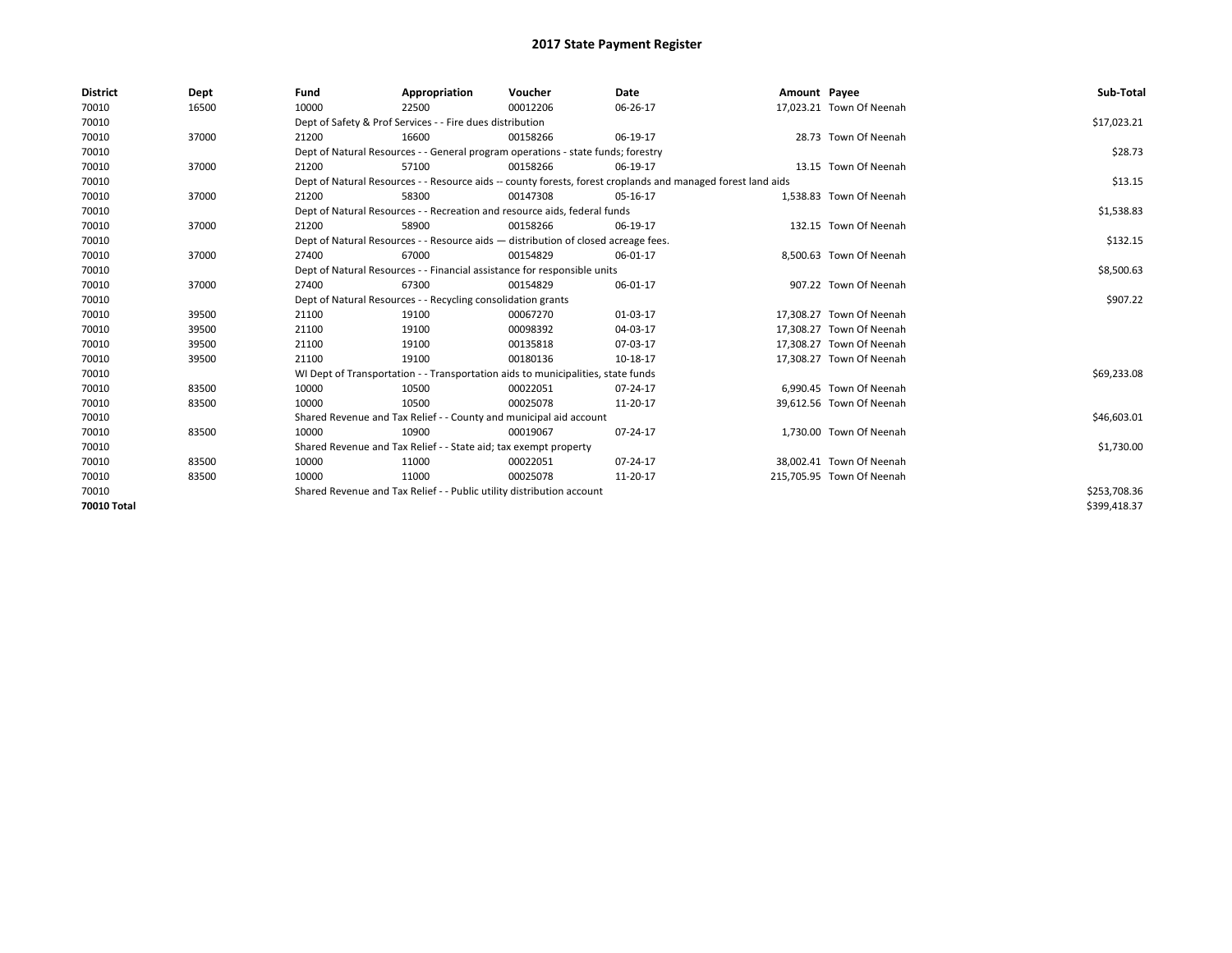| <b>District</b> | Dept  | Fund  | Appropriation                                                                                                | Voucher  | Date     | Amount Payee |                          | Sub-Total    |  |  |  |
|-----------------|-------|-------|--------------------------------------------------------------------------------------------------------------|----------|----------|--------------|--------------------------|--------------|--|--|--|
| 70012           | 16500 | 10000 | 22500                                                                                                        | 00012207 | 06-26-17 |              | 6.052.27 Town Of Nekimi  |              |  |  |  |
| 70012           |       |       | Dept of Safety & Prof Services - - Fire dues distribution                                                    |          |          |              |                          | \$6,052.27   |  |  |  |
| 70012           | 37000 | 21200 | 16600                                                                                                        | 00158267 | 06-19-17 |              | 5.24 Town Of Nekimi      |              |  |  |  |
| 70012           |       |       | Dept of Natural Resources - - General program operations - state funds; forestry                             |          |          |              |                          | \$5.24       |  |  |  |
| 70012           | 37000 | 21200 | 57100                                                                                                        | 00158267 | 06-19-17 |              | 2.40 Town Of Nekimi      |              |  |  |  |
| 70012           |       |       | Dept of Natural Resources - - Resource aids -- county forests, forest croplands and managed forest land aids |          |          |              |                          |              |  |  |  |
| 70012           | 37000 | 21200 | 58900                                                                                                        | 00158267 | 06-19-17 |              | 24.12 Town Of Nekimi     |              |  |  |  |
| 70012           |       |       | Dept of Natural Resources - - Resource aids - distribution of closed acreage fees.                           |          |          |              |                          | \$24.12      |  |  |  |
| 70012           | 37000 | 27400 | 67000                                                                                                        | 00154653 | 06-01-17 |              | 2,475.39 Town Of Nekimi  |              |  |  |  |
| 70012           |       |       | Dept of Natural Resources - - Financial assistance for responsible units                                     |          |          |              |                          | \$2,475.39   |  |  |  |
| 70012           | 37000 | 27400 | 67300                                                                                                        | 00154653 | 06-01-17 |              | 365.81 Town Of Nekimi    |              |  |  |  |
| 70012           |       |       | Dept of Natural Resources - - Recycling consolidation grants                                                 |          |          |              |                          |              |  |  |  |
| 70012           | 39500 | 21100 | 19100                                                                                                        | 00067271 | 01-03-17 |              | 25.223.91 Town Of Nekimi |              |  |  |  |
| 70012           | 39500 | 21100 | 19100                                                                                                        | 00098393 | 04-03-17 |              | 25,223.91 Town Of Nekimi |              |  |  |  |
| 70012           | 39500 | 21100 | 19100                                                                                                        | 00135819 | 07-03-17 |              | 25,223.91 Town Of Nekimi |              |  |  |  |
| 70012           | 39500 | 21100 | 19100                                                                                                        | 00171085 | 10-02-17 |              | 25,223.91 Town Of Nekimi |              |  |  |  |
| 70012           |       |       | WI Dept of Transportation - - Transportation aids to municipalities, state funds                             |          |          |              |                          | \$100,895.64 |  |  |  |
| 70012           | 83500 | 10000 | 10500                                                                                                        | 00022052 | 07-24-17 |              | 3.063.83 Town Of Nekimi  |              |  |  |  |
| 70012           | 83500 | 10000 | 10500                                                                                                        | 00025079 | 11-20-17 |              | 17,361.70 Town Of Nekimi |              |  |  |  |
| 70012           |       |       | Shared Revenue and Tax Relief - - County and municipal aid account                                           |          |          |              |                          | \$20,425.53  |  |  |  |
| 70012           | 83500 | 10000 | 10900                                                                                                        | 00019068 | 07-24-17 |              | 82.00 Town Of Nekimi     |              |  |  |  |
| 70012           |       |       | Shared Revenue and Tax Relief - - State aid; tax exempt property                                             |          |          |              |                          | \$82.00      |  |  |  |
| 70012           | 83500 | 10000 | 11000                                                                                                        | 00022052 | 07-24-17 |              | 5.807.17 Town Of Nekimi  |              |  |  |  |
| 70012           | 83500 | 10000 | 11000                                                                                                        | 00025079 | 11-20-17 |              | 34,066.98 Town Of Nekimi |              |  |  |  |
| 70012           |       |       | Shared Revenue and Tax Relief - - Public utility distribution account                                        |          |          |              |                          | \$39,874.15  |  |  |  |
| 70012 Total     |       |       |                                                                                                              |          |          |              |                          | \$170,202.55 |  |  |  |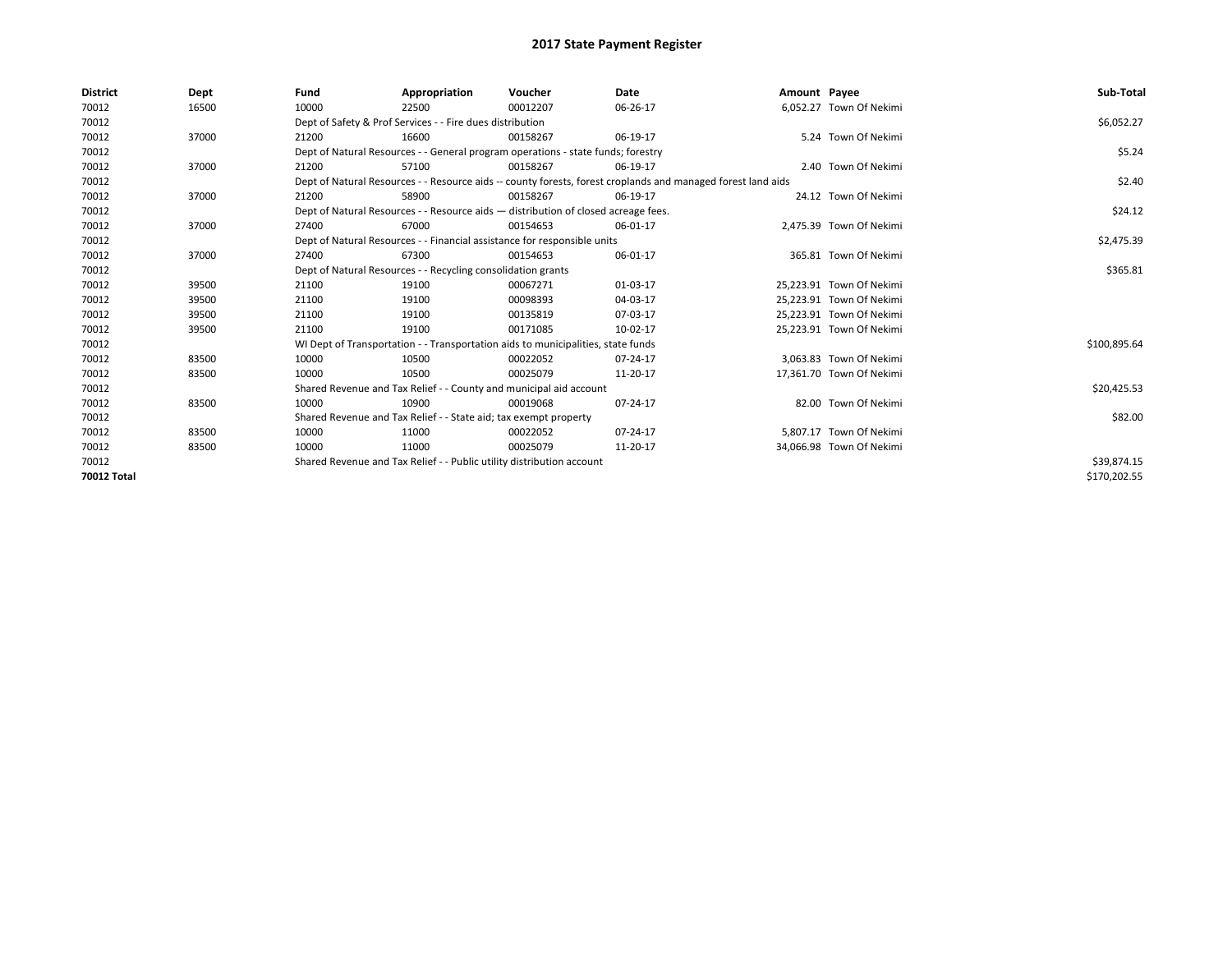| <b>District</b> | Dept  | Fund                                                                 | Appropriation                                                                      | Voucher  | Date                                                                                                         | Amount Payee |                             | Sub-Total    |
|-----------------|-------|----------------------------------------------------------------------|------------------------------------------------------------------------------------|----------|--------------------------------------------------------------------------------------------------------------|--------------|-----------------------------|--------------|
| 70014           | 16500 | 10000                                                                | 22500                                                                              | 00012208 | 06-26-17                                                                                                     |              | 2,449.96 Town Of Nepeuskun  |              |
| 70014           |       |                                                                      | Dept of Safety & Prof Services - - Fire dues distribution                          |          |                                                                                                              |              |                             | \$2,449.96   |
| 70014           | 37000 | 10000                                                                | 50300                                                                              | 00126567 | 02-07-17                                                                                                     |              | 23,045.04 Town Of Nepeuskun |              |
| 70014           | 37000 | 10000                                                                | 50300                                                                              | 00143052 | 04-21-17                                                                                                     |              | 228.27 Town Of Nepeuskun    |              |
| 70014           | 37000 | 10000                                                                | 50300                                                                              | 00143053 | 04-21-17                                                                                                     |              | 131.14 Town Of Nepeuskun    |              |
| 70014           |       |                                                                      | Dept of Natural Resources - - Aids in lieu of taxes - general fund                 |          |                                                                                                              |              |                             | \$23,404.45  |
| 70014           | 37000 | 21200                                                                | 16600                                                                              | 00158268 | 06-19-17                                                                                                     |              | 6.12 Town Of Nepeuskun      |              |
| 70014           |       |                                                                      | Dept of Natural Resources - - General program operations - state funds; forestry   |          |                                                                                                              |              |                             | \$6.12       |
| 70014           | 37000 | 21200                                                                | 57100                                                                              | 00158268 | 06-19-17                                                                                                     |              | 2.80 Town Of Nepeuskun      |              |
| 70014           |       |                                                                      |                                                                                    |          | Dept of Natural Resources - - Resource aids -- county forests, forest croplands and managed forest land aids |              |                             | \$2.80       |
| 70014           | 37000 | 21200                                                                | 57900                                                                              | 00143051 | 04-21-17                                                                                                     |              | 1.48 Town Of Nepeuskun      |              |
| 70014           |       | Dept of Natural Resources - - Aids in lieu of taxes - sum sufficient |                                                                                    | \$1.48   |                                                                                                              |              |                             |              |
| 70014           | 37000 | 21200                                                                | 58900                                                                              | 00158268 | 06-19-17                                                                                                     |              | 28.14 Town Of Nepeuskun     |              |
| 70014           |       |                                                                      | Dept of Natural Resources - - Resource aids - distribution of closed acreage fees. |          |                                                                                                              |              |                             | \$28.14      |
| 70014           | 37000 | 27400                                                                | 67000                                                                              | 00154220 | 06-01-17                                                                                                     |              | 720.27 Town Of Nepeuskun    |              |
| 70014           |       |                                                                      | Dept of Natural Resources - - Financial assistance for responsible units           |          |                                                                                                              |              |                             | \$720.27     |
| 70014           | 39500 | 21100                                                                | 19100                                                                              | 00067272 | 01-03-17                                                                                                     |              | 22,691.61 Town Of Nepeuskun |              |
| 70014           | 39500 | 21100                                                                | 19100                                                                              | 00098394 | 04-03-17                                                                                                     |              | 22,691.61 Town Of Nepeuskun |              |
| 70014           | 39500 | 21100                                                                | 19100                                                                              | 00135820 | 07-03-17                                                                                                     |              | 22,691.61 Town Of Nepeuskun |              |
| 70014           | 39500 | 21100                                                                | 19100                                                                              | 00171086 | 10-02-17                                                                                                     |              | 22,691.61 Town Of Nepeuskun |              |
| 70014           |       |                                                                      | WI Dept of Transportation - - Transportation aids to municipalities, state funds   |          |                                                                                                              |              |                             | \$90,766.44  |
| 70014           | 83500 | 10000                                                                | 10500                                                                              | 00022053 | 07-24-17                                                                                                     |              | 2,728.48 Town Of Nepeuskun  |              |
| 70014           | 83500 | 10000                                                                | 10500                                                                              | 00025080 | 11-20-17                                                                                                     |              | 15,462.45 Town Of Nepeuskun |              |
| 70014           |       |                                                                      | Shared Revenue and Tax Relief - - County and municipal aid account                 |          |                                                                                                              |              |                             | \$18,190.93  |
| 70014           | 83500 | 10000                                                                | 10900                                                                              | 00019069 | 07-24-17                                                                                                     |              | 1.00 Town Of Nepeuskun      |              |
| 70014           |       | Shared Revenue and Tax Relief - - State aid; tax exempt property     |                                                                                    | \$1.00   |                                                                                                              |              |                             |              |
| 70014 Total     |       |                                                                      |                                                                                    |          |                                                                                                              |              |                             | \$135,571.59 |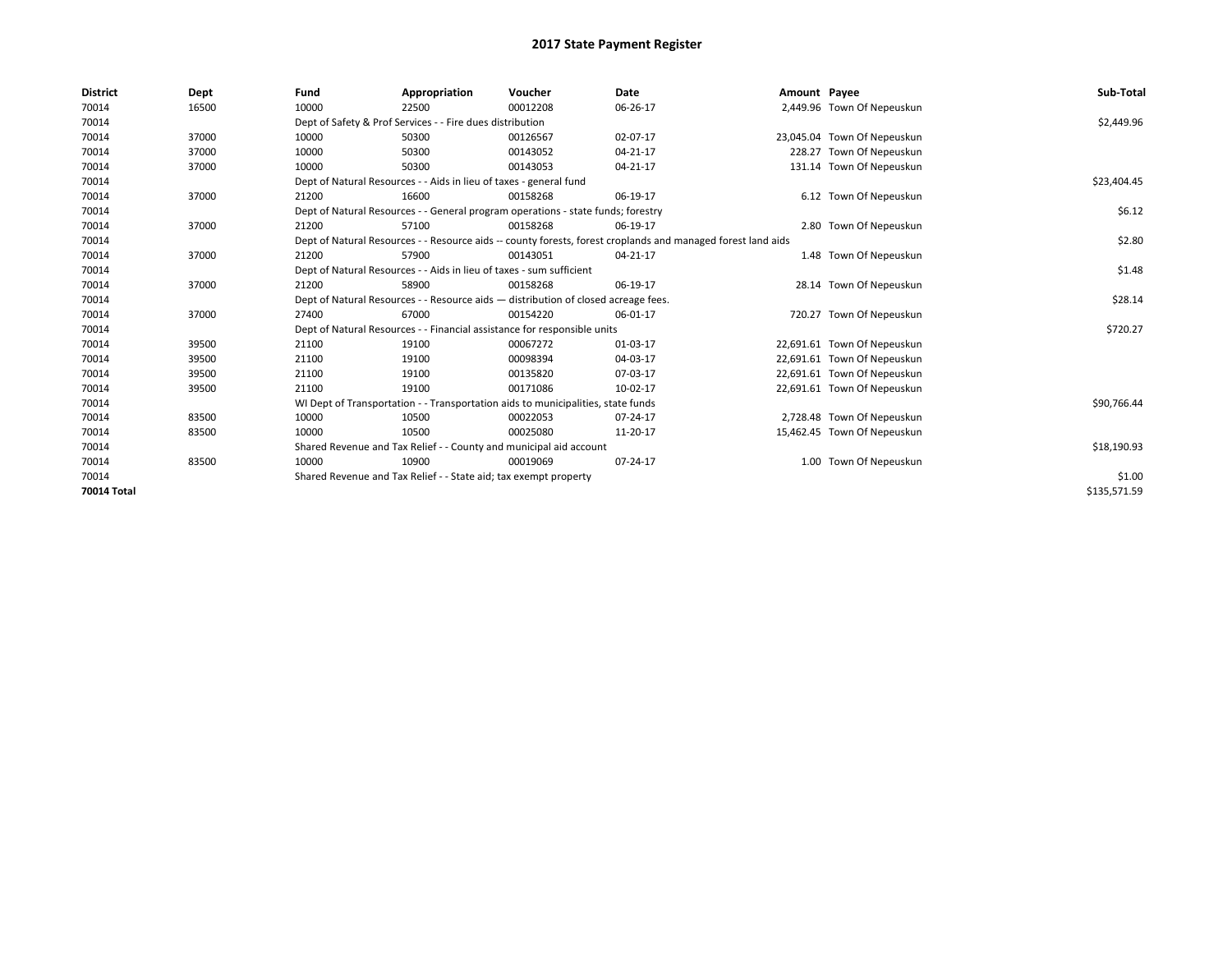| <b>District</b> | Dept  | Fund  | Appropriation                                                                      | Voucher  | Date                                                                                                         | Amount Payee |                        | Sub-Total    |
|-----------------|-------|-------|------------------------------------------------------------------------------------|----------|--------------------------------------------------------------------------------------------------------------|--------------|------------------------|--------------|
| 70016           | 16500 | 10000 | 22500                                                                              | 00012209 | 06-26-17                                                                                                     |              | 9,107.75 Town Of Omro  |              |
| 70016           |       |       | Dept of Safety & Prof Services - - Fire dues distribution                          |          |                                                                                                              |              |                        | \$9,107.75   |
| 70016           | 37000 | 10000 | 50300                                                                              | 00126563 | 02-07-17                                                                                                     |              | 10,762.90 Town Of Omro |              |
| 70016           | 37000 | 10000 | 50300                                                                              | 00143010 | 04-21-17                                                                                                     |              | 26.32 Town Of Omro     |              |
| 70016           |       |       | Dept of Natural Resources - - Aids in lieu of taxes - general fund                 |          |                                                                                                              |              |                        | \$10,789.22  |
| 70016           | 37000 | 21200 | 16600                                                                              | 00158269 | 06-19-17                                                                                                     |              | 28.84 Town Of Omro     |              |
| 70016           |       |       | Dept of Natural Resources - - General program operations - state funds; forestry   |          |                                                                                                              |              |                        | \$28.84      |
| 70016           | 37000 | 21200 | 57100                                                                              | 00158269 | 06-19-17                                                                                                     |              | 13.20 Town Of Omro     |              |
| 70016           |       |       |                                                                                    |          | Dept of Natural Resources - - Resource aids -- county forests, forest croplands and managed forest land aids |              |                        | \$13.20      |
| 70016           | 37000 | 21200 | 58900                                                                              | 00158269 | 06-19-17                                                                                                     |              | 132.67 Town Of Omro    |              |
| 70016           |       |       | Dept of Natural Resources - - Resource aids - distribution of closed acreage fees. |          |                                                                                                              |              |                        | \$132.67     |
| 70016           | 37000 | 27400 | 67000                                                                              | 00154317 | 06-01-17                                                                                                     |              | 2,705.97 Town Of Omro  |              |
| 70016           |       |       | Dept of Natural Resources - - Financial assistance for responsible units           |          |                                                                                                              |              |                        | \$2,705.97   |
| 70016           | 37000 | 27400 | 67300                                                                              | 00154317 | 06-01-17                                                                                                     |              | 557.31 Town Of Omro    |              |
| 70016           |       |       | Dept of Natural Resources - - Recycling consolidation grants                       |          |                                                                                                              |              |                        | \$557.31     |
| 70016           | 39500 | 21100 | 19100                                                                              | 00067273 | 01-03-17                                                                                                     |              | 23,677.00 Town Of Omro |              |
| 70016           | 39500 | 21100 | 19100                                                                              | 00098395 | 04-03-17                                                                                                     |              | 23,677.00 Town Of Omro |              |
| 70016           | 39500 | 21100 | 19100                                                                              | 00135821 | 07-03-17                                                                                                     |              | 23,677.00 Town Of Omro |              |
| 70016           | 39500 | 21100 | 19100                                                                              | 00171087 | 10-02-17                                                                                                     |              | 23,677.02 Town Of Omro |              |
| 70016           |       |       | WI Dept of Transportation - - Transportation aids to municipalities, state funds   |          |                                                                                                              |              |                        | \$94,708.02  |
| 70016           | 83500 | 10000 | 10500                                                                              | 00022054 | 07-24-17                                                                                                     |              | 3,411.18 Town Of Omro  |              |
| 70016           | 83500 | 10000 | 10500                                                                              | 00025081 | 11-20-17                                                                                                     |              | 19,329.99 Town Of Omro |              |
| 70016           |       |       | Shared Revenue and Tax Relief - - County and municipal aid account                 |          |                                                                                                              |              |                        | \$22,741.17  |
| 70016           | 83500 | 10000 | 10900                                                                              | 00019070 | 07-24-17                                                                                                     |              | 54.00 Town Of Omro     |              |
| 70016           |       |       | Shared Revenue and Tax Relief - - State aid; tax exempt property                   |          |                                                                                                              |              |                        | \$54.00      |
| 70016 Total     |       |       |                                                                                    |          |                                                                                                              |              |                        | \$140,838.15 |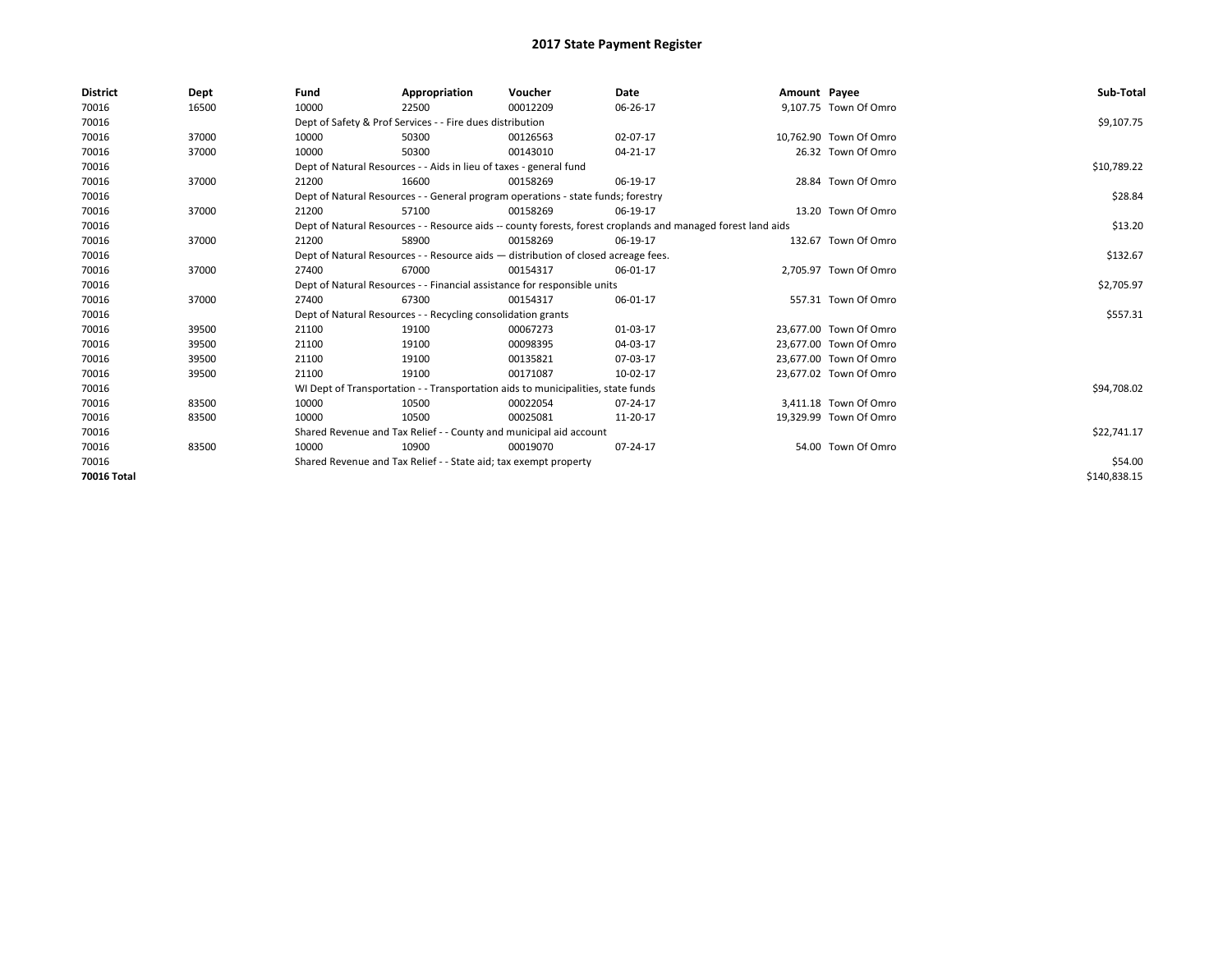| <b>District</b> | Dept  | Fund  | Appropriation                                                                    | Voucher  | Date     | Amount Payee |                           | Sub-Total    |
|-----------------|-------|-------|----------------------------------------------------------------------------------|----------|----------|--------------|---------------------------|--------------|
| 70018           | 16500 | 10000 | 22500                                                                            | 00012210 | 06-26-17 |              | 11,546.99 Town Of Oshkosh |              |
| 70018           |       |       | Dept of Safety & Prof Services - - Fire dues distribution                        |          |          |              |                           | \$11,546.99  |
| 70018           | 37000 | 10000 | 50300                                                                            | 00126630 | 02-07-17 |              | 25,197.79 Town Of Oshkosh |              |
| 70018           |       |       | Dept of Natural Resources - - Aids in lieu of taxes - general fund               |          |          |              |                           | \$25,197.79  |
| 70018           | 37000 | 21200 | 57900                                                                            | 00143974 | 04-21-17 |              | 14.17 Town Of Oshkosh     |              |
| 70018           | 37000 | 21200 | 57900                                                                            | 00143975 | 04-21-17 |              | 0.02 Town Of Oshkosh      |              |
| 70018           |       |       | Dept of Natural Resources - - Aids in lieu of taxes - sum sufficient             |          |          |              |                           | \$14.19      |
| 70018           | 37000 | 27400 | 67000                                                                            | 00154878 | 06-01-17 |              | 9,565.59 Town Of Oshkosh  |              |
| 70018           |       |       | Dept of Natural Resources - - Financial assistance for responsible units         |          |          |              |                           | \$9,565.59   |
| 70018           | 39500 | 21100 | 19100                                                                            | 00067274 | 01-03-17 |              | 15,287.38 Town Of Oshkosh |              |
| 70018           | 39500 | 21100 | 19100                                                                            | 00098396 | 04-03-17 |              | 15.287.38 Town Of Oshkosh |              |
| 70018           | 39500 | 21100 | 19100                                                                            | 00135822 | 07-03-17 |              | 15,287.38 Town Of Oshkosh |              |
| 70018           | 39500 | 21100 | 19100                                                                            | 00171088 | 10-02-17 |              | 15.287.40 Town Of Oshkosh |              |
| 70018           |       |       | WI Dept of Transportation - - Transportation aids to municipalities, state funds |          |          |              |                           | \$61,149.54  |
| 70018           | 83500 | 10000 | 10500                                                                            | 00022055 | 07-24-17 |              | 9,077.18 Town Of Oshkosh  |              |
| 70018           | 83500 | 10000 | 10500                                                                            | 00025082 | 11-20-17 |              | 53,390.02 Town Of Oshkosh |              |
| 70018           |       |       | Shared Revenue and Tax Relief - - County and municipal aid account               |          |          |              |                           | \$62,467.20  |
| 70018           | 83500 | 10000 | 10900                                                                            | 00019071 | 07-24-17 |              | 80.00 Town Of Oshkosh     |              |
| 70018           |       |       | Shared Revenue and Tax Relief - - State aid; tax exempt property                 |          |          |              |                           | \$80.00      |
| 70018           | 83500 | 10000 | 11000                                                                            | 00022055 | 07-24-17 |              | 1,190.90 Town Of Oshkosh  |              |
| 70018           | 83500 | 10000 | 11000                                                                            | 00025082 | 11-20-17 |              | 23,916.56 Town Of Oshkosh |              |
| 70018           |       |       | Shared Revenue and Tax Relief - - Public utility distribution account            |          |          |              |                           | \$25,107.46  |
| 70018           | 83500 | 10000 | 50100                                                                            | 00015462 | 01-31-17 |              | 58.88 Town Of Oshkosh     |              |
| 70018           |       |       | Shared Revenue and Tax Relief - - Payments for municipal services                |          |          |              |                           | \$58.88      |
| 70018 Total     |       |       |                                                                                  |          |          |              |                           | \$195,187.64 |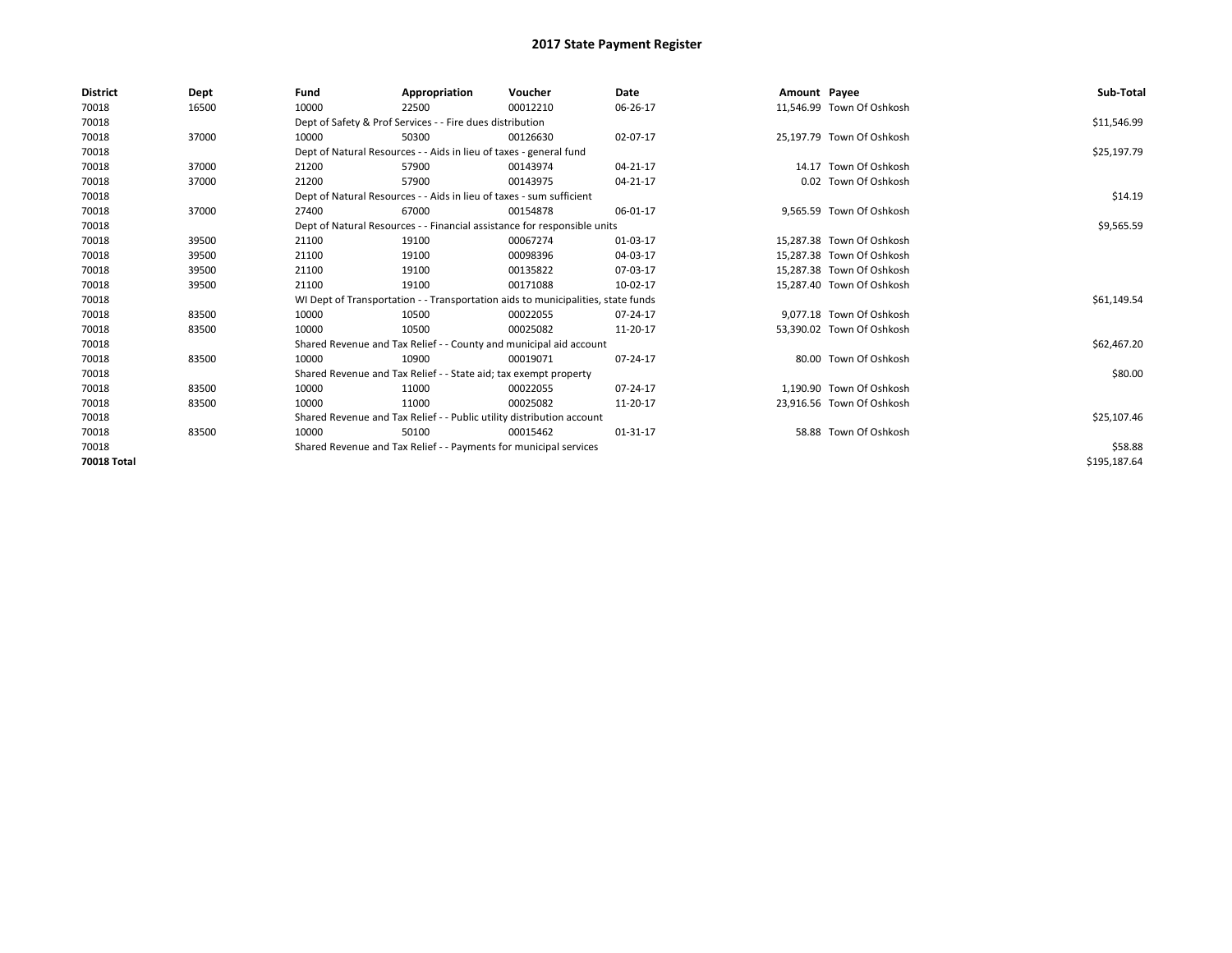| <b>District</b> | Dept  | Fund  | Appropriation                                                                                                | Voucher  | Date     | Amount Payee |                          | Sub-Total    |
|-----------------|-------|-------|--------------------------------------------------------------------------------------------------------------|----------|----------|--------------|--------------------------|--------------|
| 70020           | 16500 | 10000 | 22500                                                                                                        | 00012211 | 06-26-17 |              | 5,749.61 Town Of Poygan  |              |
| 70020           |       |       | Dept of Safety & Prof Services - - Fire dues distribution                                                    |          |          |              |                          | \$5,749.61   |
| 70020           | 37000 | 10000 | 50300                                                                                                        | 00126580 | 02-07-17 |              | 36,171.93 Town Of Poygan |              |
| 70020           | 37000 | 10000 | 50300                                                                                                        | 00143240 | 04-21-17 |              | 40.00 Town Of Poygan     |              |
| 70020           |       |       | Dept of Natural Resources - - Aids in lieu of taxes - general fund                                           |          |          |              |                          | \$36,211.93  |
| 70020           | 37000 | 21200 | 16600                                                                                                        | 00158270 | 06-19-17 |              | 52.44 Town Of Poygan     |              |
| 70020           |       |       | Dept of Natural Resources - - General program operations - state funds; forestry                             |          |          |              |                          | \$52.44      |
| 70020           | 37000 | 21200 | 57100                                                                                                        | 00158270 | 06-19-17 |              | 24.00 Town Of Poygan     |              |
| 70020           |       |       | Dept of Natural Resources - - Resource aids -- county forests, forest croplands and managed forest land aids |          |          |              |                          | \$24.00      |
| 70020           | 37000 | 21200 | 57900                                                                                                        | 00143239 | 04-21-17 |              | 175.78 Town Of Poygan    |              |
| 70020           |       |       | Dept of Natural Resources - - Aids in lieu of taxes - sum sufficient                                         |          |          |              |                          | \$175.78     |
| 70020           | 37000 | 21200 | 58900                                                                                                        | 00158270 | 06-19-17 |              | 241.22 Town Of Poygan    |              |
| 70020           |       |       | Dept of Natural Resources - - Resource aids - distribution of closed acreage fees.                           |          |          |              |                          | \$241.22     |
| 70020           | 37000 | 27400 | 67000                                                                                                        | 00154976 | 06-01-17 |              | 1,724.57 Town Of Poygan  |              |
| 70020           |       |       | Dept of Natural Resources - - Financial assistance for responsible units                                     |          |          |              |                          | \$1,724.57   |
| 70020           | 39500 | 21100 | 19100                                                                                                        | 00067275 | 01-03-17 |              | 19,096.84 Town Of Poygan |              |
| 70020           | 39500 | 21100 | 19100                                                                                                        | 00098397 | 04-03-17 |              | 19,096.84 Town Of Poygan |              |
| 70020           | 39500 | 21100 | 19100                                                                                                        | 00135823 | 07-03-17 |              | 19,096.84 Town Of Poygan |              |
| 70020           | 39500 | 21100 | 19100                                                                                                        | 00171089 | 10-02-17 |              | 19,096.86 Town Of Poygan |              |
| 70020           |       |       | WI Dept of Transportation - - Transportation aids to municipalities, state funds                             |          |          |              |                          | \$76,387.38  |
| 70020           | 83500 | 10000 | 10500                                                                                                        | 00022056 | 07-24-17 |              | 1,734.46 Town Of Poygan  |              |
| 70020           | 83500 | 10000 | 10500                                                                                                        | 00025083 | 11-20-17 |              | 9,828.63 Town Of Poygan  |              |
| 70020           |       |       | Shared Revenue and Tax Relief - - County and municipal aid account                                           |          |          |              |                          | \$11,563.09  |
| 70020           | 83500 | 10000 | 10900                                                                                                        | 00019072 | 07-24-17 |              | 7.00 Town Of Poygan      |              |
| 70020           |       |       | Shared Revenue and Tax Relief - - State aid; tax exempt property                                             |          |          |              |                          | \$7.00       |
| 70020 Total     |       |       |                                                                                                              |          |          |              |                          | \$132,137.02 |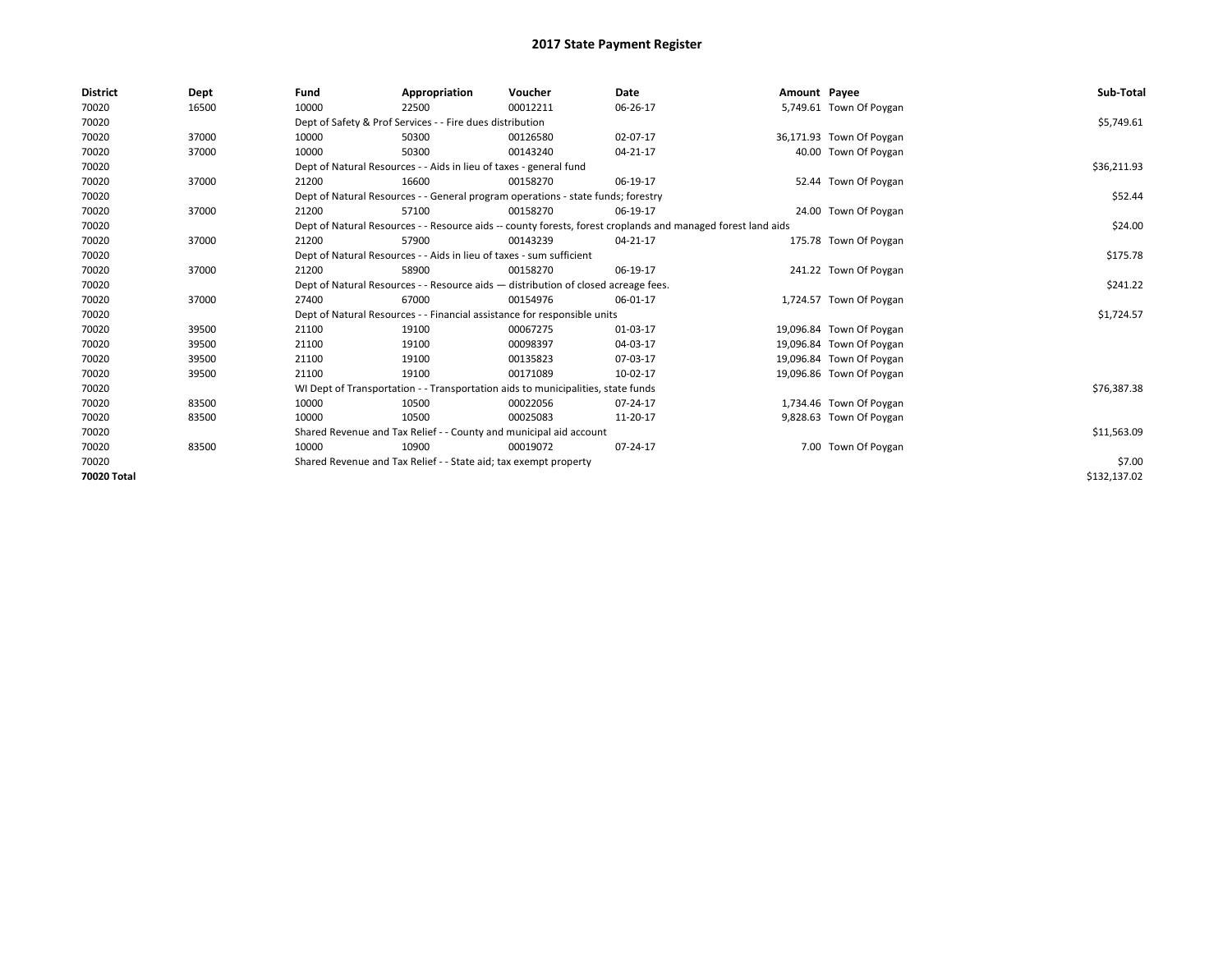| <b>District</b> | Dept  | Fund  | Appropriation                                                                                                | Voucher  | <b>Date</b> | Amount Payee |                            | Sub-Total    |  |  |
|-----------------|-------|-------|--------------------------------------------------------------------------------------------------------------|----------|-------------|--------------|----------------------------|--------------|--|--|
| 70022           | 16500 | 10000 | 22500                                                                                                        | 00012212 | 06-26-17    |              | 5.071.67 Town Of Rushford  |              |  |  |
| 70022           |       |       | Dept of Safety & Prof Services - - Fire dues distribution                                                    |          |             |              |                            | \$5,071.67   |  |  |
| 70022           | 37000 | 10000 | 50300                                                                                                        | 00126578 | 02-07-17    |              | 15.473.55 Town Of Rushford |              |  |  |
| 70022           | 37000 | 10000 | 50300                                                                                                        | 00143187 | 04-21-17    |              | 259.21 Town Of Rushford    |              |  |  |
| 70022           | 37000 | 10000 | 50300                                                                                                        | 00143189 | 04-21-17    |              | 1.79 Town Of Rushford      |              |  |  |
| 70022           |       |       | Dept of Natural Resources - - Aids in lieu of taxes - general fund                                           |          |             |              |                            | \$15,734.55  |  |  |
| 70022           | 37000 | 21200 | 16600                                                                                                        | 00158271 | 06-19-17    |              | 21.41 Town Of Rushford     |              |  |  |
| 70022           |       |       | Dept of Natural Resources - - General program operations - state funds; forestry                             |          |             |              |                            | \$21.41      |  |  |
| 70022           | 37000 | 21200 | 57100                                                                                                        | 00158271 | 06-19-17    |              | 9.80 Town Of Rushford      |              |  |  |
| 70022           |       |       | Dept of Natural Resources - - Resource aids -- county forests, forest croplands and managed forest land aids |          |             |              |                            | \$9.80       |  |  |
| 70022           | 37000 | 21200 | 57900                                                                                                        | 00143188 | 04-21-17    |              | 37.23 Town Of Rushford     |              |  |  |
| 70022           |       |       | Dept of Natural Resources - - Aids in lieu of taxes - sum sufficient                                         |          |             |              |                            |              |  |  |
| 70022           | 37000 | 21200 | 58900                                                                                                        | 00158271 | 06-19-17    |              | 98.50 Town Of Rushford     |              |  |  |
| 70022           |       |       | Dept of Natural Resources - - Resource aids - distribution of closed acreage fees.                           |          |             |              |                            | \$98.50      |  |  |
| 70022           | 37000 | 27400 | 67000                                                                                                        | 00154195 | 06-01-17    |              | 2.874.75 Town Of Rushford  |              |  |  |
| 70022           |       |       | Dept of Natural Resources - - Financial assistance for responsible units                                     |          |             |              |                            | \$2,874.75   |  |  |
| 70022           | 39500 | 21100 | 19100                                                                                                        | 00067276 | 01-03-17    |              | 25,790.92 Town Of Rushford |              |  |  |
| 70022           | 39500 | 21100 | 19100                                                                                                        | 00098398 | 04-03-17    |              | 25.790.92 Town Of Rushford |              |  |  |
| 70022           | 39500 | 21100 | 19100                                                                                                        | 00135824 | 07-03-17    |              | 25.790.92 Town Of Rushford |              |  |  |
| 70022           | 39500 | 21100 | 19100                                                                                                        | 00171090 | 10-02-17    |              | 25,790.94 Town Of Rushford |              |  |  |
| 70022           |       |       | WI Dept of Transportation - - Transportation aids to municipalities, state funds                             |          |             |              |                            | \$103,163.70 |  |  |
| 70022           | 83500 | 10000 | 10500                                                                                                        | 00022057 | 07-24-17    |              | 4,659.25 Town Of Rushford  |              |  |  |
| 70022           | 83500 | 10000 | 10500                                                                                                        | 00025084 | 11-20-17    |              | 26,402.41 Town Of Rushford |              |  |  |
| 70022           |       |       | Shared Revenue and Tax Relief - - County and municipal aid account                                           |          |             |              |                            | \$31,061.66  |  |  |
| 70022           | 83500 | 10000 | 10900                                                                                                        | 00019073 | 07-24-17    |              | 26.00 Town Of Rushford     |              |  |  |
| 70022           |       |       | Shared Revenue and Tax Relief - - State aid; tax exempt property                                             |          |             |              |                            | \$26.00      |  |  |
| 70022 Total     |       |       |                                                                                                              |          |             |              |                            | \$158,099.27 |  |  |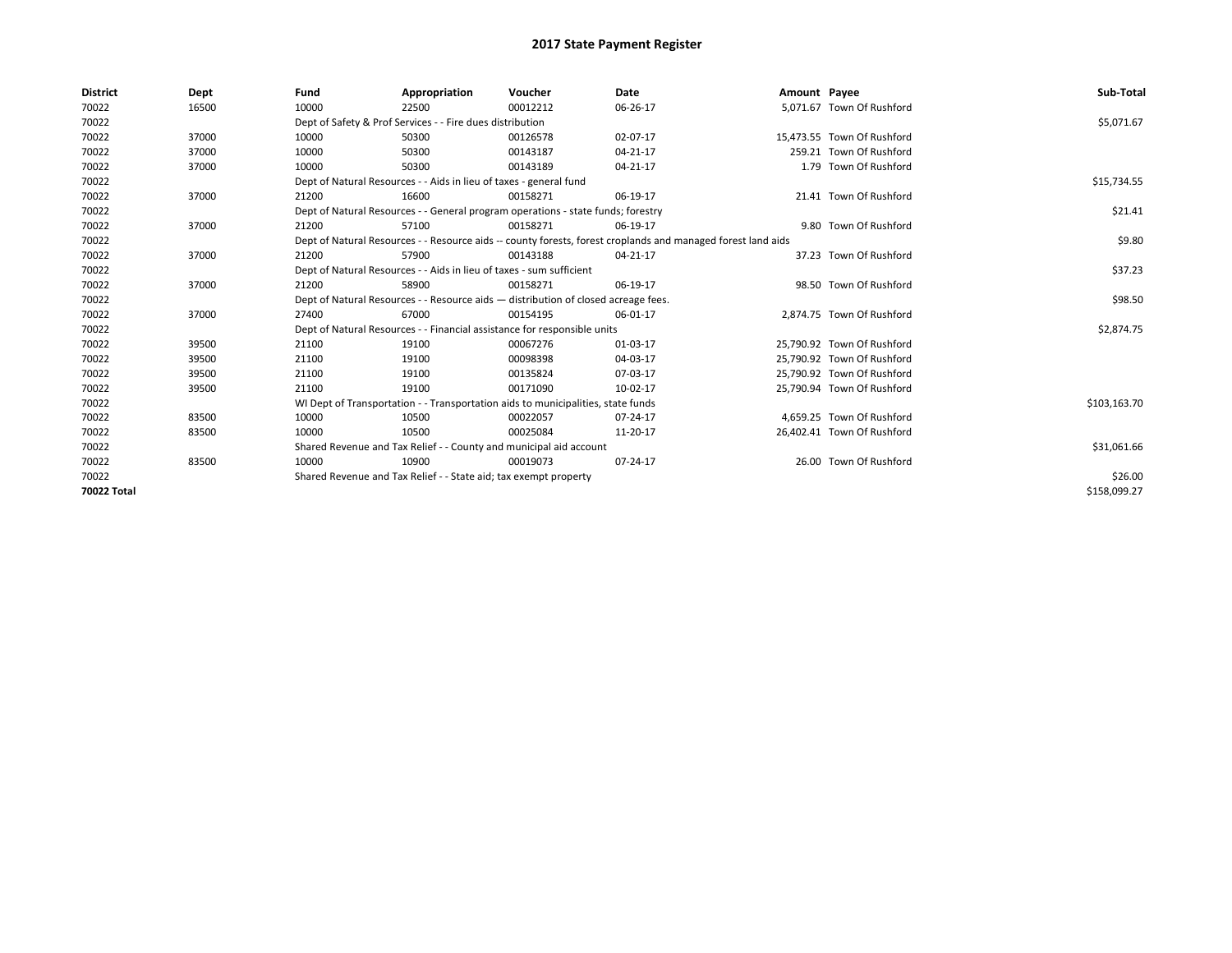| District    | Dept  | Fund  | Appropriation                                                      | Voucher                                                                            | Date                                                                                                         | Amount Payee |                         | Sub-Total    |
|-------------|-------|-------|--------------------------------------------------------------------|------------------------------------------------------------------------------------|--------------------------------------------------------------------------------------------------------------|--------------|-------------------------|--------------|
| 70024       | 16500 | 10000 | 22500                                                              | 00012213                                                                           | 06-26-17                                                                                                     |              | 5,837.86 Town Of Utica  |              |
| 70024       |       |       | Dept of Safety & Prof Services - - Fire dues distribution          |                                                                                    |                                                                                                              |              |                         | \$5,837.86   |
| 70024       | 37000 | 10000 | 50300                                                              | 00126573                                                                           | 02-07-17                                                                                                     |              | 2.361.69 Town Of Utica  |              |
| 70024       | 37000 | 10000 | 50300                                                              | 00143147                                                                           | 04-21-17                                                                                                     |              | 36.00 Town Of Utica     |              |
| 70024       |       |       | Dept of Natural Resources - - Aids in lieu of taxes - general fund |                                                                                    |                                                                                                              |              |                         | \$2,397.69   |
| 70024       | 37000 | 21200 | 16600                                                              | 00158272                                                                           | 06-19-17                                                                                                     |              | 4.37 Town Of Utica      |              |
| 70024       |       |       |                                                                    | Dept of Natural Resources - - General program operations - state funds; forestry   |                                                                                                              |              |                         | \$4.37       |
| 70024       | 37000 | 21200 | 57100                                                              | 00158272                                                                           | 06-19-17                                                                                                     |              | 2.00 Town Of Utica      |              |
| 70024       |       |       |                                                                    |                                                                                    | Dept of Natural Resources - - Resource aids -- county forests, forest croplands and managed forest land aids |              |                         | \$2.00       |
| 70024       | 37000 | 21200 | 58900                                                              | 00158272                                                                           | 06-19-17                                                                                                     |              | 20.10 Town Of Utica     |              |
| 70024       |       |       |                                                                    | Dept of Natural Resources - - Resource aids - distribution of closed acreage fees. |                                                                                                              |              |                         | \$20.10      |
| 70024       | 37000 | 27400 | 67000                                                              | 00154086                                                                           | 06-01-17                                                                                                     |              | 2.882.67 Town Of Utica  |              |
| 70024       |       |       |                                                                    | Dept of Natural Resources - - Financial assistance for responsible units           |                                                                                                              |              |                         | \$2,882.67   |
| 70024       | 39500 | 21100 | 19100                                                              | 00067277                                                                           | 01-03-17                                                                                                     |              | 25,245.93 Town Of Utica |              |
| 70024       | 39500 | 21100 | 19100                                                              | 00098399                                                                           | 04-03-17                                                                                                     |              | 25,245.93 Town Of Utica |              |
| 70024       | 39500 | 21100 | 19100                                                              | 00135825                                                                           | 07-03-17                                                                                                     |              | 25,245.93 Town Of Utica |              |
| 70024       | 39500 | 21100 | 19100                                                              | 00171091                                                                           | 10-02-17                                                                                                     |              | 25.245.93 Town Of Utica |              |
| 70024       |       |       |                                                                    | WI Dept of Transportation - - Transportation aids to municipalities, state funds   |                                                                                                              |              |                         | \$100,983.72 |
| 70024       | 83500 | 10000 | 10500                                                              | 00022058                                                                           | 07-24-17                                                                                                     |              | 2,161.25 Town Of Utica  |              |
| 70024       | 83500 | 10000 | 10500                                                              | 00025085                                                                           | 11-20-17                                                                                                     |              | 12,247.07 Town Of Utica |              |
| 70024       |       |       |                                                                    | Shared Revenue and Tax Relief - - County and municipal aid account                 |                                                                                                              |              |                         | \$14,408.32  |
| 70024       | 83500 | 10000 | 10900                                                              | 00019074                                                                           | 07-24-17                                                                                                     |              | 391.00 Town Of Utica    |              |
| 70024       |       |       | Shared Revenue and Tax Relief - - State aid; tax exempt property   |                                                                                    |                                                                                                              |              |                         | \$391.00     |
| 70024 Total |       |       |                                                                    |                                                                                    |                                                                                                              |              |                         | \$126,927.73 |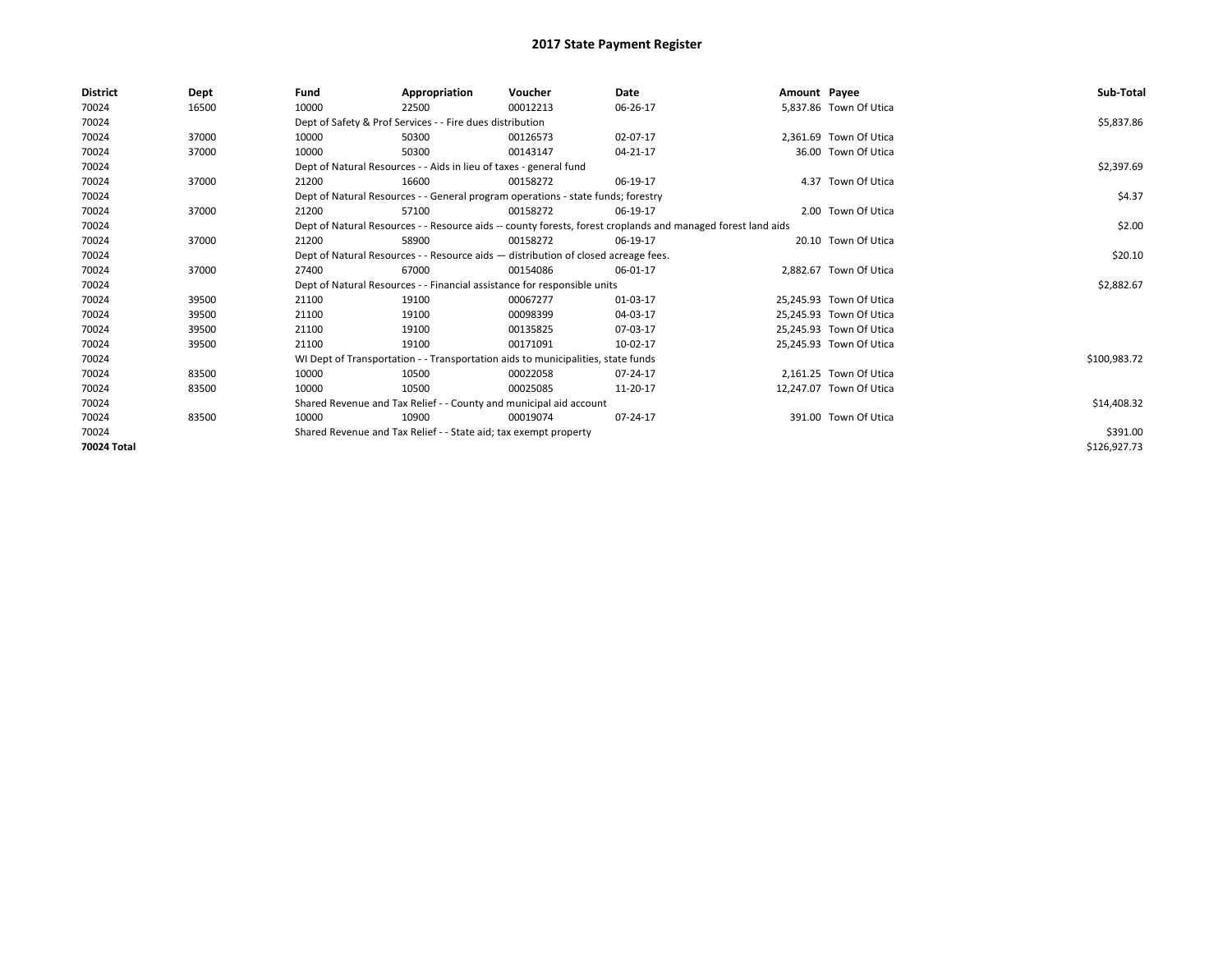| <b>District</b> | Dept  | Fund  | Appropriation                                                                                                | Voucher  | Date     | Amount Payee |                           | Sub-Total    |
|-----------------|-------|-------|--------------------------------------------------------------------------------------------------------------|----------|----------|--------------|---------------------------|--------------|
| 70026           | 16500 | 10000 | 22500                                                                                                        | 00012214 | 06-26-17 |              | 9,195.25 Town Of Vinland  |              |
| 70026           |       |       | Dept of Safety & Prof Services - - Fire dues distribution                                                    |          |          |              |                           | \$9,195.25   |
| 70026           | 37000 | 21200 | 16600                                                                                                        | 00158273 | 06-19-17 |              | 5.24 Town Of Vinland      |              |
| 70026           |       |       | Dept of Natural Resources - - General program operations - state funds; forestry                             |          |          |              |                           | \$5.24       |
| 70026           | 37000 | 21200 | 57100                                                                                                        | 00158273 | 06-19-17 |              | 2.40 Town Of Vinland      |              |
| 70026           |       |       | Dept of Natural Resources - - Resource aids -- county forests, forest croplands and managed forest land aids |          |          |              |                           | \$2.40       |
| 70026           | 37000 | 21200 | 58900                                                                                                        | 00158273 | 06-19-17 |              | 24.12 Town Of Vinland     |              |
| 70026           |       |       | Dept of Natural Resources - - Resource aids - distribution of closed acreage fees.                           |          |          |              |                           | \$24.12      |
| 70026           | 37000 | 27400 | 67000                                                                                                        | 00154200 | 06-01-17 |              | 2,685.37 Town Of Vinland  |              |
| 70026           |       |       | Dept of Natural Resources - - Financial assistance for responsible units                                     |          |          |              |                           | \$2,685.37   |
| 70026           | 37000 | 27400 | 67300                                                                                                        | 00154200 | 06-01-17 |              | 446.56 Town Of Vinland    |              |
| 70026           |       |       | Dept of Natural Resources - - Recycling consolidation grants                                                 |          |          |              |                           | \$446.56     |
| 70026           | 39500 | 21100 | 19100                                                                                                        | 00067278 | 01-03-17 |              | 19,245.48 Town Of Vinland |              |
| 70026           | 39500 | 21100 | 19100                                                                                                        | 00098400 | 04-03-17 |              | 19,245.48 Town Of Vinland |              |
| 70026           | 39500 | 21100 | 19100                                                                                                        | 00135826 | 07-03-17 |              | 19,245.48 Town Of Vinland |              |
| 70026           | 39500 | 21100 | 19100                                                                                                        | 00171092 | 10-02-17 |              | 19,245.48 Town Of Vinland |              |
| 70026           |       |       | WI Dept of Transportation - - Transportation aids to municipalities, state funds                             |          |          |              |                           | \$76,981.92  |
| 70026           | 39500 | 21100 | 27800                                                                                                        | 00131225 | 06-21-17 |              | 22,263.29 Town Of Vinland |              |
| 70026           |       |       | WI Dept of Transportation - - Local roads improvement program, state funds                                   |          |          |              |                           | \$22,263.29  |
| 70026           | 83500 | 10000 | 10500                                                                                                        | 00022059 | 07-24-17 |              | 3,399.77 Town Of Vinland  |              |
| 70026           | 83500 | 10000 | 10500                                                                                                        | 00025086 | 11-20-17 |              | 19,265.33 Town Of Vinland |              |
| 70026           |       |       | Shared Revenue and Tax Relief - - County and municipal aid account                                           |          |          |              |                           | \$22,665.10  |
| 70026           | 83500 | 10000 | 10900                                                                                                        | 00019075 | 07-24-17 |              | 7,113.00 Town Of Vinland  |              |
| 70026           |       |       | Shared Revenue and Tax Relief - - State aid; tax exempt property                                             |          |          |              |                           | \$7,113.00   |
| 70026           | 83500 | 10000 | 11000                                                                                                        | 00022059 | 07-24-17 |              | 1,711.05 Town Of Vinland  |              |
| 70026           | 83500 | 10000 | 11000                                                                                                        | 00025086 | 11-20-17 |              | 9,906.11 Town Of Vinland  |              |
| 70026           |       |       | Shared Revenue and Tax Relief - - Public utility distribution account                                        |          |          |              |                           | \$11,617.16  |
| 70026 Total     |       |       |                                                                                                              |          |          |              |                           | \$152,999.41 |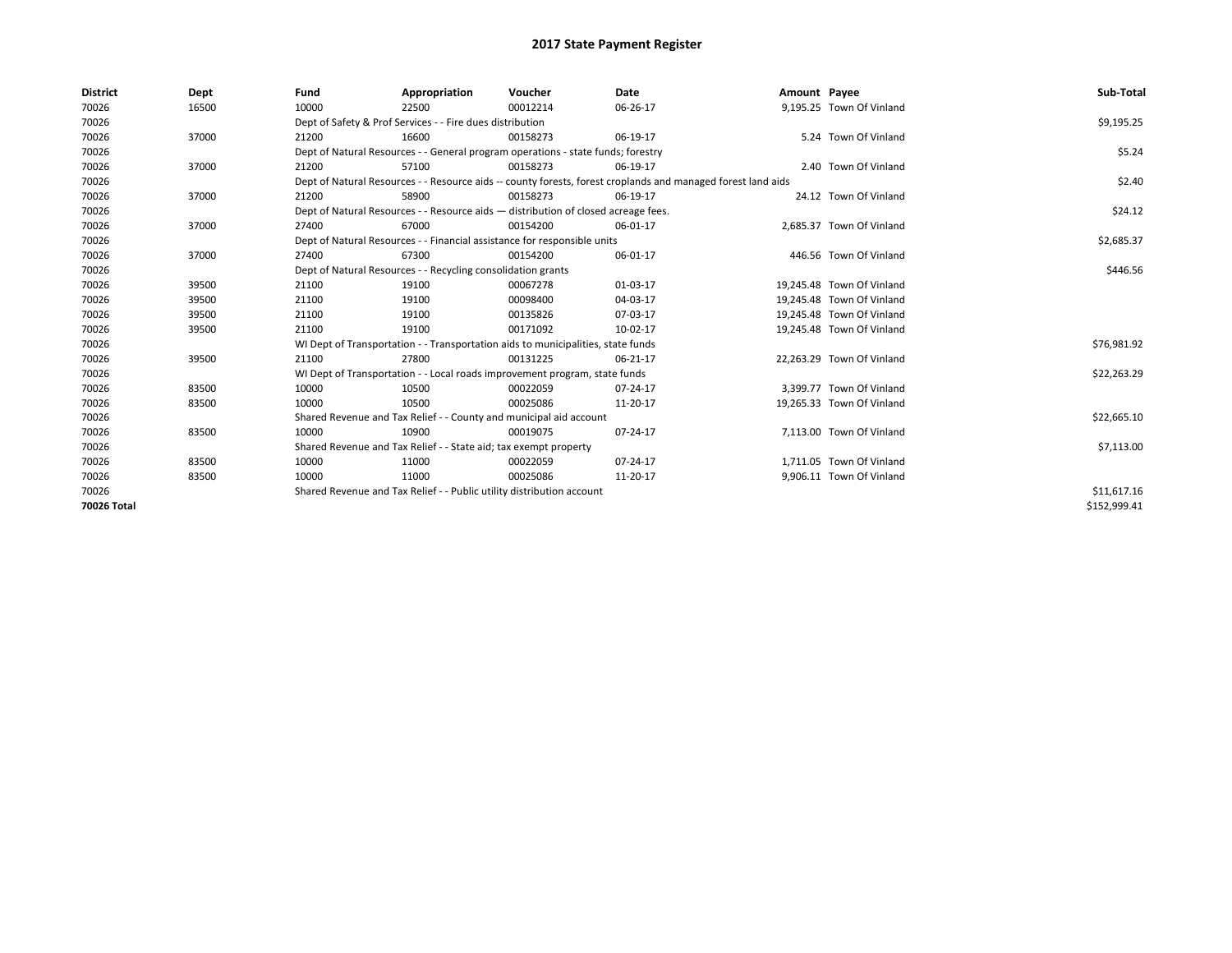| <b>District</b> | Dept  | Fund                                                             | Appropriation                                                                      | Voucher  | <b>Date</b>                                                                                                  | Amount Payee |                              | Sub-Total    |
|-----------------|-------|------------------------------------------------------------------|------------------------------------------------------------------------------------|----------|--------------------------------------------------------------------------------------------------------------|--------------|------------------------------|--------------|
| 70028           | 16500 | 10000                                                            | 22500                                                                              | 00012215 | 06-26-17                                                                                                     |              | 6,383.70 Town Of Winchester  |              |
| 70028           |       |                                                                  | Dept of Safety & Prof Services - - Fire dues distribution                          |          |                                                                                                              |              |                              | \$6,383.70   |
| 70028           | 37000 | 10000                                                            | 50300                                                                              | 00126643 | 02-07-17                                                                                                     |              | 19.528.74 Town Of Winchester |              |
| 70028           | 37000 | 10000                                                            | 50300                                                                              | 00144155 | 04-21-17                                                                                                     |              | 12.42 Town Of Winchester     |              |
| 70028           | 37000 | 10000                                                            | 50300                                                                              | 00144156 | 04-21-17                                                                                                     |              | 1,230.43 Town Of Winchester  |              |
| 70028           |       |                                                                  | Dept of Natural Resources - - Aids in lieu of taxes - general fund                 |          |                                                                                                              |              |                              | \$20,771.59  |
| 70028           | 37000 | 21200                                                            | 16600                                                                              | 00158274 | 06-19-17                                                                                                     |              | 176.70 Town Of Winchester    |              |
| 70028           |       |                                                                  | Dept of Natural Resources - - General program operations - state funds; forestry   |          |                                                                                                              |              |                              | \$176.70     |
| 70028           | 37000 | 21200                                                            | 57100                                                                              | 00158274 | 06-19-17                                                                                                     |              | 80.87 Town Of Winchester     |              |
| 70028           |       |                                                                  |                                                                                    |          | Dept of Natural Resources - - Resource aids -- county forests, forest croplands and managed forest land aids |              |                              | \$80.87      |
| 70028           | 37000 | 21200                                                            | 57900                                                                              | 00144153 | 04-21-17                                                                                                     |              | 972.60 Town Of Winchester    |              |
| 70028           | 37000 | 21200                                                            | 57900                                                                              | 00144154 | 04-21-17                                                                                                     |              | 0.99 Town Of Winchester      |              |
| 70028           |       |                                                                  | Dept of Natural Resources - - Aids in lieu of taxes - sum sufficient               |          |                                                                                                              |              |                              | \$973.59     |
| 70028           | 37000 | 21200                                                            | 58900                                                                              | 00158274 | 06-19-17                                                                                                     |              | 812.82 Town Of Winchester    |              |
| 70028           |       |                                                                  | Dept of Natural Resources - - Resource aids - distribution of closed acreage fees. |          |                                                                                                              |              |                              | \$812.82     |
| 70028           | 37000 | 27400                                                            | 67000                                                                              | 00154766 | 06-01-17                                                                                                     |              | 2.011.85 Town Of Winchester  |              |
| 70028           |       |                                                                  | Dept of Natural Resources - - Financial assistance for responsible units           |          |                                                                                                              |              |                              | \$2,011.85   |
| 70028           | 37000 | 27400                                                            | 67300                                                                              | 00154766 | 06-01-17                                                                                                     |              | 457.33 Town Of Winchester    |              |
| 70028           |       |                                                                  | Dept of Natural Resources - - Recycling consolidation grants                       |          |                                                                                                              |              |                              | \$457.33     |
| 70028           | 39500 | 21100                                                            | 19100                                                                              | 00067279 | 01-03-17                                                                                                     |              | 26,567.13 Town Of Winchester |              |
| 70028           | 39500 | 21100                                                            | 19100                                                                              | 00098401 | 04-03-17                                                                                                     |              | 26,567.13 Town Of Winchester |              |
| 70028           | 39500 | 21100                                                            | 19100                                                                              | 00135827 | 07-03-17                                                                                                     |              | 26,567.13 Town Of Winchester |              |
| 70028           | 39500 | 21100                                                            | 19100                                                                              | 00171093 | 10-02-17                                                                                                     |              | 26,567.13 Town Of Winchester |              |
| 70028           |       |                                                                  | WI Dept of Transportation - - Transportation aids to municipalities, state funds   |          |                                                                                                              |              |                              | \$106,268.52 |
| 70028           | 83500 | 10000                                                            | 10500                                                                              | 00022060 | 07-24-17                                                                                                     |              | 5.020.39 Town Of Winchester  |              |
| 70028           | 83500 | 10000                                                            | 10500                                                                              | 00025087 | 11-20-17                                                                                                     |              | 28,504.44 Town Of Winchester |              |
| 70028           |       |                                                                  | Shared Revenue and Tax Relief - - County and municipal aid account                 |          |                                                                                                              |              |                              | \$33,524.83  |
| 70028           | 83500 | 10000                                                            | 10900                                                                              | 00019076 | 07-24-17                                                                                                     |              | 14.00 Town Of Winchester     |              |
| 70028           |       | Shared Revenue and Tax Relief - - State aid; tax exempt property |                                                                                    | \$14.00  |                                                                                                              |              |                              |              |
| 70028 Total     |       |                                                                  |                                                                                    |          |                                                                                                              |              |                              | \$171,475.80 |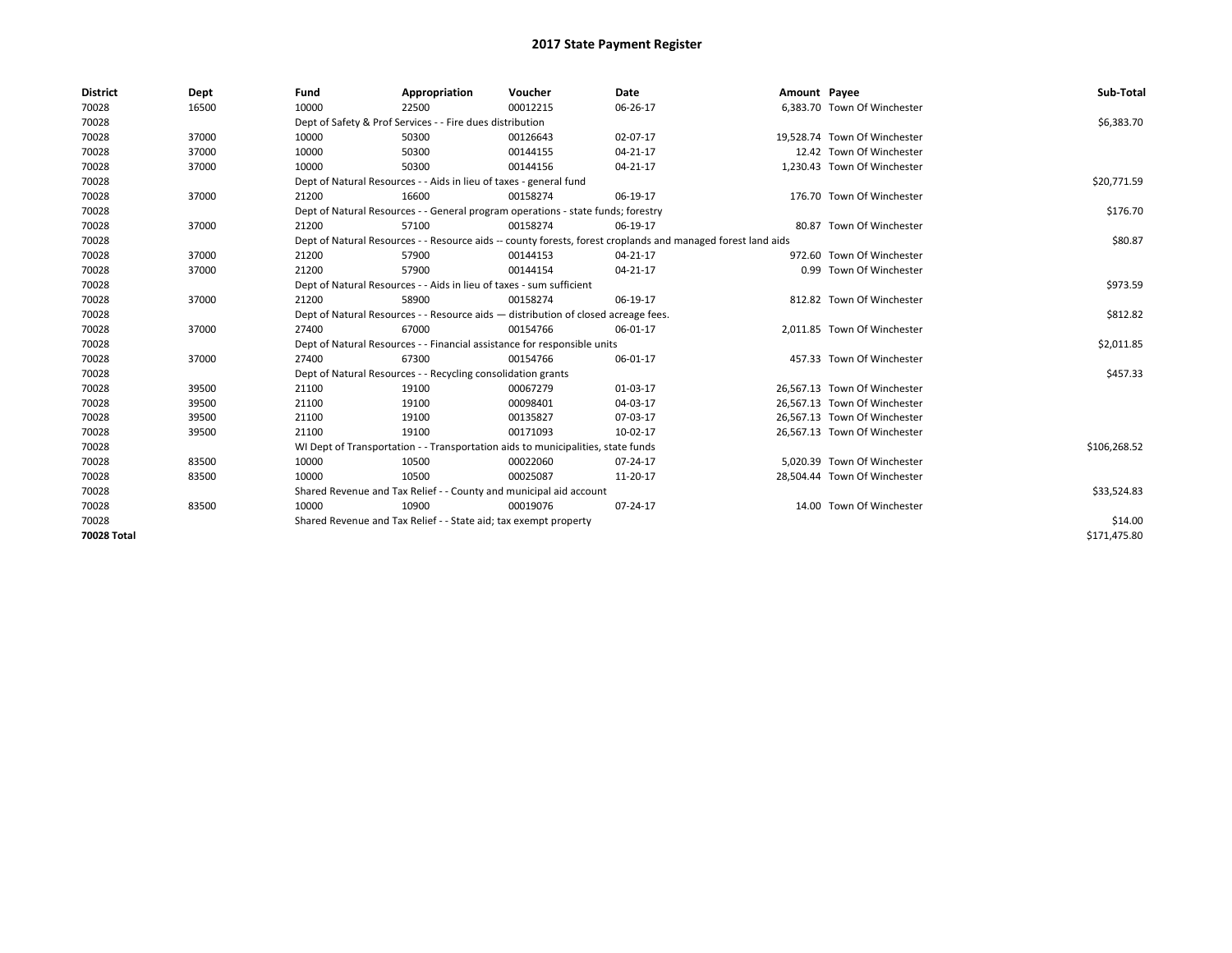| <b>District</b> | Dept  | Fund  | Appropriation                                                                      | Voucher  | Date                                                                                                         | Amount Payee |                              | Sub-Total    |
|-----------------|-------|-------|------------------------------------------------------------------------------------|----------|--------------------------------------------------------------------------------------------------------------|--------------|------------------------------|--------------|
| 70030           | 16500 | 10000 | 22500                                                                              | 00012216 | 06-26-17                                                                                                     |              | 10,946.25 Town Of Winneconne |              |
| 70030           |       |       | Dept of Safety & Prof Services - - Fire dues distribution                          |          |                                                                                                              |              |                              | \$10,946.25  |
| 70030           | 37000 | 10000 | 50300                                                                              | 00126532 | 03-21-17                                                                                                     |              | 156.66 Town Of Winneconne    |              |
| 70030           | 37000 | 10000 | 50300                                                                              | 00142607 | 04-21-17                                                                                                     |              | 34.55 Town Of Winneconne     |              |
| 70030           |       |       | Dept of Natural Resources - - Aids in lieu of taxes - general fund                 |          |                                                                                                              |              |                              | \$191.21     |
| 70030           | 37000 | 21200 | 16600                                                                              | 00158275 | 06-19-17                                                                                                     |              | 19.77 Town Of Winneconne     |              |
| 70030           |       |       | Dept of Natural Resources - - General program operations - state funds; forestry   |          |                                                                                                              |              |                              | \$19.77      |
| 70030           | 37000 | 21200 | 57100                                                                              | 00158275 | 06-19-17                                                                                                     |              | 9.05 Town Of Winneconne      |              |
| 70030           |       |       |                                                                                    |          | Dept of Natural Resources - - Resource aids -- county forests, forest croplands and managed forest land aids |              |                              | \$9.05       |
| 70030           | 37000 | 21200 | 58900                                                                              | 00158275 | 06-19-17                                                                                                     |              | 90.96 Town Of Winneconne     |              |
| 70030           |       |       | Dept of Natural Resources - - Resource aids - distribution of closed acreage fees. |          |                                                                                                              |              |                              | \$90.96      |
| 70030           | 37000 | 27400 | 67000                                                                              | 00154178 | 06-01-17                                                                                                     |              | 6.574.36 Town Of Winneconne  |              |
| 70030           |       |       | Dept of Natural Resources - - Financial assistance for responsible units           |          |                                                                                                              |              |                              | \$6,574.36   |
| 70030           | 37000 | 27400 | 67300                                                                              | 00154178 | 06-01-17                                                                                                     |              | 612.42 Town Of Winneconne    |              |
| 70030           |       |       | Dept of Natural Resources - - Recycling consolidation grants                       |          |                                                                                                              |              |                              | \$612.42     |
| 70030           | 39500 | 21100 | 19100                                                                              | 00067280 | 01-03-17                                                                                                     |              | 25.058.76 Town Of Winneconne |              |
| 70030           | 39500 | 21100 | 19100                                                                              | 00098402 | 04-03-17                                                                                                     |              | 25,058.76 Town Of Winneconne |              |
| 70030           | 39500 | 21100 | 19100                                                                              | 00135828 | 07-03-17                                                                                                     |              | 25,058.76 Town Of Winneconne |              |
| 70030           | 39500 | 21100 | 19100                                                                              | 00171094 | 10-02-17                                                                                                     |              | 25,058.76 Town Of Winneconne |              |
| 70030           |       |       | WI Dept of Transportation - - Transportation aids to municipalities, state funds   |          |                                                                                                              |              |                              | \$100,235.04 |
| 70030           | 45500 | 10000 | 23100                                                                              | 00039674 | 12-22-17                                                                                                     |              | 160.00 Town Of Winneconne    |              |
| 70030           |       |       | Department of Justice - - Law enforcement training fund, local assistance          |          |                                                                                                              |              |                              | \$160.00     |
| 70030           | 83500 | 10000 | 10500                                                                              | 00022061 | 07-24-17                                                                                                     |              | 3,537.39 Town Of Winneconne  |              |
| 70030           | 83500 | 10000 | 10500                                                                              | 00025088 | 11-20-17                                                                                                     |              | 20,045.19 Town Of Winneconne |              |
| 70030           |       |       | Shared Revenue and Tax Relief - - County and municipal aid account                 |          |                                                                                                              |              |                              | \$23,582.58  |
| 70030           | 83500 | 10000 | 10900                                                                              | 00019077 | 07-24-17                                                                                                     |              | 34.00 Town Of Winneconne     |              |
| 70030           |       |       | Shared Revenue and Tax Relief - - State aid; tax exempt property                   |          |                                                                                                              |              |                              | \$34.00      |
| 70030 Total     |       |       |                                                                                    |          |                                                                                                              |              |                              | \$142.455.64 |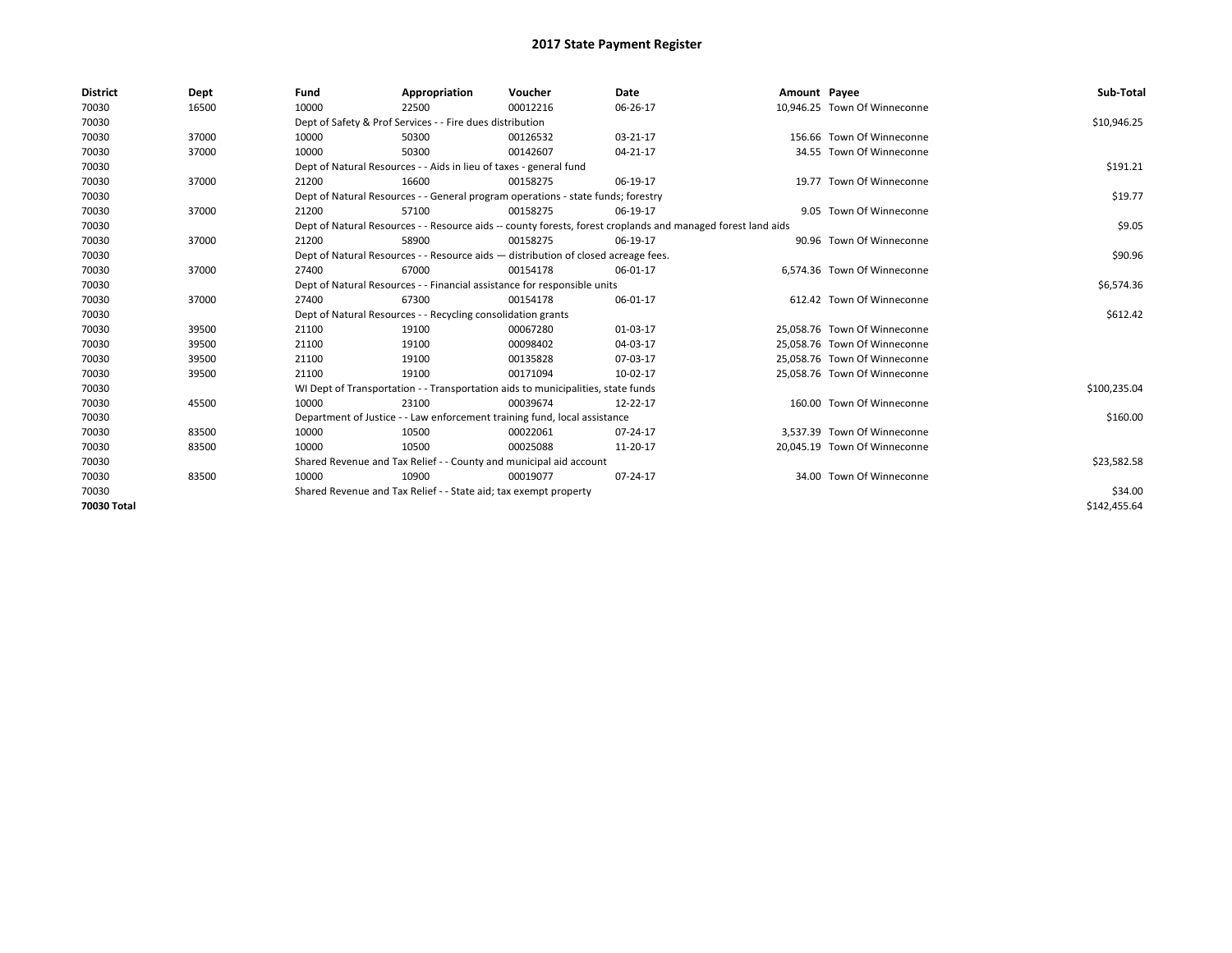| <b>District</b> | Dept  | Fund  | Appropriation                                                                                                | Voucher  | Date     | Amount Payee |                              | Sub-Total    |
|-----------------|-------|-------|--------------------------------------------------------------------------------------------------------------|----------|----------|--------------|------------------------------|--------------|
| 70032           | 16500 | 10000 | 22500                                                                                                        | 00012217 | 06-26-17 |              | 5,927.66 Town Of Wolf River  |              |
| 70032           |       |       | Dept of Safety & Prof Services - - Fire dues distribution                                                    |          |          |              |                              | \$5,927.66   |
| 70032           | 37000 | 10000 | 50300                                                                                                        | 00126530 | 02-07-17 |              | 14.440.90 Town Of Wolf River |              |
| 70032           | 37000 | 10000 | 50300                                                                                                        | 00142567 | 04-21-17 |              | 811.58 Town Of Wolf River    |              |
| 70032           |       |       | Dept of Natural Resources - - Aids in lieu of taxes - general fund                                           |          |          |              |                              | \$15,252.48  |
| 70032           | 37000 | 21200 | 16600                                                                                                        | 00158276 | 06-19-17 |              | 202.30 Town Of Wolf River    |              |
| 70032           |       |       | Dept of Natural Resources - - General program operations - state funds; forestry                             |          |          |              |                              | \$202.30     |
| 70032           | 37000 | 21200 | 57100                                                                                                        | 00158276 | 06-19-17 |              | 92.59 Town Of Wolf River     |              |
| 70032           |       |       | Dept of Natural Resources - - Resource aids -- county forests, forest croplands and managed forest land aids |          |          |              |                              | \$92.59      |
| 70032           | 37000 | 21200 | 57900                                                                                                        | 00142568 | 04-21-17 |              | 499.61 Town Of Wolf River    |              |
| 70032           |       |       | Dept of Natural Resources - - Aids in lieu of taxes - sum sufficient                                         |          |          |              |                              | \$499.61     |
| 70032           | 37000 | 21200 | 58900                                                                                                        | 00158276 | 06-19-17 |              | 930.59 Town Of Wolf River    |              |
| 70032           |       |       | Dept of Natural Resources - - Resource aids - distribution of closed acreage fees.                           |          |          |              |                              | \$930.59     |
| 70032           | 37000 | 27400 | 67000                                                                                                        | 00154364 | 06-01-17 |              | 3,124.35 Town Of Wolf River  |              |
| 70032           |       |       | Dept of Natural Resources - - Financial assistance for responsible units                                     |          |          |              |                              | \$3,124.35   |
| 70032           | 37000 | 27400 | 67300                                                                                                        | 00154364 | 06-01-17 |              | 306.08 Town Of Wolf River    |              |
| 70032           |       |       | Dept of Natural Resources - - Recycling consolidation grants                                                 |          |          |              |                              | \$306.08     |
| 70032           | 39500 | 21100 | 19100                                                                                                        | 00067281 | 01-03-17 |              | 19.630.83 Town Of Wolf River |              |
| 70032           | 39500 | 21100 | 19100                                                                                                        | 00098403 | 04-03-17 |              | 19.630.83 Town Of Wolf River |              |
| 70032           | 39500 | 21100 | 19100                                                                                                        | 00135829 | 07-03-17 |              | 19,630.83 Town Of Wolf River |              |
| 70032           | 39500 | 21100 | 19100                                                                                                        | 00171095 | 10-02-17 |              | 19,630.83 Town Of Wolf River |              |
| 70032           |       |       | WI Dept of Transportation - - Transportation aids to municipalities, state funds                             |          |          |              |                              | \$78,523.32  |
| 70032           | 83500 | 10000 | 10500                                                                                                        | 00022062 | 07-24-17 |              | 2.142.33 Town Of Wolf River  |              |
| 70032           | 83500 | 10000 | 10500                                                                                                        | 00025089 | 11-20-17 |              | 12,139.88 Town Of Wolf River |              |
| 70032           |       |       | Shared Revenue and Tax Relief - - County and municipal aid account                                           |          |          |              |                              | \$14,282.21  |
| 70032           | 83500 | 10000 | 10900                                                                                                        | 00019078 | 07-24-17 |              | 14.00 Town Of Wolf River     |              |
| 70032           |       |       | Shared Revenue and Tax Relief - - State aid; tax exempt property                                             |          |          |              |                              | \$14.00      |
| 70032 Total     |       |       |                                                                                                              |          |          |              |                              | \$119.155.19 |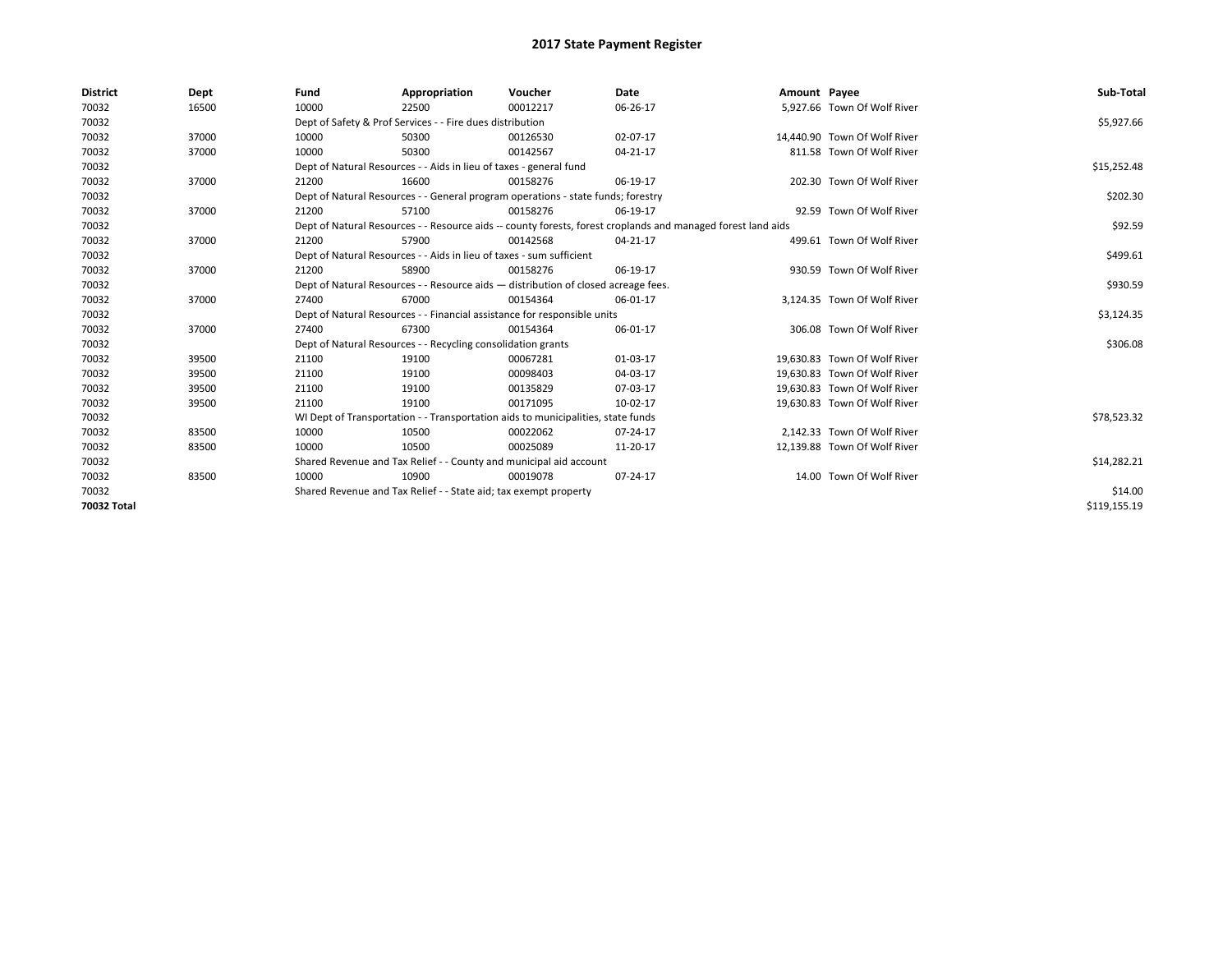| <b>District</b>    | Dept  | Fund  | Appropriation                                                                    | Voucher  | Date     | Amount Payee |                                    | Sub-Total      |  |
|--------------------|-------|-------|----------------------------------------------------------------------------------|----------|----------|--------------|------------------------------------|----------------|--|
| 70121              | 16500 | 10000 | 22500                                                                            | 00013171 | 10-04-17 |              | 64,474.34 Village of Fox Crossing  |                |  |
| 70121              |       |       | Dept of Safety & Prof Services - - Fire dues distribution                        |          |          |              |                                    | \$64,474.34    |  |
| 70121              | 37000 | 10000 | 50300                                                                            | 00138920 | 04-06-17 |              | 2,499.17 Village of Fox Crossing   |                |  |
| 70121              |       |       | Dept of Natural Resources - - Aids in lieu of taxes - general fund               |          |          |              |                                    | \$2,499.17     |  |
| 70121              | 37000 | 27400 | 67000                                                                            | 00154827 | 06-01-17 |              | 54,674.89 Village of Fox Crossing  |                |  |
| 70121              |       |       | Dept of Natural Resources - - Financial assistance for responsible units         |          |          |              |                                    | \$54,674.89    |  |
| 70121              | 39500 | 21100 | 18500                                                                            | 00162186 | 09-25-17 |              | 975.00 Village of Fox Crossing     |                |  |
| 70121              |       |       | WI Dept of Transportation - - Highway safety, local assistance, federal funds    |          |          |              |                                    | \$975.00       |  |
| 70121              | 39500 | 21100 | 19100                                                                            | 00098404 | 04-03-17 |              | 152,848.48 Village of Fox Crossing |                |  |
| 70121              | 39500 | 21100 | 19100                                                                            | 00135830 | 07-03-17 |              | 152,848.48 Village of Fox Crossing |                |  |
| 70121              | 39500 | 21100 | 19100                                                                            | 00171096 | 10-02-17 |              | 152,848.51 Village of Fox Crossing |                |  |
| 70121              |       |       | WI Dept of Transportation - - Transportation aids to municipalities, state funds |          |          |              |                                    | \$458,545.47   |  |
| 70121              | 39500 | 21100 | 36200                                                                            | 00107159 | 04-18-17 |              | 20,054.95 Village of Fox Crossing  |                |  |
| 70121              |       |       | WI Dept of Transportation - - Major highway development, state funds             |          |          |              |                                    | \$20,054.95    |  |
| 70121              | 39500 | 36500 | 39200                                                                            | 00177752 | 10-11-17 |              | 4,669.70 Village of Fox Crossing   |                |  |
| 70121              |       |       | WI Dept of Transportation - - Major highway development, service funds           |          |          |              |                                    | \$4,669.70     |  |
| 70121              | 45500 | 10000 | 23100                                                                            | 00036878 | 10-30-17 |              | 4,000.00 Village of Fox Crossing   |                |  |
| 70121              |       |       | Department of Justice - - Law enforcement training fund, local assistance        |          |          |              |                                    | \$4,000.00     |  |
| 70121              | 83500 | 10000 | 10100                                                                            | 00022063 | 07-24-17 |              | 53,371.27 Village of Fox Crossing  |                |  |
| 70121              |       |       | Shared Revenue and Tax Relief - - Expenditure restraint program account          |          |          |              |                                    | \$53,371.27    |  |
| 70121              | 83500 | 10000 | 10500                                                                            | 00022063 | 07-24-17 |              | 49,231.38 Village of Fox Crossing  |                |  |
| 70121              | 83500 | 10000 | 10500                                                                            | 00025090 | 11-20-17 |              | 278,977.82 Village of Fox Crossing |                |  |
| 70121              |       |       | Shared Revenue and Tax Relief - - County and municipal aid account               |          |          |              |                                    | \$328,209.20   |  |
| 70121              | 83500 | 10000 | 10900                                                                            | 00019079 | 07-24-17 |              | 169,446.00 Village of Fox Crossing |                |  |
| 70121              | 83500 | 10000 | 10900                                                                            | 00020033 | 07-24-17 |              | 12.00 Village of Fox Crossing      |                |  |
| 70121              |       |       | Shared Revenue and Tax Relief - - State aid; tax exempt property                 |          |          |              |                                    | \$169,458.00   |  |
| 70121              | 83500 | 10000 | 11000                                                                            | 00022063 | 07-24-17 |              | 2,070.05 Village of Fox Crossing   |                |  |
| 70121              | 83500 | 10000 | 11000                                                                            | 00025090 | 11-20-17 |              | 35,436.48 Village of Fox Crossing  |                |  |
| 70121              |       |       | Shared Revenue and Tax Relief - - Public utility distribution account            |          |          |              |                                    | \$37,506.53    |  |
| 70121              | 83500 | 52100 | 36300                                                                            | 00016102 | 03-27-17 |              | 22,933.68 Village of Fox Crossing  |                |  |
| 70121              |       |       | Shared Revenue and Tax Relief - - Lottery and gaming credit                      |          |          |              |                                    |                |  |
| <b>70121 Total</b> |       |       |                                                                                  |          |          |              |                                    | \$1,221,372.20 |  |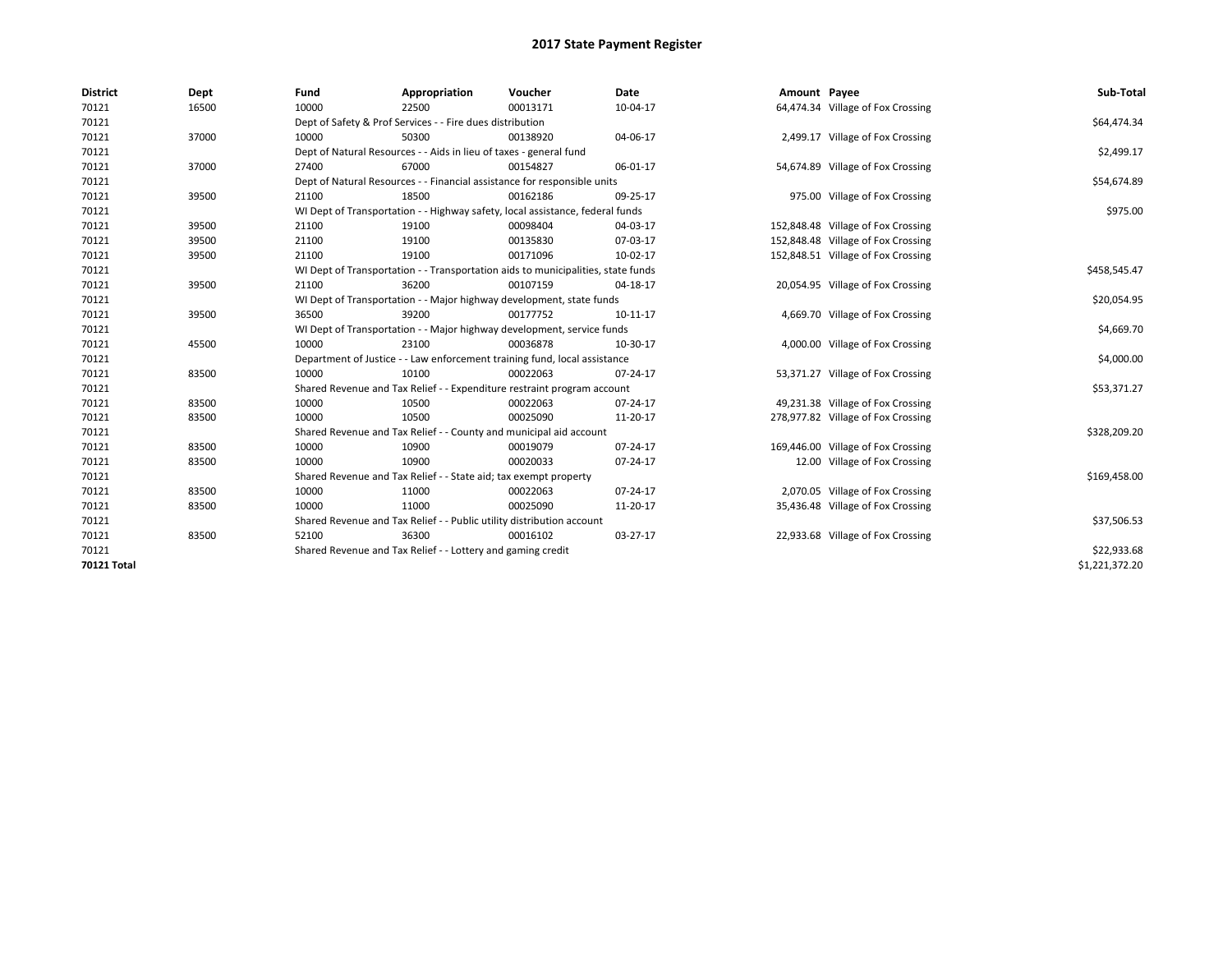| <b>District</b> | Dept  | Fund  | Appropriation                                                                    | Voucher  | Date     | Amount Payee |                                  | Sub-Total    |
|-----------------|-------|-------|----------------------------------------------------------------------------------|----------|----------|--------------|----------------------------------|--------------|
| 70191           | 16500 | 10000 | 22500                                                                            | 00012218 | 06-26-17 |              | 8,433.17 Village Of Winneconne   |              |
| 70191           |       |       | Dept of Safety & Prof Services - - Fire dues distribution                        |          |          |              |                                  | \$8,433.17   |
| 70191           | 37000 | 27400 | 67000                                                                            | 00154785 | 06-01-17 |              | 7,939.63 Village Of Winneconne   |              |
| 70191           |       |       | Dept of Natural Resources - - Financial assistance for responsible units         |          |          |              |                                  | \$7,939.63   |
| 70191           | 37000 | 27400 | 67300                                                                            | 00154785 | 06-01-17 |              | 617.04 Village Of Winneconne     |              |
| 70191           |       |       | Dept of Natural Resources - - Recycling consolidation grants                     |          |          |              |                                  | \$617.04     |
| 70191           | 39500 | 21100 | 18500                                                                            | 00100385 | 05-09-17 |              | 3,836.00 Village Of Winneconne   |              |
| 70191           |       |       | WI Dept of Transportation - - Highway safety, local assistance, federal funds    |          |          |              |                                  | \$3,836.00   |
| 70191           | 39500 | 21100 | 19100                                                                            | 00067282 | 01-03-17 |              | 41,817.79 Village Of Winneconne  |              |
| 70191           | 39500 | 21100 | 19100                                                                            | 00098405 | 04-03-17 |              | 41,817.79 Village Of Winneconne  |              |
| 70191           | 39500 | 21100 | 19100                                                                            | 00135831 | 07-03-17 |              | 41,817.79 Village Of Winneconne  |              |
| 70191           | 39500 | 21100 | 19100                                                                            | 00171097 | 10-02-17 |              | 41,817.79 Village Of Winneconne  |              |
| 70191           |       |       | WI Dept of Transportation - - Transportation aids to municipalities, state funds |          |          |              |                                  | \$167,271.16 |
| 70191           | 39500 | 21100 | 36300                                                                            | 00149635 | 08-01-17 |              | 206.29 Village Of Winneconne     |              |
| 70191           | 39500 | 21100 | 36300                                                                            | 00181229 | 10-18-17 |              | 1,136.05 Village Of Winneconne   |              |
| 70191           |       |       | WI Dept of Transportation - - State highway rehabilitation, state funds          |          |          |              |                                  | \$1,342.34   |
| 70191           | 45500 | 10000 | 23100                                                                            | 00033346 | 08-18-17 |              | 800.00 Village Of Winneconne     |              |
| 70191           |       |       | Department of Justice - - Law enforcement training fund, local assistance        |          |          |              |                                  | \$800.00     |
| 70191           | 83500 | 10000 | 10100                                                                            | 00022064 | 07-24-17 |              | 53,104.31 Village Of Winneconne  |              |
| 70191           |       |       | Shared Revenue and Tax Relief - - Expenditure restraint program account          |          |          |              |                                  | \$53,104.31  |
| 70191           | 83500 | 10000 | 10500                                                                            | 00022064 | 07-24-17 |              | 21,788.74 Village Of Winneconne  |              |
| 70191           | 83500 | 10000 | 10500                                                                            | 00025091 | 11-20-17 |              | 123,469.52 Village Of Winneconne |              |
| 70191           |       |       | Shared Revenue and Tax Relief - - County and municipal aid account               |          |          |              |                                  | \$145,258.26 |
| 70191           | 83500 | 10000 | 10900                                                                            | 00019080 | 07-24-17 |              | 891.00 Village Of Winneconne     |              |
| 70191           | 83500 | 10000 | 10900                                                                            | 00020034 | 07-24-17 |              | 8,193.00 Village Of Winneconne   |              |
| 70191           |       |       | Shared Revenue and Tax Relief - - State aid; tax exempt property                 |          |          |              |                                  | \$9,084.00   |
| 70191           | 83500 | 10000 | 11000                                                                            | 00022064 | 07-24-17 |              | 247.01 Village Of Winneconne     |              |
| 70191           | 83500 | 10000 | 11000                                                                            | 00025091 | 11-20-17 |              | 1,425.13 Village Of Winneconne   |              |
| 70191           |       |       | Shared Revenue and Tax Relief - - Public utility distribution account            |          |          |              |                                  | \$1,672.14   |
| 70191 Total     |       |       |                                                                                  |          |          |              |                                  | \$399,358.05 |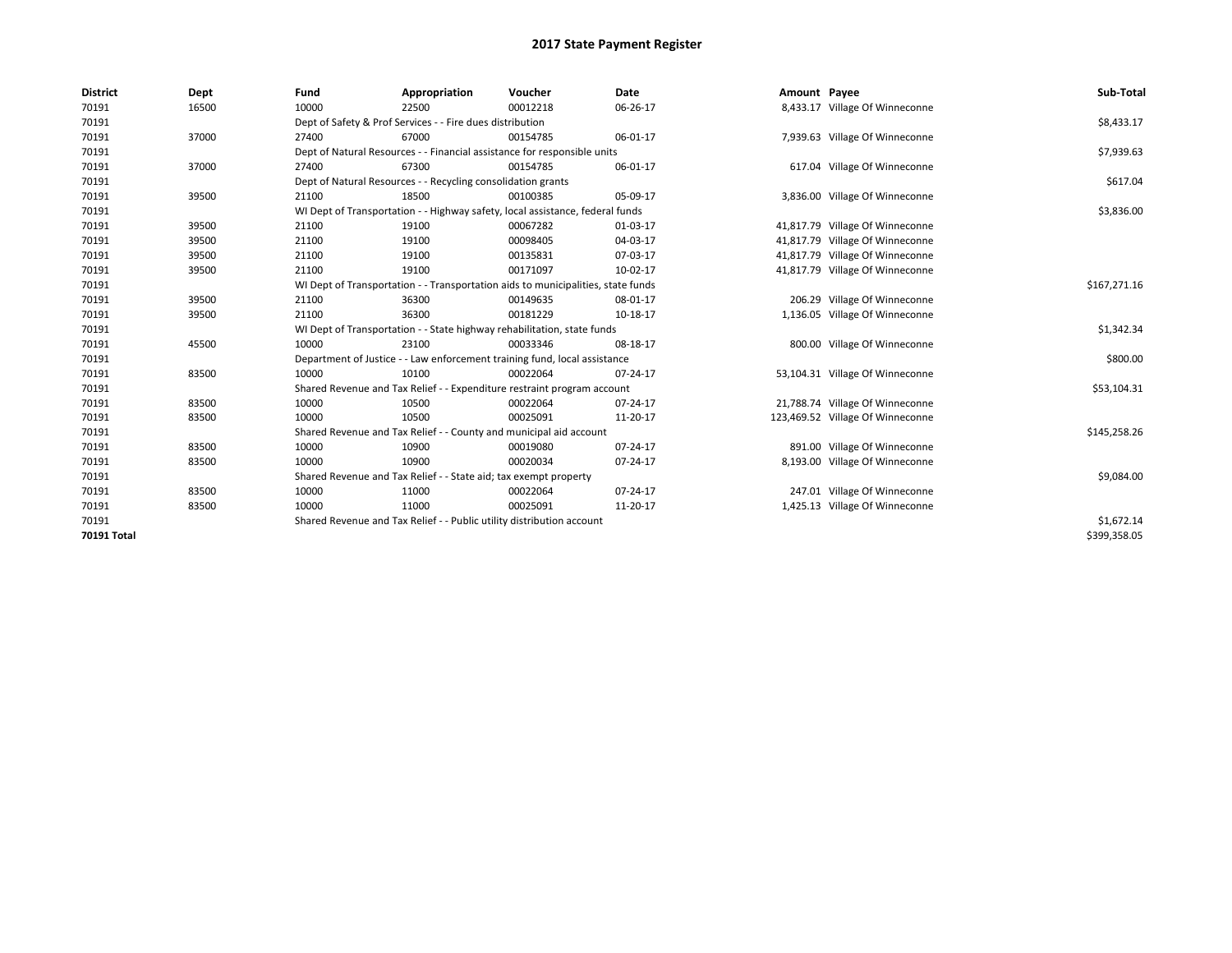| <b>District</b> | Dept  | Fund  | Appropriation                                                    | Voucher                                                                          | Date     | Amount Payee |                             | Sub-Total    |
|-----------------|-------|-------|------------------------------------------------------------------|----------------------------------------------------------------------------------|----------|--------------|-----------------------------|--------------|
| 70201           | 46500 | 10000 | 30600                                                            | 00022094                                                                         | 02-09-17 |              | 11.268.85 CITY OF APPLETON  |              |
| 70201           | 46500 | 10000 | 30600                                                            | 00023279                                                                         | 03-06-17 |              | 11.268.85 CITY OF APPLETON  |              |
| 70201           | 46500 | 10000 | 30600                                                            | 00027327                                                                         | 06-09-17 |              | 11.268.85 CITY OF APPLETON  |              |
| 70201           | 46500 | 10000 | 30600                                                            | 00028003                                                                         | 06-19-17 |              | 11.268.85 CITY OF APPLETON  |              |
| 70201           |       |       |                                                                  | Department of Military Affairs - - Regional emergency response teams             |          |              |                             | \$45,075.40  |
| 70201           | 83500 | 10000 | 10900                                                            | 00019081                                                                         | 07-24-17 |              | 5.769.00 CITY OF APPLETON   |              |
| 70201           | 83500 | 10000 | 10900                                                            | 00020035                                                                         | 07-24-17 |              | 60.319.00 CITY OF APPLETON  |              |
| 70201           |       |       | Shared Revenue and Tax Relief - - State aid; tax exempt property |                                                                                  |          |              |                             | \$66,088.00  |
| 70201           | 83500 | 10000 | 30200                                                            | 00020198                                                                         | 07-24-17 |              | 8,809.44 CITY OF APPLETON   |              |
| 70201           | 83500 | 10000 | 30200                                                            | 00022244                                                                         | 07-24-17 |              | 128.430.91 CITY OF APPLETON |              |
| 70201           |       |       |                                                                  | Shared Revenue and Tax Relief - - School levy tax credit and first dollar credit |          |              |                             | \$137,240.35 |
| 70201           | 83500 | 52100 | 36300                                                            | 00016247                                                                         | 03-27-17 |              | 4,072.02 CITY OF APPLETON   |              |
| 70201           |       |       | Shared Revenue and Tax Relief - - Lottery and gaming credit      |                                                                                  |          |              |                             | \$4,072.02   |
| 70201 Total     |       |       |                                                                  |                                                                                  |          |              |                             | \$252,475.77 |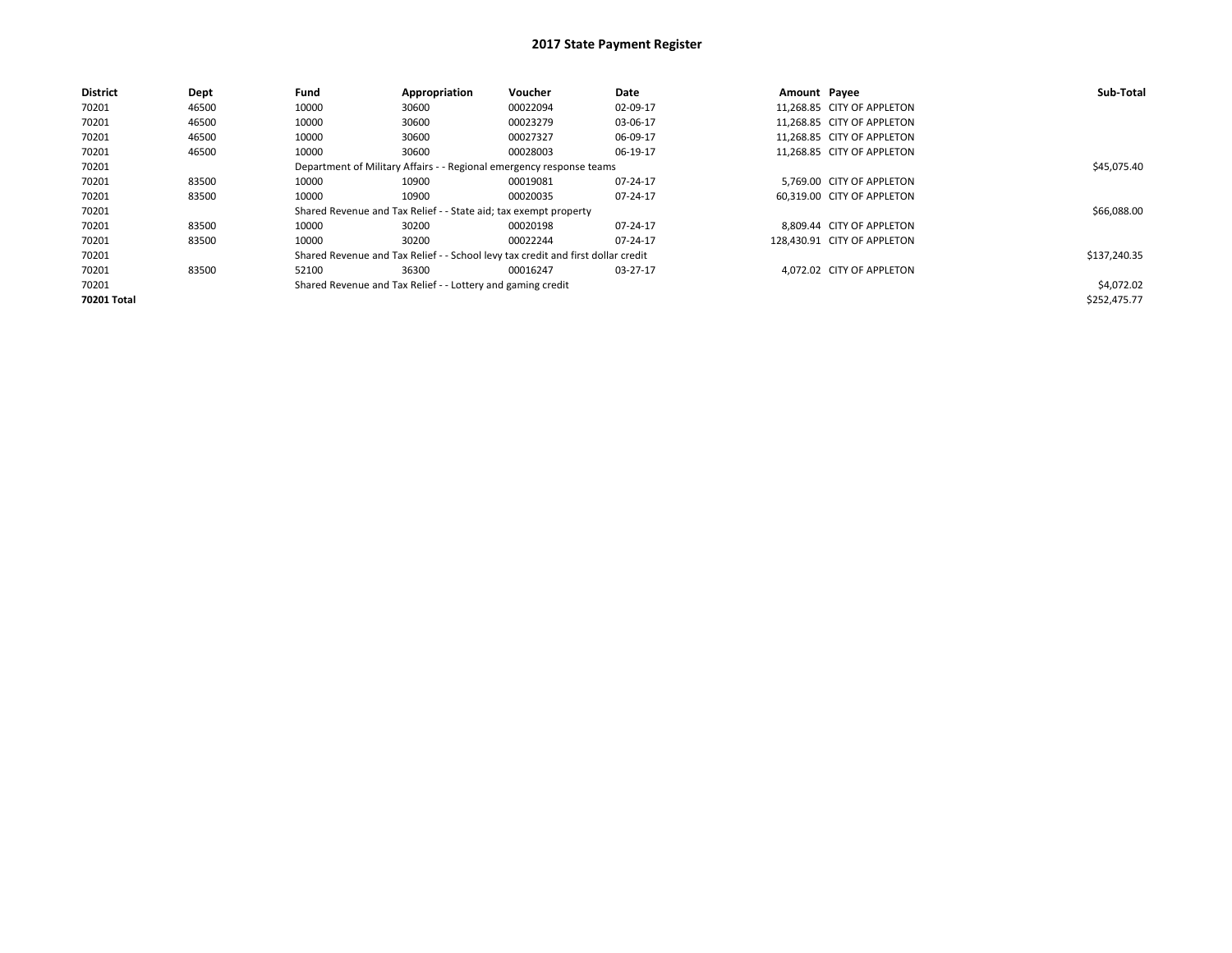| <b>District</b> | Dept  | Fund                                                      | Appropriation                                                                    | Voucher  | Date     | Amount Payee |                              | Sub-Total      |
|-----------------|-------|-----------------------------------------------------------|----------------------------------------------------------------------------------|----------|----------|--------------|------------------------------|----------------|
| 70251           | 16500 | 10000                                                     | 22500                                                                            | 00012457 | 06-30-17 |              | 45,701.37 City of Menasha    |                |
| 70251           |       | Dept of Safety & Prof Services - - Fire dues distribution | \$45,701.37                                                                      |          |          |              |                              |                |
| 70251           | 37000 | 10000                                                     | 50300                                                                            | 00126647 | 02-07-17 |              | 352.30 City of Menasha       |                |
| 70251           |       |                                                           | Dept of Natural Resources - - Aids in lieu of taxes - general fund               |          |          |              |                              | \$352.30       |
| 70251           | 37000 | 27400                                                     | 67000                                                                            | 00154762 | 06-01-17 |              | 65,558.21 City of Menasha    |                |
| 70251           |       |                                                           | Dept of Natural Resources - - Financial assistance for responsible units         |          |          |              |                              | \$65,558.21    |
| 70251           | 37000 | 27400                                                     | 67300                                                                            | 00154762 | 06-01-17 |              | 4,504.85 City of Menasha     |                |
| 70251           |       |                                                           | Dept of Natural Resources - - Recycling consolidation grants                     |          |          |              |                              | \$4,504.85     |
| 70251           | 39500 | 21100                                                     | 16200                                                                            | 00067434 | 01-03-17 |              | 15,537.67 City of Menasha    |                |
| 70251           | 39500 | 21100                                                     | 16200                                                                            | 00098557 | 04-03-17 |              | 15,537.67 City of Menasha    |                |
| 70251           | 39500 | 21100                                                     | 16200                                                                            | 00135983 | 07-03-17 |              | 15,537.67 City of Menasha    |                |
| 70251           | 39500 | 21100                                                     | 16200                                                                            | 00171249 | 10-02-17 |              | 15,537.67 City of Menasha    |                |
| 70251           |       |                                                           | WI Dept of Transportation - - Connecting highways aids, state funds              |          |          |              |                              | \$62,150.68    |
| 70251           | 39500 | 21100                                                     | 19100                                                                            | 00067283 | 01-03-17 |              | 121,205.68 City of Menasha   |                |
| 70251           | 39500 | 21100                                                     | 19100                                                                            | 00098406 | 04-03-17 |              | 121,205.68 City of Menasha   |                |
| 70251           | 39500 | 21100                                                     | 19100                                                                            | 00135832 | 07-03-17 |              | 121,205.68 City of Menasha   |                |
| 70251           | 39500 | 21100                                                     | 19100                                                                            | 00171098 | 10-02-17 |              | 121,205.68 City of Menasha   |                |
| 70251           |       |                                                           | WI Dept of Transportation - - Transportation aids to municipalities, state funds |          |          |              |                              | \$484,822.72   |
| 70251           | 43500 | 10000                                                     | 00000                                                                            | 90708    | 01-02-17 |              | 13,672.00 City of Menasha    |                |
| 70251           | 43500 | 10000                                                     | 00000                                                                            | 90710    | 02-01-17 |              | 507.00 City of Menasha       |                |
| 70251           | 43500 | 10000                                                     | 00000                                                                            | 90711    | 03-01-17 |              | 5,586.00 City of Menasha     |                |
| 70251           | 43500 | 10000                                                     | 00000                                                                            | 90716    | 06-01-17 |              | 7,299.00 City of Menasha     |                |
| 70251           | 43500 | 10000                                                     | 00000                                                                            | 90801    | 08-01-17 |              | 14,049.00 City of Menasha    |                |
| 70251           | 43500 | 10000                                                     | 00000                                                                            | 90805    | 10-02-17 |              | 11,877.00 City of Menasha    |                |
| 70251           | 43500 | 10000                                                     | 00000                                                                            | 90806    | 11-01-17 |              | 4,933.00 City of Menasha     |                |
| 70251           | 43500 | 10000                                                     | 00000                                                                            | 90713    | 04-01-17 |              | 4,420.00 City of Menasha     |                |
| 70251           | 43500 | 10000                                                     | 00000                                                                            | 90804    | 09-08-17 |              | 5,567.00 City of Menasha     |                |
| 70251           |       |                                                           | Department of Health Services - - State/Federal Aids                             |          |          |              |                              | \$67,910.00    |
| 70251           | 83500 | 10000                                                     | 10100                                                                            | 00022065 | 07-24-17 |              | 377,592.05 City of Menasha   |                |
| 70251           | 83500 | 10000                                                     | 10100                                                                            | 00025092 | 11-20-17 |              | 0.01 City of Menasha         |                |
| 70251           |       |                                                           | Shared Revenue and Tax Relief - - Expenditure restraint program account          |          |          |              |                              | \$377,592.06   |
| 70251           | 83500 | 10000                                                     | 10500                                                                            | 00022065 | 07-24-17 |              | 497,513.48 City of Menasha   |                |
| 70251           | 83500 | 10000                                                     | 10500                                                                            | 00025092 | 11-20-17 |              | 2,819,243.05 City of Menasha |                |
| 70251           |       |                                                           | Shared Revenue and Tax Relief - - County and municipal aid account               |          |          |              |                              | \$3,316,756.53 |
| 70251           | 83500 | 10000                                                     | 10900                                                                            | 00019082 | 07-24-17 |              | 38,802.00 City of Menasha    |                |
| 70251           | 83500 | 10000                                                     | 10900                                                                            | 00020036 | 07-24-17 |              | 580,477.00 City of Menasha   |                |
| 70251           |       |                                                           | Shared Revenue and Tax Relief - - State aid; tax exempt property                 |          |          |              |                              | \$619,279.00   |
| 70251           | 83500 | 10000                                                     | 11000                                                                            | 00022065 | 07-24-17 |              | 1,356.39 City of Menasha     |                |
| 70251           | 83500 | 10000                                                     | 11000                                                                            | 00025092 | 11-20-17 |              | 7,683.19 City of Menasha     |                |
| 70251           |       |                                                           | Shared Revenue and Tax Relief - - Public utility distribution account            |          |          |              |                              | \$9,039.58     |
| 70251           | 83500 | 10000                                                     | 30200                                                                            | 00020199 | 07-24-17 |              | 383,918.99 City of Menasha   |                |
| 70251           | 83500 | 10000                                                     | 30200                                                                            | 00022245 | 07-24-17 |              | 1,469,831.42 City of Menasha |                |
| 70251           |       |                                                           | Shared Revenue and Tax Relief - - School levy tax credit and first dollar credit |          |          |              |                              | \$1,853,750.41 |
| 70251           | 83500 | 10000                                                     | 50100                                                                            | 00015463 | 01-31-17 |              | 119,926.49 City of Menasha   |                |
| 70251           |       |                                                           | Shared Revenue and Tax Relief - - Payments for municipal services                |          |          |              |                              | \$119,926.49   |
| 70251           | 83500 | 52100                                                     | 36300                                                                            | 00016103 | 03-27-17 |              | 34,776.24 City of Menasha    |                |
| 70251           | 83500 | 52100                                                     | 36300                                                                            | 00016248 | 03-27-17 |              | 513,551.17 City of Menasha   |                |
| 70251           |       |                                                           | Shared Revenue and Tax Relief - - Lottery and gaming credit                      |          |          |              |                              | \$548,327.41   |
| 70251 Total     |       |                                                           |                                                                                  |          |          |              |                              | \$7,575,671.61 |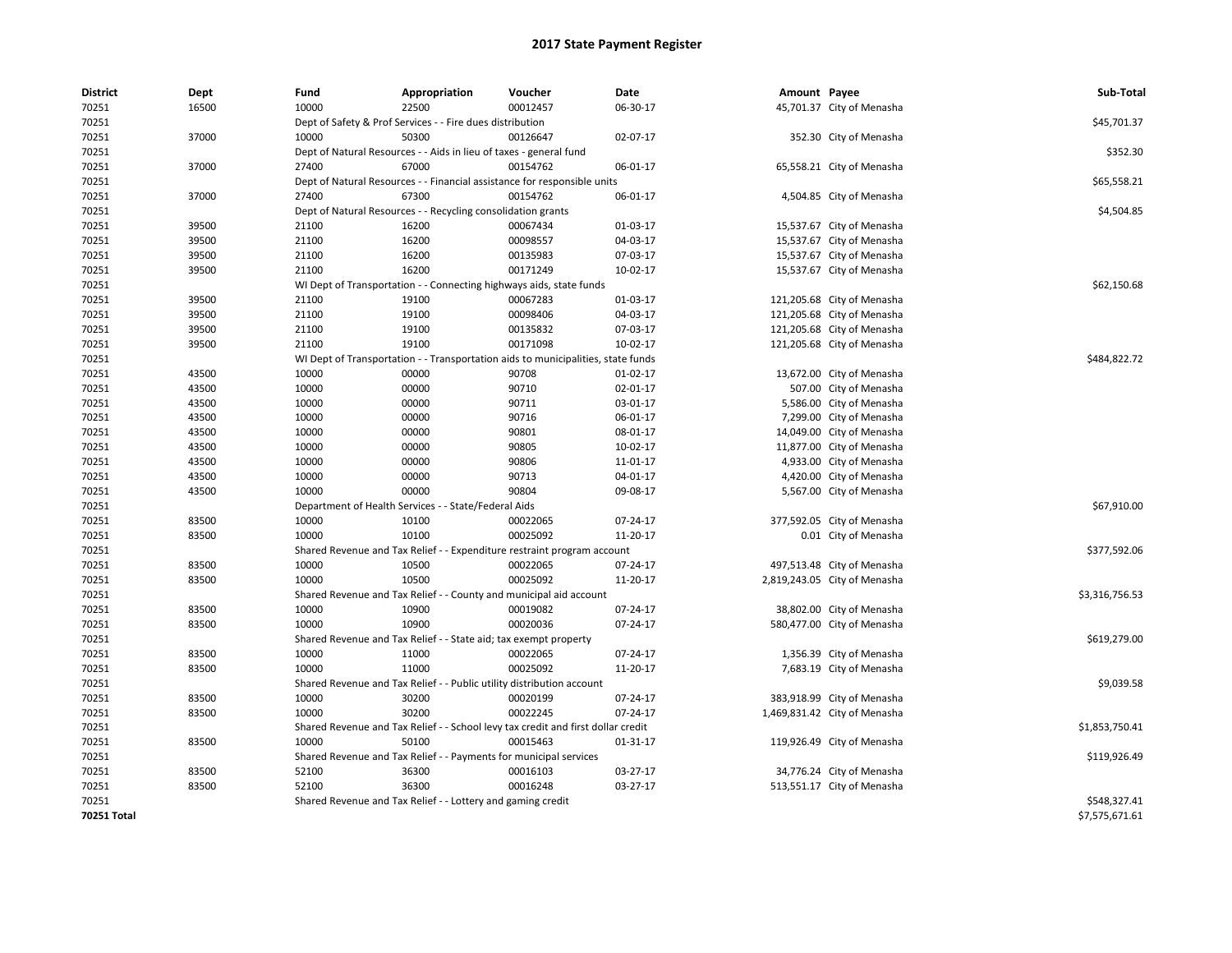| <b>District</b> | <b>Dept</b> | Fund                                                                     | Appropriation                                                                    | Voucher  | Date     | Amount Payee |                              | Sub-Total      |  |
|-----------------|-------------|--------------------------------------------------------------------------|----------------------------------------------------------------------------------|----------|----------|--------------|------------------------------|----------------|--|
| 70261           | 16500       | 10000                                                                    | 22500                                                                            | 00012219 | 06-26-17 |              | 85,876.27 Neenah, City of    |                |  |
| 70261           |             | Dept of Safety & Prof Services - - Fire dues distribution                | \$85,876.27                                                                      |          |          |              |                              |                |  |
| 70261           | 37000       | 27400                                                                    | 67000                                                                            | 00154470 | 06-01-17 |              | 195,175.45 Neenah, City of   |                |  |
| 70261           |             | Dept of Natural Resources - - Financial assistance for responsible units | \$195,175.45                                                                     |          |          |              |                              |                |  |
| 70261           | 37000       | 27400                                                                    | 67300                                                                            | 00154470 | 06-01-17 |              | 6,677.93 Neenah, City of     |                |  |
| 70261           |             |                                                                          | Dept of Natural Resources - - Recycling consolidation grants                     |          |          |              |                              |                |  |
| 70261           | 37000       | 36300                                                                    | TA100                                                                            | 00139362 | 04-11-17 |              | 180,000.00 Neenah, City of   |                |  |
| 70261           | 37000       | 36300                                                                    | TA100                                                                            | 00139369 | 04-11-17 |              | 98,800.00 Neenah, City of    |                |  |
| 70261           |             |                                                                          | Dept of Natural Resources - - LAND ACQUISITION                                   |          |          |              |                              | \$278,800.00   |  |
| 70261           | 39500       | 21100                                                                    | 16200                                                                            | 00067435 | 01-03-17 |              | 13,332.68 Neenah, City of    |                |  |
| 70261           | 39500       | 21100                                                                    | 16200                                                                            | 00098558 | 04-03-17 |              | 13,332.68 Neenah, City of    |                |  |
| 70261           | 39500       | 21100                                                                    | 16200                                                                            | 00135984 | 07-03-17 |              | 13,332.68 Neenah, City of    |                |  |
| 70261           | 39500       | 21100                                                                    | 16200                                                                            | 00171250 | 10-02-17 |              | 13,332.70 Neenah, City of    |                |  |
| 70261           |             |                                                                          | WI Dept of Transportation - - Connecting highways aids, state funds              |          |          |              |                              | \$53,330.74    |  |
| 70261           | 39500       | 21100                                                                    | 18500                                                                            | 00071306 | 01-06-17 |              | 7,411.22 Neenah, City of     |                |  |
| 70261           | 39500       | 21100                                                                    | 18500                                                                            | 00161002 | 09-05-17 |              | 2,429.73 Neenah, City of     |                |  |
| 70261           |             |                                                                          | WI Dept of Transportation - - Highway safety, local assistance, federal funds    |          |          |              |                              | \$9,840.95     |  |
| 70261           | 39500       | 21100                                                                    | 19100                                                                            | 00067284 | 01-03-17 |              | 250,735.99 Neenah, City of   |                |  |
| 70261           | 39500       | 21100                                                                    | 19100                                                                            | 00098407 | 04-03-17 |              | 250,735.99 Neenah, City of   |                |  |
| 70261           | 39500       | 21100                                                                    | 19100                                                                            | 00135833 | 07-03-17 |              | 250,735.99 Neenah, City of   |                |  |
| 70261           | 39500       | 21100                                                                    | 19100                                                                            | 00171099 | 10-02-17 |              | 250,736.00 Neenah, City of   |                |  |
| 70261           |             |                                                                          | WI Dept of Transportation - - Transportation aids to municipalities, state funds |          |          |              |                              | \$1,002,943.97 |  |
| 70261           | 45500       | 10000                                                                    | 23100                                                                            | 00029441 | 06-06-17 |              | 2,500.00 Neenah, City of     |                |  |
| 70261           | 45500       | 10000                                                                    | 23100                                                                            | 00033337 | 08-18-17 |              | 5,120.00 Neenah, City of     |                |  |
| 70261           |             |                                                                          | Department of Justice - - Law enforcement training fund, local assistance        |          |          |              |                              | \$7,620.00     |  |
| 70261           | 45500       | 10000                                                                    | 28400                                                                            | 00031095 | 07-06-17 |              | 1,266.54 Neenah, City of     |                |  |
| 70261           | 45500       | 10000                                                                    | 28400                                                                            | 00034349 | 09-08-17 |              | 961.87 Neenah, City of       |                |  |
| 70261           | 45500       | 10000                                                                    | 28400                                                                            | 00037764 | 11-20-17 |              | 211.88 Neenah, City of       |                |  |
| 70261           | 45500       | 10000                                                                    | 28400                                                                            | 00037765 | 11-20-17 |              | 264.85 Neenah, City of       |                |  |
| 70261           |             |                                                                          | Department of Justice - - Internet Crimes Against Childr                         |          |          |              |                              | \$2,705.14     |  |
| 70261           | 83500       | 10000                                                                    | 10100                                                                            | 00022066 | 07-24-17 |              | 566,882.86 Neenah, City of   |                |  |
| 70261           | 83500       | 10000                                                                    | 10100                                                                            | 00025093 | 11-20-17 |              | 0.01 Neenah, City of         |                |  |
| 70261           |             |                                                                          | Shared Revenue and Tax Relief - - Expenditure restraint program account          |          |          |              |                              | \$566,882.87   |  |
| 70261           | 83500       | 10000                                                                    | 10500                                                                            | 00022066 | 07-24-17 |              | 226,776.45 Neenah, City of   |                |  |
| 70261           | 83500       | 10000                                                                    | 10500                                                                            | 00025093 | 11-20-17 |              | 1,285,066.56 Neenah, City of |                |  |
| 70261           |             |                                                                          | Shared Revenue and Tax Relief - - County and municipal aid account               |          |          |              |                              | \$1,511,843.01 |  |
| 70261           | 83500       | 10000                                                                    | 10900                                                                            | 00019083 | 07-24-17 |              | 144,887.00 Neenah, City of   |                |  |
| 70261           | 83500       | 10000                                                                    | 10900                                                                            | 00020037 | 07-24-17 |              | 547,135.00 Neenah, City of   |                |  |
| 70261           |             |                                                                          | Shared Revenue and Tax Relief - - State aid; tax exempt property                 |          |          |              |                              | \$692,022.00   |  |
| 70261           | 83500       | 10000                                                                    | 11000                                                                            | 00022066 | 07-24-17 |              | 1,878.29 Neenah, City of     |                |  |
| 70261           | 83500       | 10000                                                                    | 11000                                                                            | 00025093 | 11-20-17 |              | 27,609.04 Neenah, City of    |                |  |
| 70261           |             |                                                                          | Shared Revenue and Tax Relief - - Public utility distribution account            |          |          |              |                              | \$29,487.33    |  |
| 70261           | 83500       | 10000                                                                    | 30200                                                                            | 00020200 | 07-24-17 |              | 506,573.64 Neenah, City of   |                |  |
| 70261           | 83500       | 10000                                                                    | 30200                                                                            | 00022246 | 07-24-17 |              | 2,655,443.13 Neenah, City of |                |  |
| 70261           |             |                                                                          | Shared Revenue and Tax Relief - - School levy tax credit and first dollar credit |          |          |              |                              | \$3,162,016.77 |  |
| 70261           | 83500       | 52100                                                                    | 36300                                                                            | 00016249 | 03-27-17 |              | 732,716.40 Neenah, City of   |                |  |
| 70261           |             |                                                                          | Shared Revenue and Tax Relief - - Lottery and gaming credit                      |          |          |              |                              | \$732,716.40   |  |
| 70261 Total     |             |                                                                          |                                                                                  |          |          |              |                              | \$8,337,938.83 |  |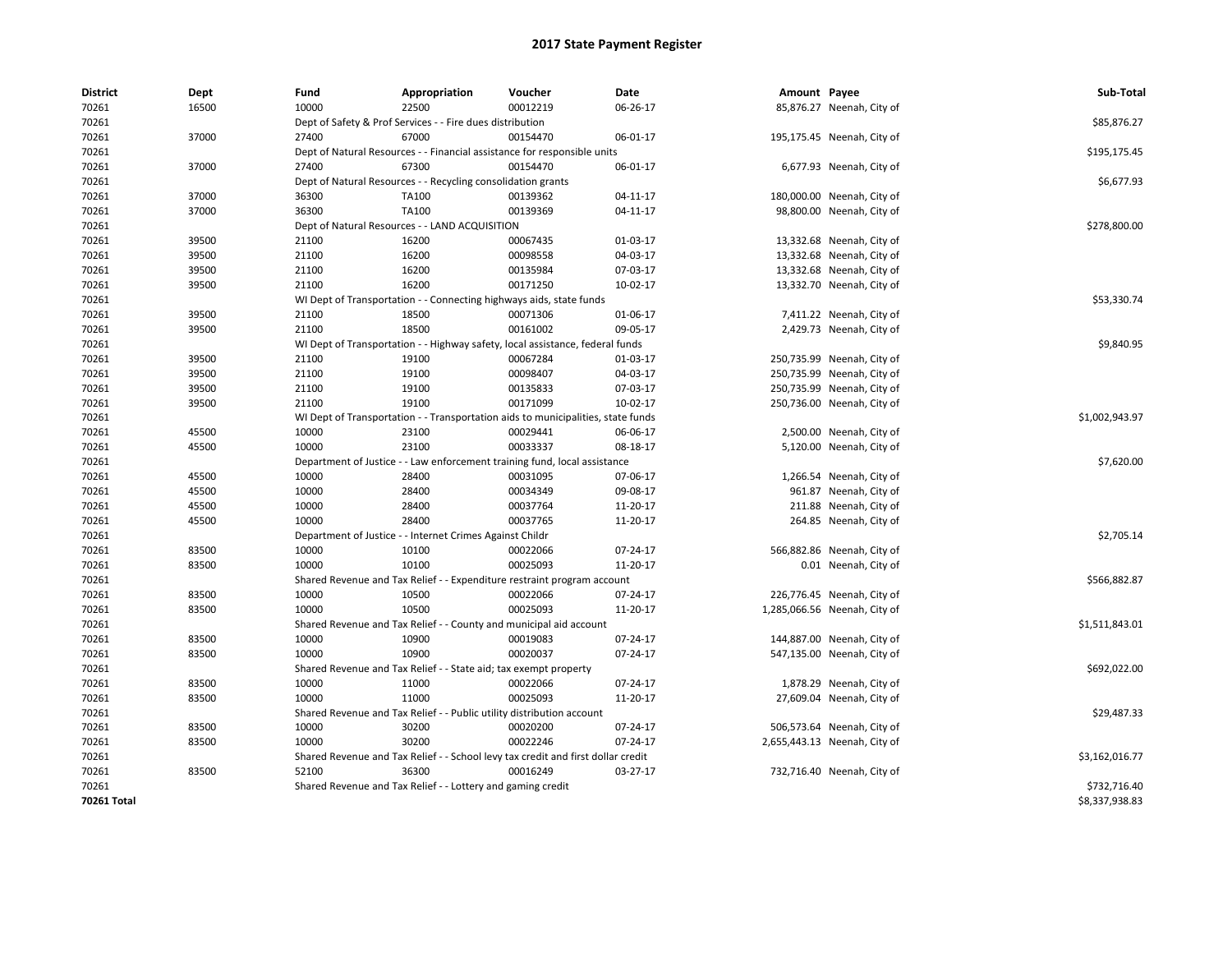| <b>District</b> | Dept  | Fund  | Appropriation                                                                    | Voucher  | Date           | Amount Payee |                         | Sub-Total      |  |
|-----------------|-------|-------|----------------------------------------------------------------------------------|----------|----------------|--------------|-------------------------|----------------|--|
| 70265           | 16500 | 10000 | 22500                                                                            | 00012456 | 06-30-17       |              | 8,433.44 City of Omro   |                |  |
| 70265           |       |       | Dept of Safety & Prof Services - - Fire dues distribution                        |          |                |              |                         | \$8,433.44     |  |
| 70265           | 37000 | 27400 | 67000                                                                            | 00154228 | 06-01-17       |              | 10,987.91 City of Omro  |                |  |
| 70265           |       |       | Dept of Natural Resources - - Financial assistance for responsible units         |          |                |              |                         | \$10,987.91    |  |
| 70265           | 37000 | 27400 | 67300                                                                            | 00154228 | 06-01-17       |              | 912.10 City of Omro     |                |  |
| 70265           |       |       | Dept of Natural Resources - - Recycling consolidation grants                     |          |                |              |                         | \$912.10       |  |
| 70265           | 37000 | 36300 | TA100                                                                            | 00133008 | 03-10-17       |              | 24,284.00 City of Omro  |                |  |
| 70265           |       |       | Dept of Natural Resources - - LAND ACQUISITION                                   |          |                |              |                         | \$24,284.00    |  |
| 70265           | 39500 | 21100 | 19100                                                                            | 00067285 | 01-03-17       |              | 51,304.45 City of Omro  |                |  |
| 70265           | 39500 | 21100 | 19100                                                                            | 00098408 | 04-03-17       |              | 51,304.45 City of Omro  |                |  |
| 70265           | 39500 | 21100 | 19100                                                                            | 00135834 | 07-03-17       |              | 51,304.45 City of Omro  |                |  |
| 70265           | 39500 | 21100 | 19100                                                                            | 00171100 | 10-02-17       |              | 51,304.46 City of Omro  |                |  |
| 70265           |       |       | WI Dept of Transportation - - Transportation aids to municipalities, state funds |          |                |              |                         | \$205,217.81   |  |
| 70265           | 45500 | 10000 | 23100                                                                            | 00039575 | 12-26-17       |              | 1,120.00 City of Omro   |                |  |
| 70265           |       |       | Department of Justice - - Law enforcement training fund, local assistance        |          |                |              |                         |                |  |
| 70265           | 83500 | 10000 | 10100                                                                            | 00022067 | $07 - 24 - 17$ |              | 52,037.41 City of Omro  |                |  |
| 70265           |       |       | Shared Revenue and Tax Relief - - Expenditure restraint program account          |          |                |              |                         | \$52,037.41    |  |
| 70265           | 83500 | 10000 | 10500                                                                            | 00022067 | 07-24-17       |              | 114,410.74 City of Omro |                |  |
| 70265           | 83500 | 10000 | 10500                                                                            | 00025094 | 11-20-17       |              | 648,327.51 City of Omro |                |  |
| 70265           |       |       | Shared Revenue and Tax Relief - - County and municipal aid account               |          |                |              |                         | \$762,738.25   |  |
| 70265           | 83500 | 10000 | 10900                                                                            | 00019084 | $07 - 24 - 17$ |              | 3,197.00 City of Omro   |                |  |
| 70265           |       |       | Shared Revenue and Tax Relief - - State aid; tax exempt property                 |          |                |              |                         | \$3,197.00     |  |
| 70265           | 83500 | 10000 | 11000                                                                            | 00022067 | 07-24-17       |              | 1,039.83 City of Omro   |                |  |
| 70265           | 83500 | 10000 | 11000                                                                            | 00025094 | 11-20-17       |              | 5,271.28 City of Omro   |                |  |
| 70265           |       |       | Shared Revenue and Tax Relief - - Public utility distribution account            |          |                |              |                         | \$6,311.11     |  |
| 70265           | 83500 | 52100 | 36300                                                                            | 00016104 | 03-27-17       |              | 3,547.92 City of Omro   |                |  |
| 70265           |       |       | Shared Revenue and Tax Relief - - Lottery and gaming credit                      |          |                |              |                         | \$3,547.92     |  |
| 70265 Total     |       |       |                                                                                  |          |                |              |                         | \$1.078.786.95 |  |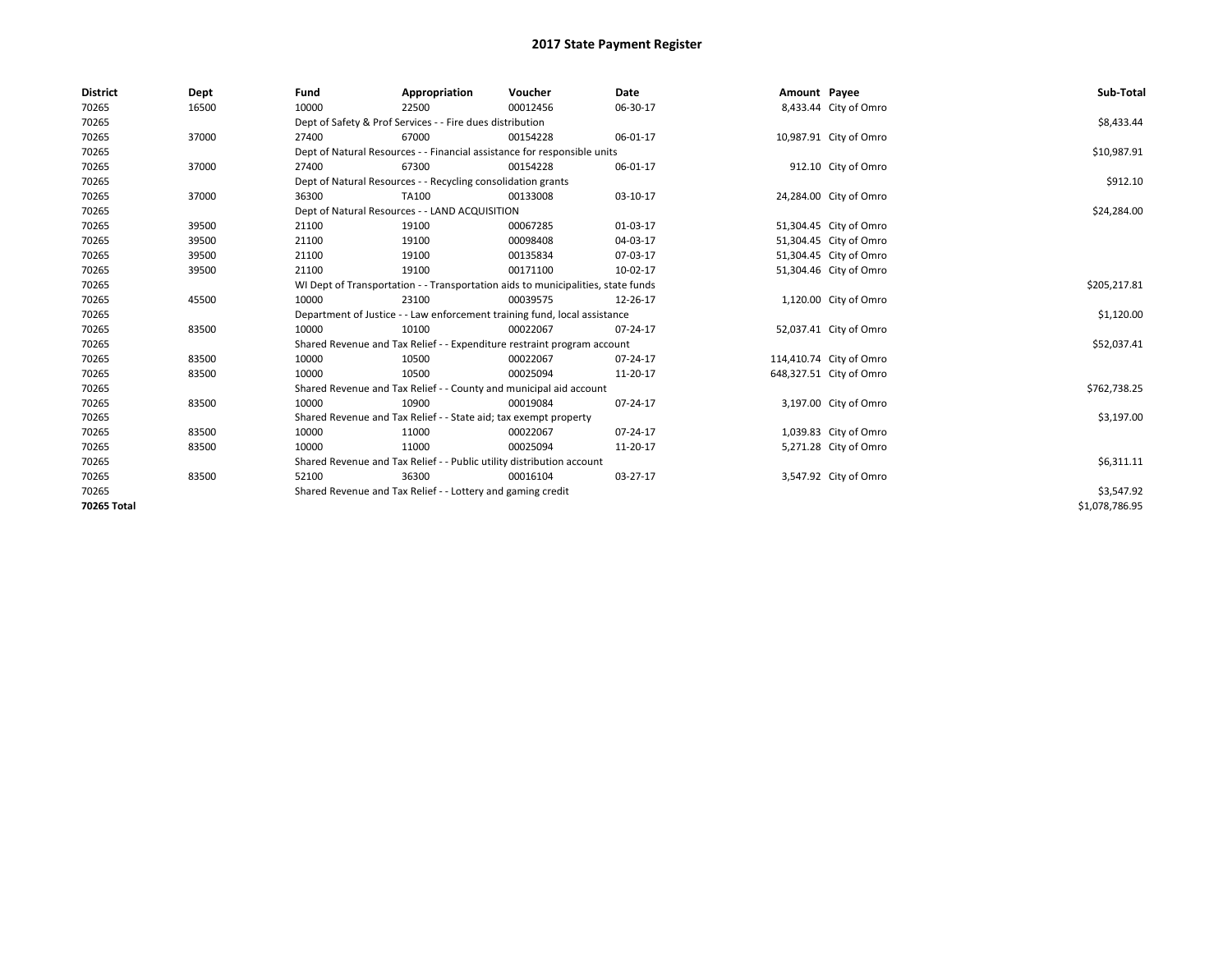| <b>District</b> | Dept  | Fund                                                               | Appropriation                                                       | Voucher                                                                                      | <b>Date</b>    | Amount Payee |                              | Sub-Total      |
|-----------------|-------|--------------------------------------------------------------------|---------------------------------------------------------------------|----------------------------------------------------------------------------------------------|----------------|--------------|------------------------------|----------------|
| 70266           | 16500 | 10000                                                              | 22500                                                               | 00012220                                                                                     | 06-26-17       |              | 167,385.82 City Of Oshkosh   |                |
| 70266           |       | Dept of Safety & Prof Services - - Fire dues distribution          |                                                                     | \$167,385.82                                                                                 |                |              |                              |                |
| 70266           | 37000 | 10000                                                              | 50300                                                               | 00126585                                                                                     | 02-07-17       |              | 142.08 City Of Oshkosh       |                |
| 70266           |       | Dept of Natural Resources - - Aids in lieu of taxes - general fund |                                                                     | \$142.08                                                                                     |                |              |                              |                |
| 70266           | 37000 | 21200                                                              | 58300                                                               | 00137242                                                                                     | 03-30-17       |              | 126,661.75 City Of Oshkosh   |                |
| 70266           |       |                                                                    |                                                                     | Dept of Natural Resources - - Recreation and resource aids, federal funds                    |                |              |                              | \$126,661.75   |
| 70266           | 37000 | 27400                                                              | 67000                                                               | 00154006                                                                                     | 06-01-17       |              | 219,807.32 City Of Oshkosh   |                |
| 70266           |       |                                                                    |                                                                     | Dept of Natural Resources - - Financial assistance for responsible units                     |                |              |                              | \$219,807.32   |
| 70266           | 37000 | 27400                                                              | 67300                                                               | 00154006                                                                                     | 06-01-17       |              | 17,102.94 City Of Oshkosh    |                |
| 70266           |       |                                                                    | Dept of Natural Resources - - Recycling consolidation grants        |                                                                                              |                |              |                              | \$17,102.94    |
| 70266           | 37000 | 36300                                                              | TA100                                                               | 00158339                                                                                     | 06-13-17       |              | 273,361.00 City Of Oshkosh   |                |
| 70266           | 37000 | 36300                                                              | TA100                                                               | 00158346                                                                                     | 06-13-17       |              | 103,600.00 City Of Oshkosh   |                |
| 70266           | 37000 | 36300                                                              | TA100                                                               | 00170174                                                                                     | 07-26-17       |              | 316,309.80 City Of Oshkosh   |                |
| 70266           | 37000 | 36300                                                              | TA100                                                               | 00170176                                                                                     | 07-26-17       |              | 160,000.00 City Of Oshkosh   |                |
| 70266           |       |                                                                    | Dept of Natural Resources - - LAND ACQUISITION                      |                                                                                              |                |              |                              | \$853,270.80   |
| 70266           | 39500 | 21100                                                              | 16200                                                               | 00067436                                                                                     | 01-03-17       |              | 77,228.19 City Of Oshkosh    |                |
| 70266           | 39500 | 21100                                                              | 16200                                                               | 00098559                                                                                     | 04-03-17       |              | 77,228.19 City Of Oshkosh    |                |
| 70266           | 39500 | 21100                                                              | 16200                                                               | 00135985                                                                                     | 07-03-17       |              | 77,228.19 City Of Oshkosh    |                |
| 70266           | 39500 | 21100                                                              | 16200                                                               | 00171251                                                                                     | 10-02-17       |              | 77,228.22 City Of Oshkosh    |                |
| 70266           |       |                                                                    | WI Dept of Transportation - - Connecting highways aids, state funds |                                                                                              |                |              |                              | \$308,912.79   |
| 70266           | 39500 | 21100                                                              | 17500                                                               | 00117056                                                                                     | 05-18-17       |              | 54,606.00 City Of Oshkosh    |                |
| 70266           |       |                                                                    | WI Dept of Transportation - - Paratransit aids                      |                                                                                              |                |              |                              | \$54,606.00    |
| 70266           | 39500 | 21100                                                              | 17600                                                               | 00068174                                                                                     | 01-03-17       |              | 169,281.00 City Of Oshkosh   |                |
| 70266           | 39500 | 21100                                                              | 17600                                                               | 00125357                                                                                     | 06-13-17       |              | 295,078.00 City Of Oshkosh   |                |
| 70266           | 39500 | 21100                                                              | 17600                                                               | 00154635                                                                                     | 08-17-17       |              | 764,412.00 City Of Oshkosh   |                |
| 70266           |       |                                                                    |                                                                     | WI Dept of Transportation - - Tier B transit operating aids, state funds                     |                |              |                              | \$1,228,771.00 |
| 70266           | 39500 | 21100                                                              | 19100                                                               | 00067286                                                                                     | 01-03-17       |              | 719,054.18 City Of Oshkosh   |                |
| 70266           | 39500 | 21100                                                              | 19100                                                               | 00098409                                                                                     | 04-03-17       |              | 719,054.18 City Of Oshkosh   |                |
| 70266           | 39500 | 21100                                                              | 19100                                                               | 00135835                                                                                     | 07-03-17       |              | 719,054.18 City Of Oshkosh   |                |
| 70266           | 39500 | 21100                                                              | 19100                                                               | 00171101                                                                                     | 10-02-17       |              | 719,054.21 City Of Oshkosh   |                |
|                 |       |                                                                    |                                                                     |                                                                                              |                |              |                              |                |
| 70266           | 43500 | 10000                                                              | 11900                                                               | WI Dept of Transportation - - Transportation aids to municipalities, state funds<br>00152337 |                |              |                              | \$2,876,216.75 |
| 70266           |       |                                                                    |                                                                     |                                                                                              | 09-01-17       |              | 6,356.97 City Of Oshkosh     | \$6,356.97     |
| 70266           |       |                                                                    | Department of Health Services - - Emergency medical services; aids  |                                                                                              |                |              |                              |                |
| 70266           | 43500 | 00005                                                              | 16300                                                               | 01LGS                                                                                        | 11-17-17       |              | 82,415.09 City Of Oshkosh    |                |
| 70266           |       |                                                                    | Department of Health Services - - Guardianship grant program        |                                                                                              |                |              |                              | \$82,415.09    |
| 70266           | 45500 | 10000                                                              | 23100                                                               | 00035858                                                                                     | 10-16-17       |              | 14,240.00 City Of Oshkosh    |                |
| 70266           |       |                                                                    |                                                                     | Department of Justice - - Law enforcement training fund, local assistance                    |                |              |                              | \$14,240.00    |
| 70266           | 45500 | 10000                                                              | 24100                                                               | 00027015                                                                                     | 04-21-17       |              | 118.66 City Of Oshkosh       |                |
| 70266           | 45500 | 10000                                                              | 24100                                                               | 00031908                                                                                     | $07 - 21 - 17$ |              | 552.33 City Of Oshkosh       |                |
| 70266           |       |                                                                    | Department of Justice - - Federal aid, state operations             |                                                                                              |                |              |                              | \$670.99       |
| 70266           | 46500 | 10000                                                              | 30600                                                               | 00022107                                                                                     | 02-09-17       |              | 11,268.85 City Of Oshkosh    |                |
| 70266           | 46500 | 10000                                                              | 30600                                                               | 00027340                                                                                     | 06-09-17       |              | 11,268.85 City Of Oshkosh    |                |
| 70266           | 46500 | 10000                                                              | 30600                                                               | 00028016                                                                                     | 06-19-17       |              | 11,268.85 City Of Oshkosh    |                |
| 70266           | 46500 | 10000                                                              | 30600                                                               | 00034000                                                                                     | 11-07-17       |              | 11,268.85 City Of Oshkosh    |                |
| 70266           |       |                                                                    |                                                                     | Department of Military Affairs - - Regional emergency response teams                         |                |              |                              | \$45,075.40    |
| 70266           | 83500 | 10000                                                              | 10100                                                               | 00022068                                                                                     | 07-24-17       |              | 1,244,489.63 City Of Oshkosh |                |
| 70266           | 83500 | 10000                                                              | 10100                                                               | 00025095                                                                                     | 11-20-17       |              | 0.02 City Of Oshkosh         |                |
| 70266           |       |                                                                    |                                                                     | Shared Revenue and Tax Relief - - Expenditure restraint program account                      |                |              |                              | \$1,244,489.65 |
| 70266           | 83500 | 10000                                                              | 10500                                                               | 00022068                                                                                     | 07-24-17       |              | 1,441,477.99 City Of Oshkosh |                |
| 70266           | 83500 | 10000                                                              | 10500                                                               | 00025095                                                                                     | 11-20-17       |              | 8,085,960.16 City Of Oshkosh |                |
| 70266           |       |                                                                    |                                                                     | Shared Revenue and Tax Relief - - County and municipal aid account                           |                |              |                              | \$9,527,438.15 |
| 70266           | 83500 | 10000                                                              | 10900                                                               | 00019085                                                                                     | 07-24-17       |              | 498,647.00 City Of Oshkosh   |                |